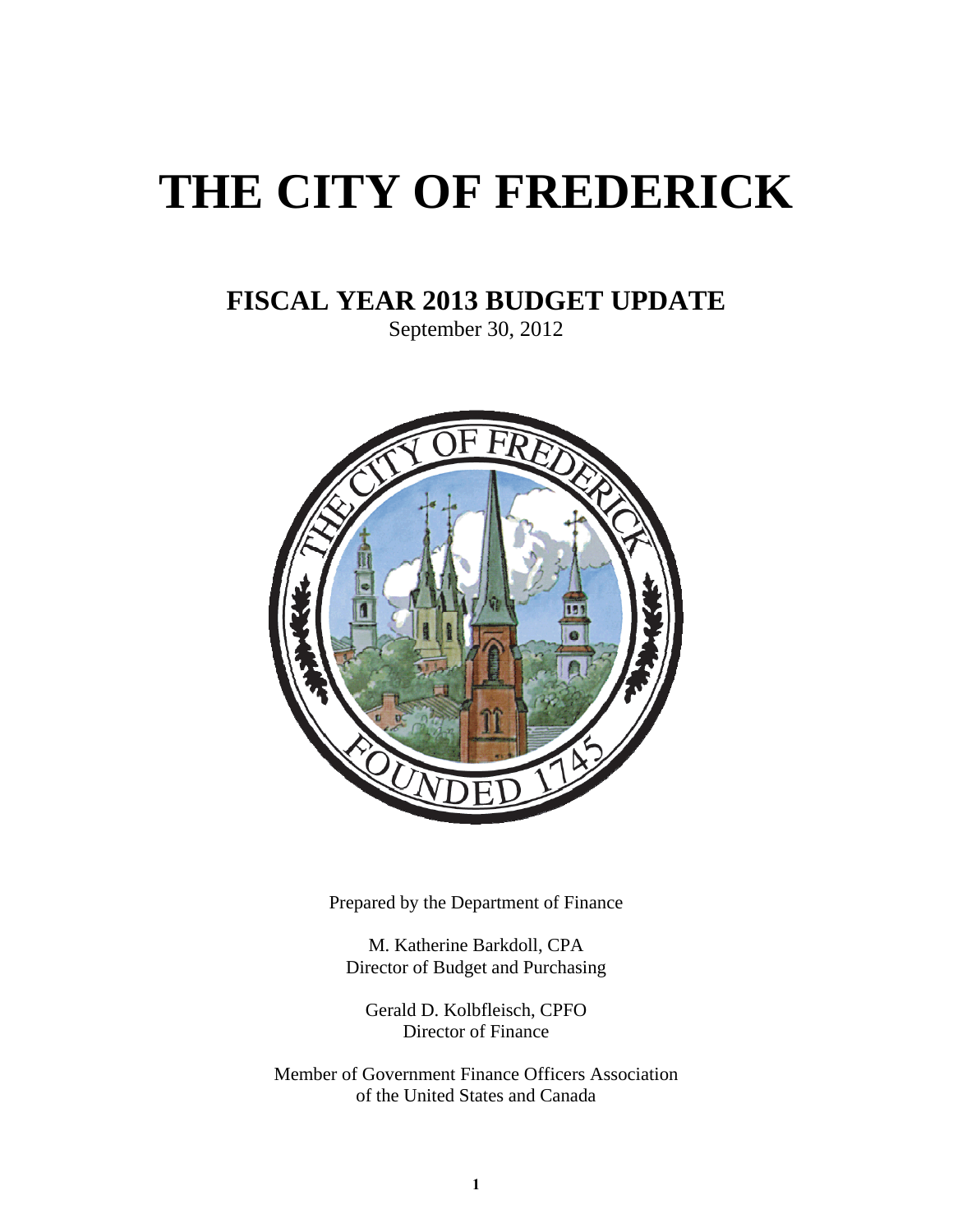| $\overline{1}$ |
|----------------|
| $2 - 3$        |
| $4 - 5$        |

# **ALL FUNDS**

| - 6 |
|-----|
| 7   |
| - 8 |
| - 9 |

# **GENERAL FUND**

| 20 |
|----|
|    |
|    |

# **WATER AND SEWER FUND**

| 22 |
|----|
| 23 |
| 24 |
| 25 |

# **PARKING FUND**

| -26 |
|-----|
|     |
| 28  |
| 29  |

# **CLUSTERED SPIRES GOLF COURSE**

| 30   |
|------|
| - 31 |
| 32   |

#### **STORM WATER FUND**

| 33  |  |
|-----|--|
| -34 |  |
| 35  |  |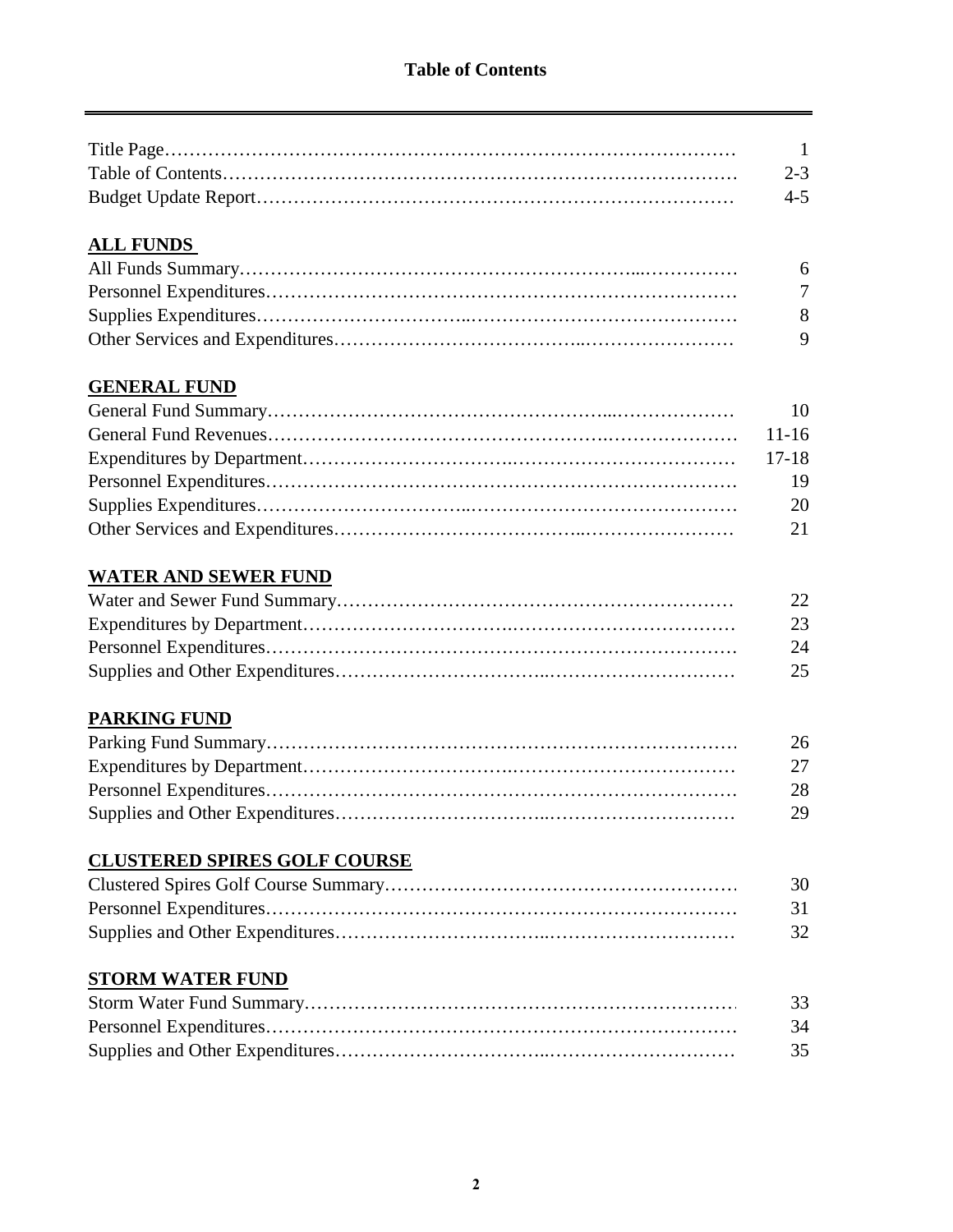# **AIRPORT FUND**

| 36 |
|----|
|    |
| 38 |

# **WEINBERG CENTER FOR THE ARTS**

| -39. |
|------|
| 40   |
| 41   |

# **COMMUNITY DEVELOPMENT FUND**

| 42 |
|----|
| 43 |
| 44 |

# **RENTAL OPERATIONS FUND**

| 45 |
|----|
| 46 |
| 47 |

# **CONTROLLED DANGEROUS SUBSTANCE FUND**

| 48 |
|----|
|    |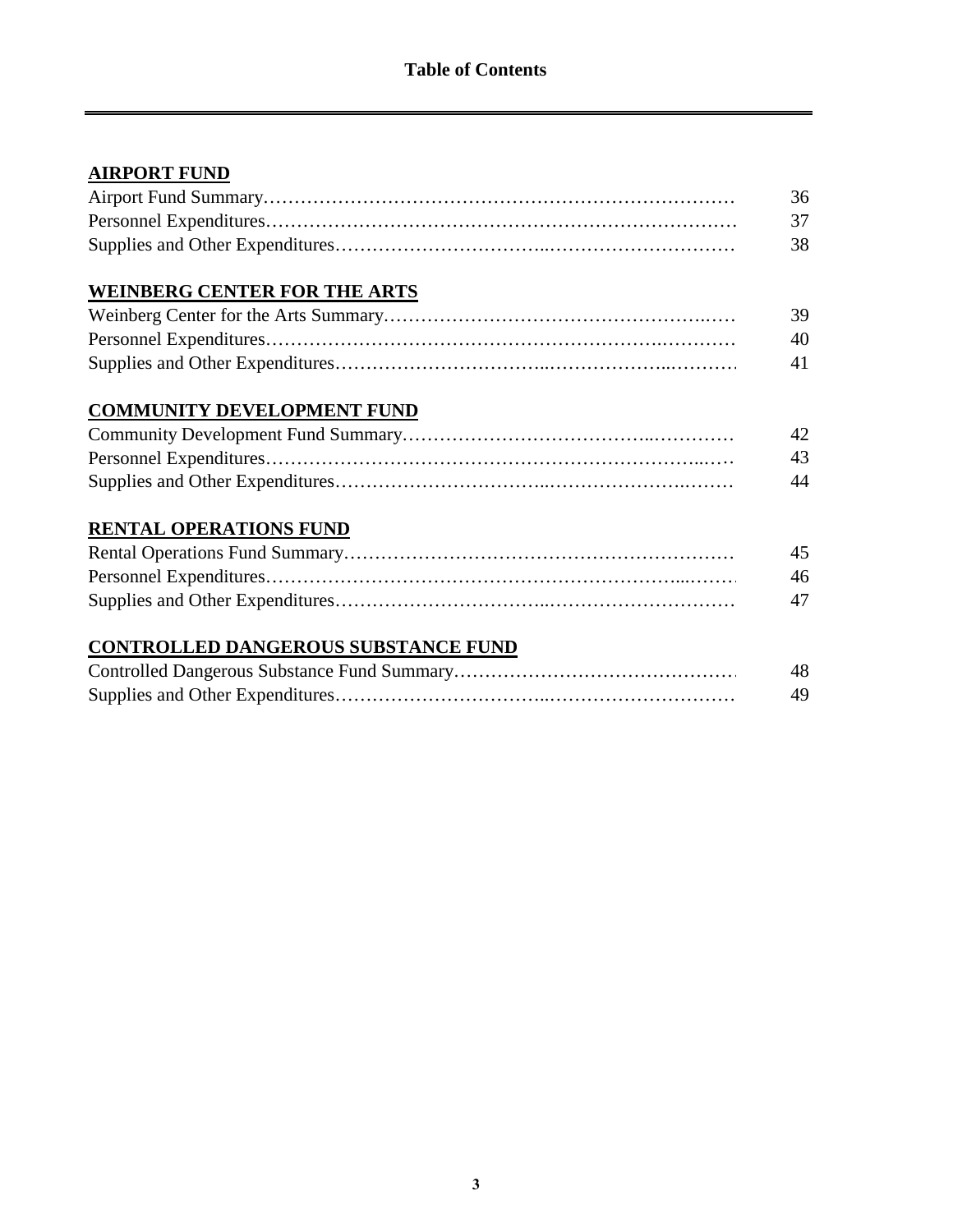#### **All Funds Summary**

The City began Fiscal Year 2013 with an adopted budget of \$137,362,981. During the first quarter, the budget was amended for the addition of several grants and other miscellaneous adjustments. Encumbrances at June 30, 2012 were also rolled forward and included in the FY 2013 amended budget. As of September 30, 2012, the City's amended budget was \$139,460,495.

Overall expenditures are trending as anticipated. Through the first quarter, the City had realized 21.95% of salary costs and 71.80% of benefit costs. Both the pension and OPEB contributions were remitted in the first quarter, which accounts for the increase over the prior year when these payments weren't remitted until the second quarter. Workman's Compensation insurance trends higher in the first quarter as the majority of these costs are realized in the first part of the year.

Other costs which are weighted heavily in the beginning of the year include liability and property insurance, property taxes, and solid waste benefit charges.

#### **General Fund**

The City realized 58% of total budgeted revenues and 83% of budgeted tax revenues in the first quarter. The vast majority of real property taxes are realized in the first quarter with amounts exceeding the projected budgeted amount. Personal income taxes are received throughout the year with more significant payments received in the third and fourth quarters. The first payments for public utility and admissions and amusement taxes are not anticipated to be received until the second quarter.

Licenses and permit revenues are within expectations. Receipts for alcoholic beverage and traders licenses are historically received in the third and fourth quarter. The franchise fees for cable television are remitted to the City beginning in the second quarter.

Intergovernmental revenues are 13% of the budgeted amount. Grant revenues are recorded when received. The payment from the State of Maryland for highway user revenues is typically received in the second half of the fiscal year.

Other revenues are generally on target and are within expectations.

General Fund expenditures are in line with expectations based on the explanations given above.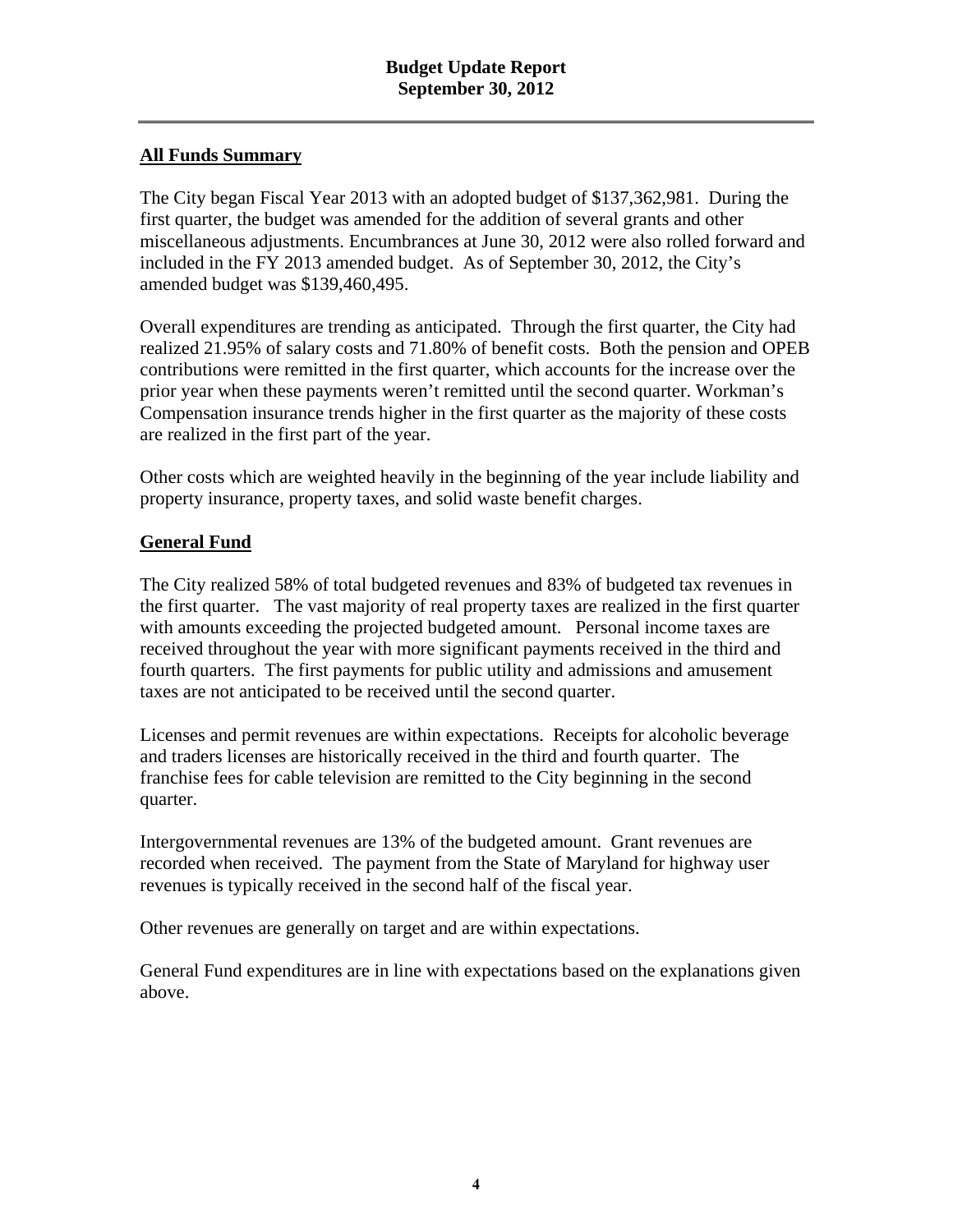#### **Water and Sewer Fund**

Overall, the Water and Sewer Fund is performing within budget. Charges for services are 16% of the total budget. This is due to the billing cycles for water and sewer service. Charges are accrued based on the service period and only one service period was recognized in the first quarter. Expenditures appear reasonable and are within expectations.

#### **Parking Fund**

Parking Fund revenues and expenditures are consistent with budgeted amounts and are within expectations.

#### **Clustered Spires Golf Course**

Clustered Spires Golf Course is a seasonal operation with most revenues and expenditures occurring in the spring and summer months. Both revenues and expenditures are within expectations and consistent with the prior year.

#### **Storm Water Fund**

Similar to the Water and Sewer Fund, charges for storm water management fees are accrued based on service periods. There was one service period billed in the first quarter of the fiscal year. Expenditures appear reasonable and within expectations.

#### **Airport Fund**

The Airport is performing as anticipated. Debt service includes a \$13,655,000 lump sum payment due on certain Airport bonds. These bonds are expected to be refinanced in the next few months. Proceeds from the refinancing are included as budgeted revenue in the other financing sources category.

#### **Weinberg Center for the Arts**

Revenues for the Weinberg Center are 5% of the total budgeted amount. This falls within reasonable expectations as historically the majority of revenues from sponsorships are not realized until the fourth quarter. Memberships, box office, production revenues, and other charges are trending at 10% of budget which is consistent with prior years.

#### **Other Funds**

The Community Development Fund, Rental Operations Fund, and the Controlled Dangerous Substance Fund are performing within expectations for the first quarter.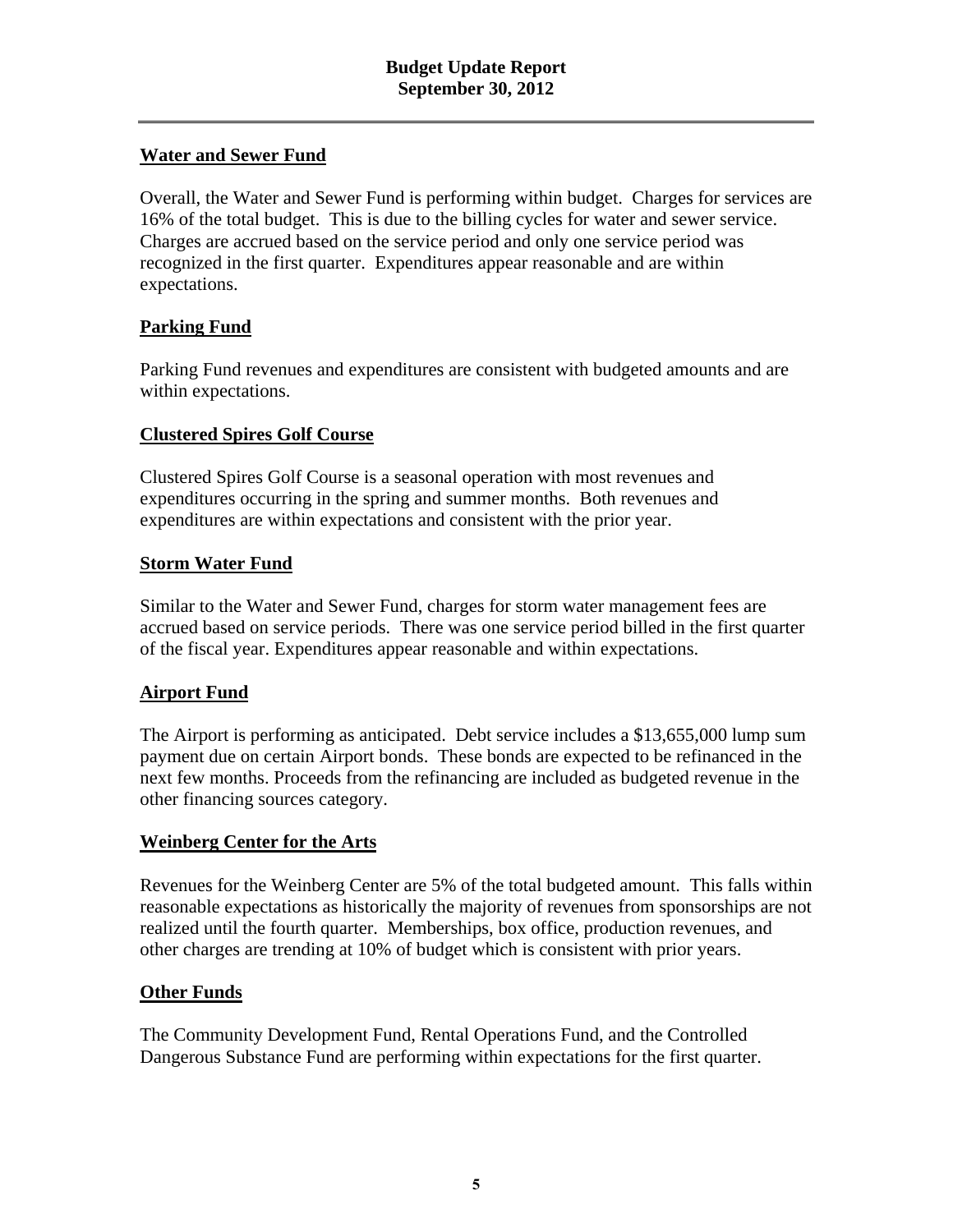# **All Funds - Summary September 30, 2012**

|                             | <b>FY 2013</b>   | <b>FY 2013</b>   | $%$ of        | <b>FY 2012</b>                  | <b>FY 2012</b> | $%$ of        |
|-----------------------------|------------------|------------------|---------------|---------------------------------|----------------|---------------|
|                             | <b>Actual</b>    | <b>Amended</b>   | <b>Budget</b> | <b>Actual</b>                   | <b>Amended</b> | <b>Budget</b> |
| <b>Revenues:</b>            |                  |                  |               |                                 |                |               |
| Taxes                       | \$<br>46,192,691 | \$<br>55,633,032 | 83.03%        | \$<br>40,550,304                | \$47,910,631   | 84.64%        |
| Licenses and permits        | 405,180          | 2,658,688        | 15.24%        | 530,484                         | 2,273,274      | 23.34%        |
| Intergovernmental           | 493,735          | 4,041,089        | 12.22%        | 1,821,362                       | 9,888,128      | 18.42%        |
| Charges for services        | 6,001,233        | 33,257,096       | 18.04%        | 5,806,570                       | 32,039,539     | 18.12%        |
| Fines and forfeitures       | 582,290          | 2,066,530        | 28.18%        | 686,634                         | 2,274,730      | 30.19%        |
| Other financing sources     | 622,691          | 19,155,004       | 3.25%         | 1,091,060                       | 13,188,881     | 8.27%         |
| Miscellaneous               | 408,821          | 2,186,541        | 18.70%        | 346,143                         | 1,942,053      | 17.82%        |
| Fund balance                |                  | 20,462,515       | $0.00\%$      |                                 | 15,365,366     | 0.00%         |
| <b>Total revenues</b>       | 54,706,641       | 139,460,495      | 39.23%        | 50,832,557                      | 124,882,602    | 40.70%        |
|                             |                  |                  |               |                                 |                |               |
| <b>Expenditures</b>         |                  |                  |               |                                 |                |               |
| Personnel                   | 25,556,519       | 58,094,371       | 43.99%        | 11,867,774                      | 56,362,375     | 21.06%        |
| <b>Supplies</b>             | 2,118,289        | 12,589,989       | 16.83%        | 2,056,480                       | 12,021,711     | 17.11%        |
| Other services and expenses | 2,773,014        | 14,700,074       | 18.86%        | 2,522,095                       | 13,857,850     | 18.20%        |
| Capital outlay              | 348,255          | 2,136,997        | 16.30%        | 289,111                         | 1,017,712      | 28.41%        |
| Contingency                 |                  | 407,625          | 0.00%         |                                 | 118,921        | 0.00%         |
| Debt service                | 4,073,037        | 33,204,346       | 12.27%        | 3,888,412                       | 27,575,105     | 14.10%        |
| Transfers to other funds    | 562,836          | 9,519,105        | 5.91%         | 360,773                         | 5,391,953      | 6.69%         |
| Fund balance (reserves)     |                  | 8,807,988        | 0.00%         |                                 | 8,536,975      | $0.00\%$      |
| <b>Total expenditures</b>   | 35,431,950       | 139,460,495      | 25.41%        | 20,984,645                      | 124,882,602    | 16.80%        |
| Net surplus (deficit)       | 19,274,691<br>\$ | \$               |               | 29,847,912<br>$\boldsymbol{\$}$ | \$             |               |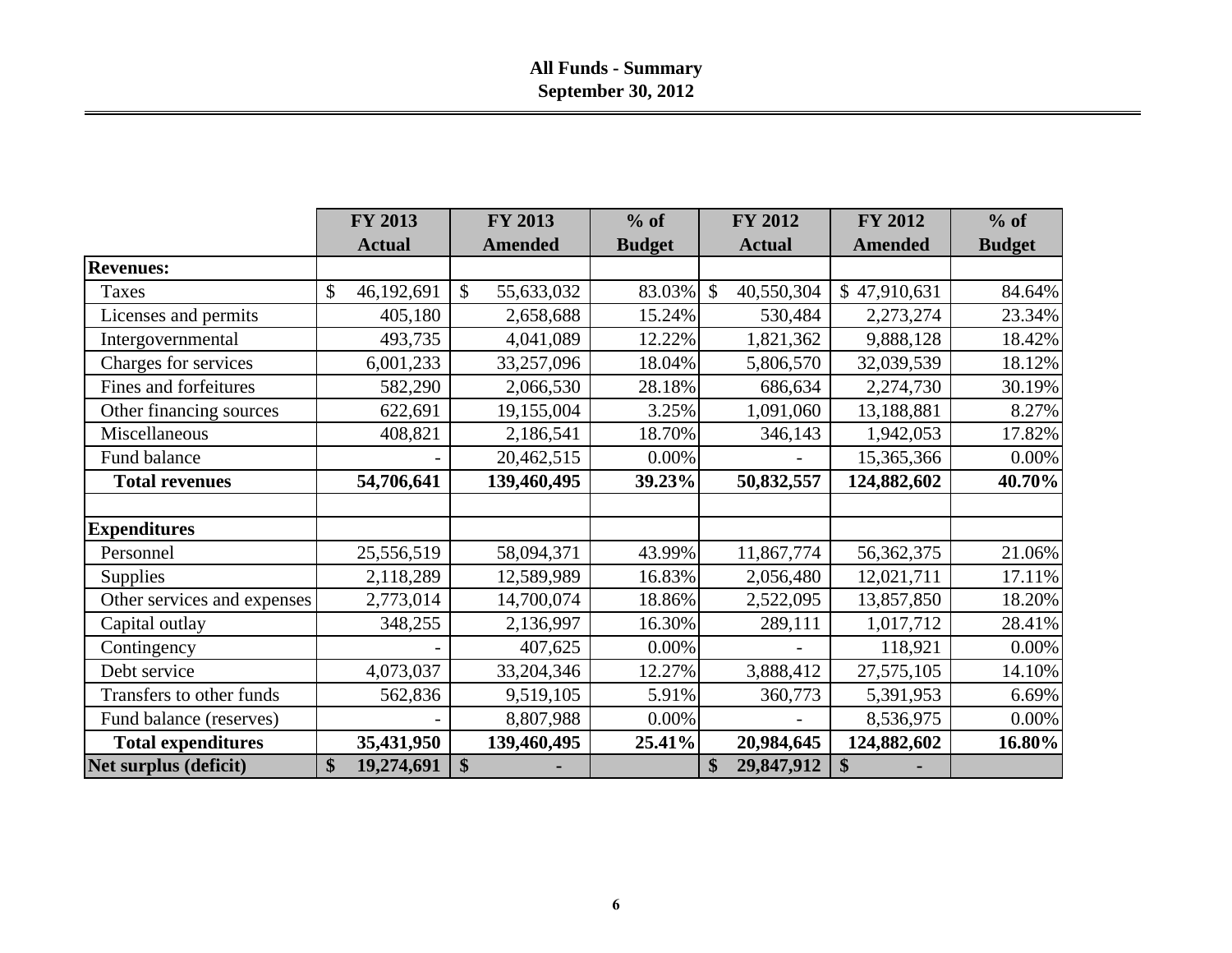# **All Funds - Personnel September 30, 2012**

|                               | <b>FY 2013</b>   | <b>FY 2013</b>              | % of          |
|-------------------------------|------------------|-----------------------------|---------------|
|                               | <b>Actual</b>    | <b>Amended</b>              | <b>Budget</b> |
| <b>Salaries:</b>              |                  |                             |               |
| Salaries - full time          | \$<br>6,368,014  | $\mathcal{S}$<br>29,050,196 | 21.92%        |
| Overtime                      | 300,850          | 1,409,673                   | 21.34%        |
| Salaries - part time          | 265,774          | 1,466,970                   | 18.12%        |
| Salaries - seasonal           | 177,319          | 433,028                     | 40.95%        |
| Special allowance             | 164              | 46,212                      | 0.35%         |
| <b>Total salaries</b>         | 7,112,121        | 32,406,079                  | 21.95%        |
|                               |                  |                             |               |
| <b>Benefits:</b>              |                  |                             |               |
| Workman's compensation        | 521,535          | 857,760                     | 60.80%        |
| <b>FICA</b>                   | 515,067          | 2,476,104                   | 20.80%        |
| Insurance (health, life, dis) | 2,568,373        | 7,396,534                   | 34.72%        |
| <b>OPEB</b>                   | 2,640,000        | 2,640,000                   | 100.00%       |
| Unemployment                  |                  | 14,500                      | 0.00%         |
| Retirement                    | 12,150,139       | 12,170,639                  | 99.83%        |
| Misc benefits                 | 49,284           | 132,755                     | 37.12%        |
| <b>Total benefits</b>         | 18,444,398       | 25,688,292                  | 71.80%        |
| <b>Total personnel</b>        | \$<br>25,556,519 | \$<br>58,094,371            | 43.99%        |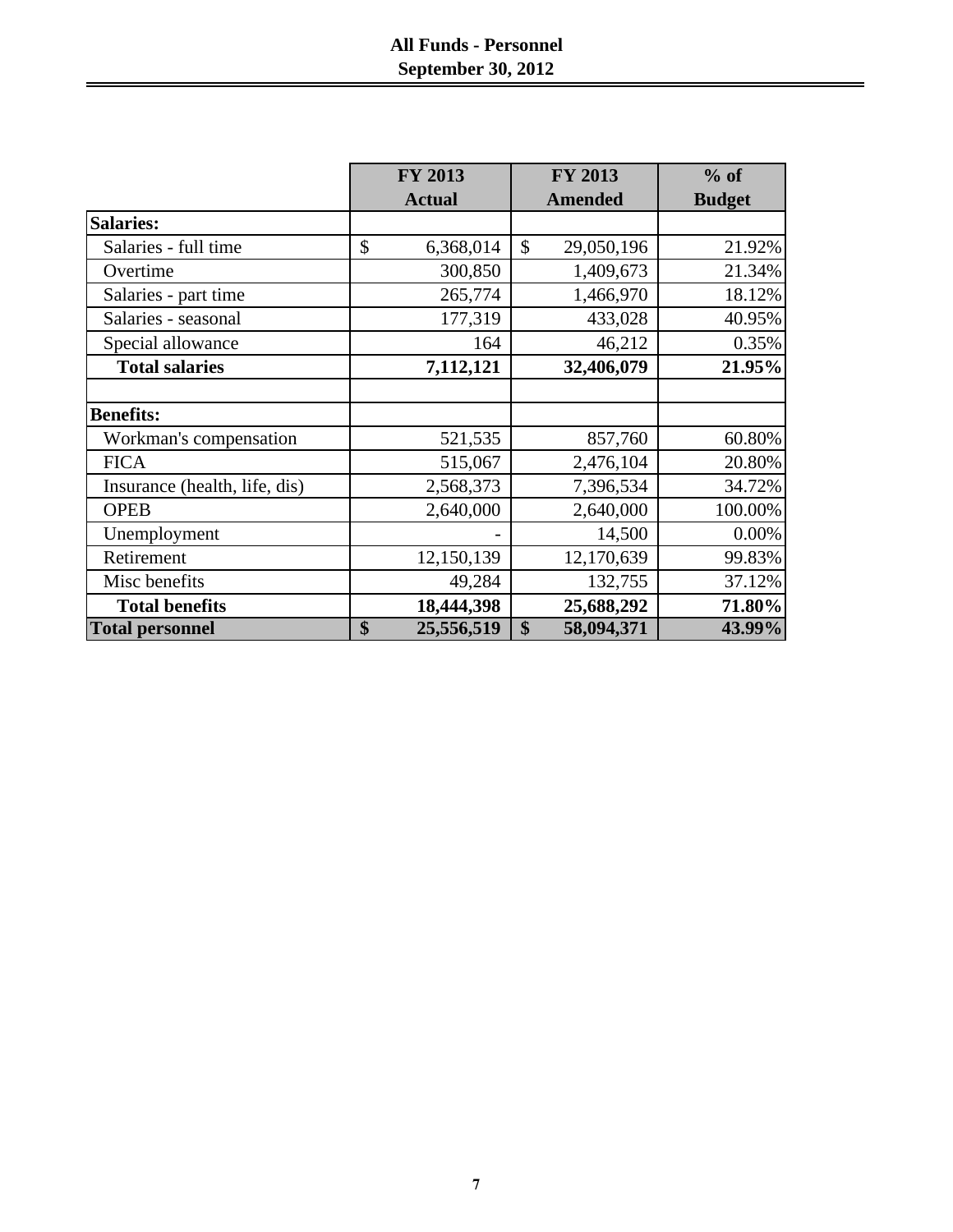# **All Funds - Supplies September 30, 2012**

|                          | FY 2013         | <b>FY 2013</b>   | $%$ of        |
|--------------------------|-----------------|------------------|---------------|
|                          | <b>Actual</b>   | <b>Amended</b>   | <b>Budget</b> |
| General supplies         | \$<br>974,727   | \$<br>3,636,300  | 26.81%        |
| Medical supplies         | 3,088           | 23,174           | 13.33%        |
| Clothing/uniforms        | 18,157          | 215,215          | 8.44%         |
| Photographic supplies    |                 | 3,700            | 0.00%         |
| Weapons/ammo             | 168             | 97,170           | 0.17%         |
| Fuel and oil             | 220,762         | 1,043,429        | 21.16%        |
| Electricity              | 376,775         | 2,881,238        | 13.08%        |
| Natural gas              | 1,953           | 171,461          | 1.14%         |
| Heating fuel             |                 | 7,100            | 0.00%         |
| Chemicals                | 185,856         | 1,238,042        | 15.01%        |
| Items purchased - resale | 331,748         | 3,252,160        | 10.20%        |
| Bar supplies             | 5,055           | 12,000           | 42.13%        |
| Candy                    | $\qquad \qquad$ | 7,500            | 0.00%         |
| Souvenirs                |                 | 1,500            | 0.00%         |
| <b>Total supplies</b>    | \$<br>2,118,289 | 12,589,989<br>\$ | 16.83%        |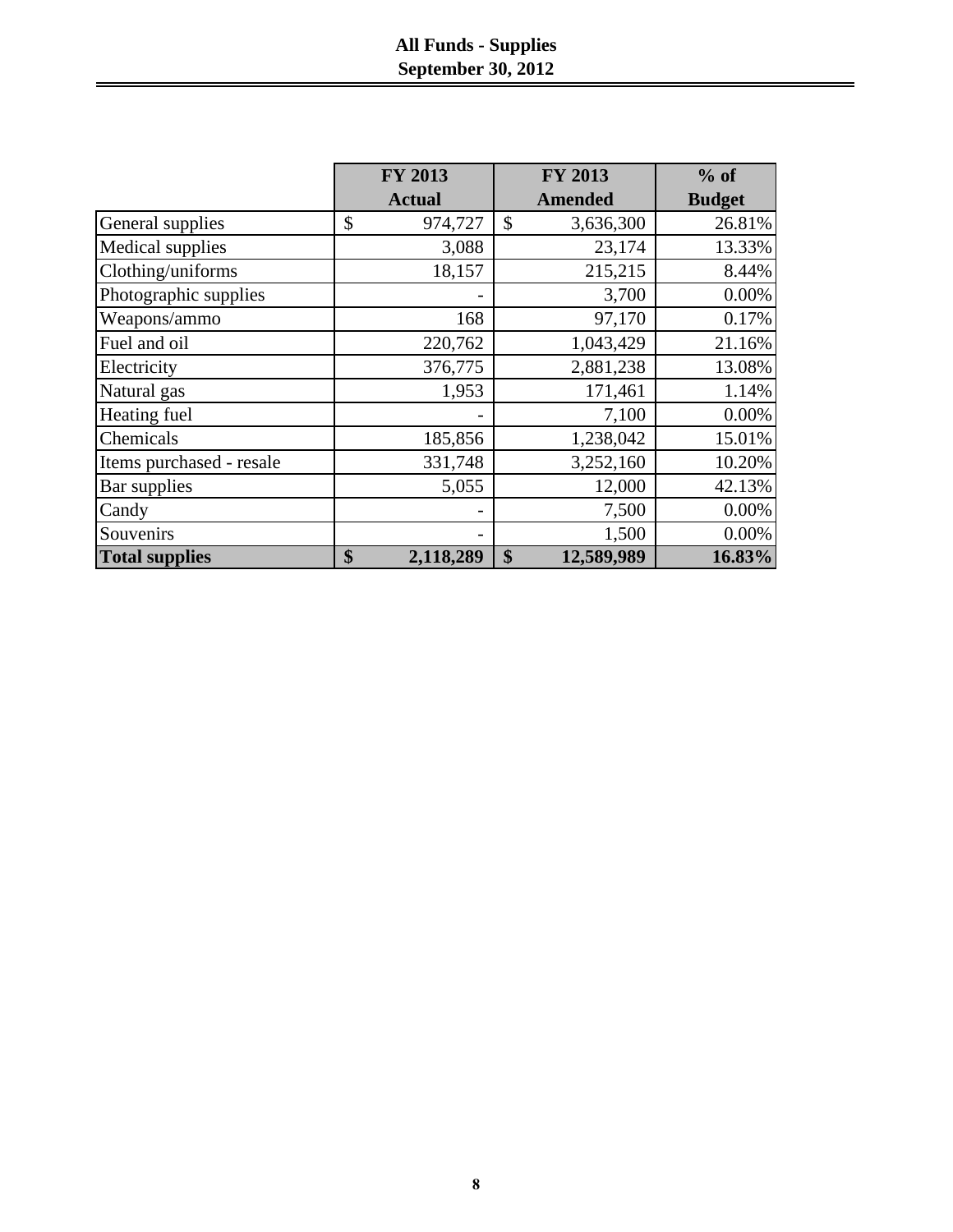|                              | FY 2013         | <b>FY 2013</b>            | $%$ of        |
|------------------------------|-----------------|---------------------------|---------------|
|                              | <b>Actual</b>   | <b>Amended</b>            | <b>Budget</b> |
| Professional services        | \$<br>368,024   | $\mathbb{S}$<br>2,944,050 | 12.50%        |
| National acts                | 104,410         | 380,000                   | 27.48%        |
| Legal service fees           | 9,290           | 138,241                   | 6.72%         |
| Disposal fees                | 346,077         | 2,382,123                 | 14.53%        |
| <b>Custodial services</b>    | 17,344          | 142,849                   | 12.14%        |
| Lawn care                    | 2,440           | 6,440                     | 37.89%        |
| General repair / maintenance | 479,467         | 4,083,377                 | 11.74%        |
| Maintenance contracts        | 228,822         | 816,470                   | 28.03%        |
| Land and buildings           | 94,508          | 517,071                   | 18.28%        |
| Equipment and vehicles       | 20,152          | 150,487                   | 13.39%        |
| Water/sewer service          | 9,281           | 37,160                    | 24.98%        |
| Storm water mgmt             | 7,408           | 30,635                    | 24.18%        |
| Solid waste benefit charge   | 33,796          | 41,680                    | 81.08%        |
| Licenses and permits         | 311             | 18,139                    | 1.71%         |
| <b>Taxes</b>                 | 18,404          | 19,101                    | 96.35%        |
| Telephone                    | 55,001          | 451,081                   | 12.19%        |
| Postage                      | 16,372          | 104,393                   | 15.68%        |
| Transportation               | 1,899           | 18,190                    | 10.44%        |
| Dues/registration fees       | 108,783         | 231,332                   | 47.02%        |
| Lodging                      | 541             | 22,770                    | 2.38%         |
| Meals/food                   | 289             | 5,938                     | 4.87%         |
| Advertising                  | 31,042          | 411,795                   | 7.54%         |
| Printing and binding         | 19,061          | 85,009                    | 22.42%        |
| Insurance                    | 671,498         | 1,008,402                 | 66.59%        |
| Donations                    | 128,794         | 633,341                   | 20.34%        |
| Miscellaneous                |                 | 20,000                    | 0.00%         |
| <b>Total other services</b>  | \$<br>2,773,014 | \$<br>14,700,074          | 18.86%        |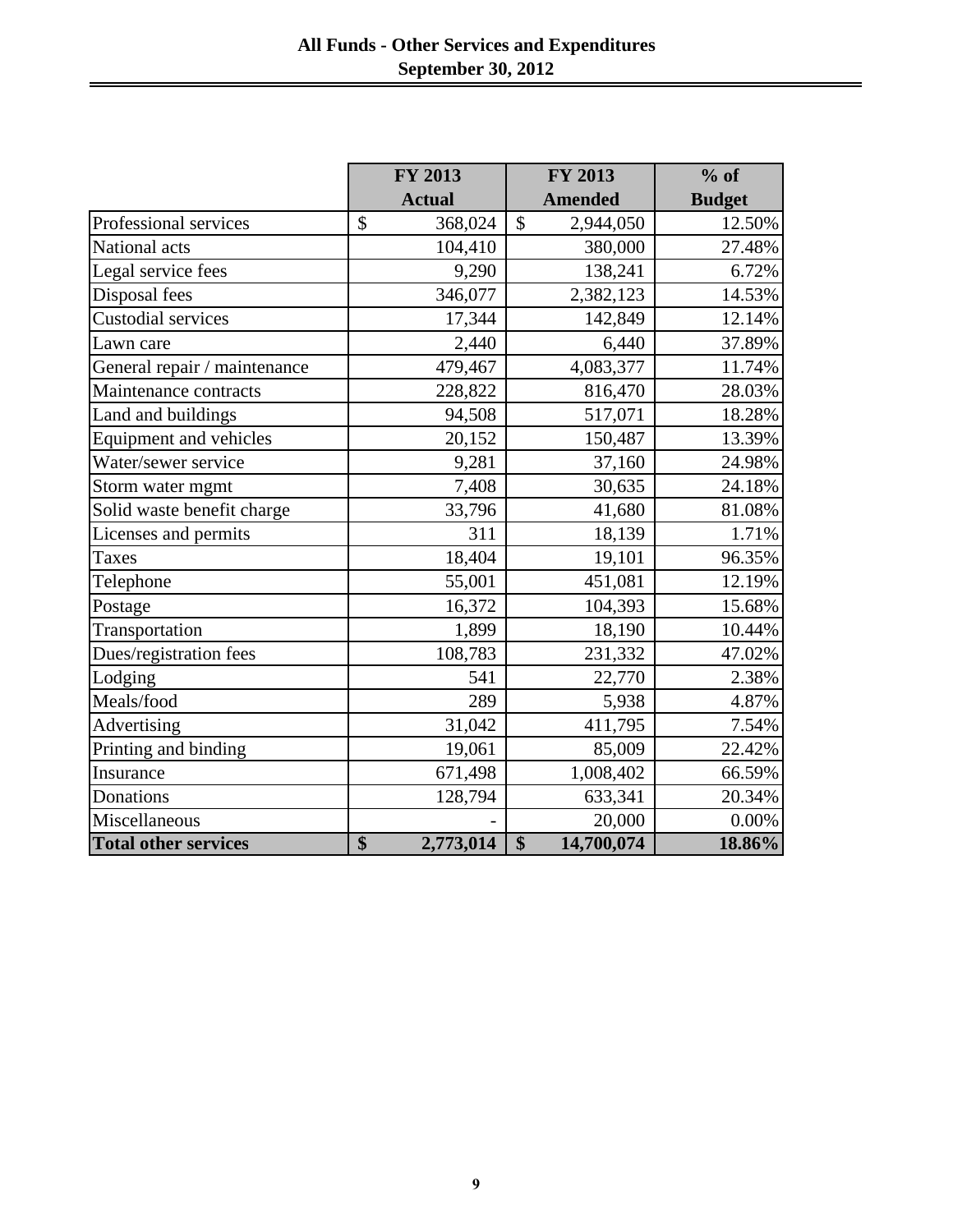|                             | FY 2013                     | <b>FY 2013</b>             | $%$ of        | <b>FY 2012</b>              | <b>FY 2012</b>   | $%$ of        |
|-----------------------------|-----------------------------|----------------------------|---------------|-----------------------------|------------------|---------------|
|                             | <b>Actual</b>               | <b>Amended</b>             | <b>Budget</b> | <b>Actual</b>               | <b>Amended</b>   | <b>Budget</b> |
| <b>Revenues:</b>            |                             |                            |               |                             |                  |               |
| Taxes                       | $\mathcal{S}$<br>46,192,691 | 55,633,032<br>$\mathbb{S}$ | 83.03%        | $\mathcal{S}$<br>40,550,304 | 47,910,631<br>\$ | 84.64%        |
| Licenses and permits        | 308,166                     | 2,295,068                  | 13.43%        | 444,649                     | 1,936,934        | 22.96%        |
| Intergovernmental           | 460,409                     | 3,545,252                  | 12.99%        | 1,808,871                   | 9,254,757        | 19.55%        |
| Charges for services        | 397,380                     | 1,588,130                  | 25.02%        | 402,795                     | 1,435,568        | 28.06%        |
| Fines and forfeitures       | 408,917                     | 1,337,050                  | 30.58%        | 513,025                     | 1,544,000        | 33.23%        |
| Other financing sources     | 564,536                     | 1,856,000                  | 30.42%        | 346,625                     | 9,744,522        | 3.56%         |
| Miscellaneous               | 213,551                     | 1,339,396                  | 15.94%        | 255,036                     | 1,173,594        | 21.73%        |
| Fund balance                |                             | 15,685,490                 | 0.00%         |                             | 13,185,090       | $0.00\%$      |
| <b>Total revenues</b>       | 48,545,650                  | 83,279,418                 | 58.29%        | 44,321,305                  | 86,185,096       | 51.43%        |
|                             |                             |                            |               |                             |                  |               |
| <b>Expenditures:</b>        |                             |                            |               |                             |                  |               |
| Personnel                   | 21,291,589                  | 47,554,068                 | 44.77%        | 9,718,171                   | 45,881,538       | 21.18%        |
| <b>Supplies</b>             | 717,768                     | 5,136,178                  | 13.97%        | 965,336                     | 4,869,302        | 19.82%        |
| Other services and expenses | 2,101,787                   | 10,021,085                 | 20.97%        | 1,790,836                   | 9,232,939        | 19.40%        |
| Capital outlay              | 92,874                      | 1,549,423                  | 5.99%         | 289,111                     | 716,368          | 40.36%        |
| Contingency                 |                             | 97,625                     | $0.00\%$      |                             | 55,639           | 0.00%         |
| Debt service                | 2,368,613                   | 7,098,537                  | 33.37%        | 2,509,666                   | 15,000,919       | 16.73%        |
| Transfers to other funds    |                             | 3,014,514                  | $0.00\%$      | 23,483                      | 2,481,270        | 0.95%         |
| Fund balance (reserves)     |                             | 8,807,988                  | 0.00%         |                             | 7,947,121        | $0.00\%$      |
| <b>Total expenditures</b>   | 26,572,631                  | 83,279,418                 | 31.91%        | 15,296,603                  | 86,185,096       | 17.75%        |
| Net surplus (deficit)       | \$<br>21,973,019            | \$                         |               | 29,024,702<br>\$            | \$               |               |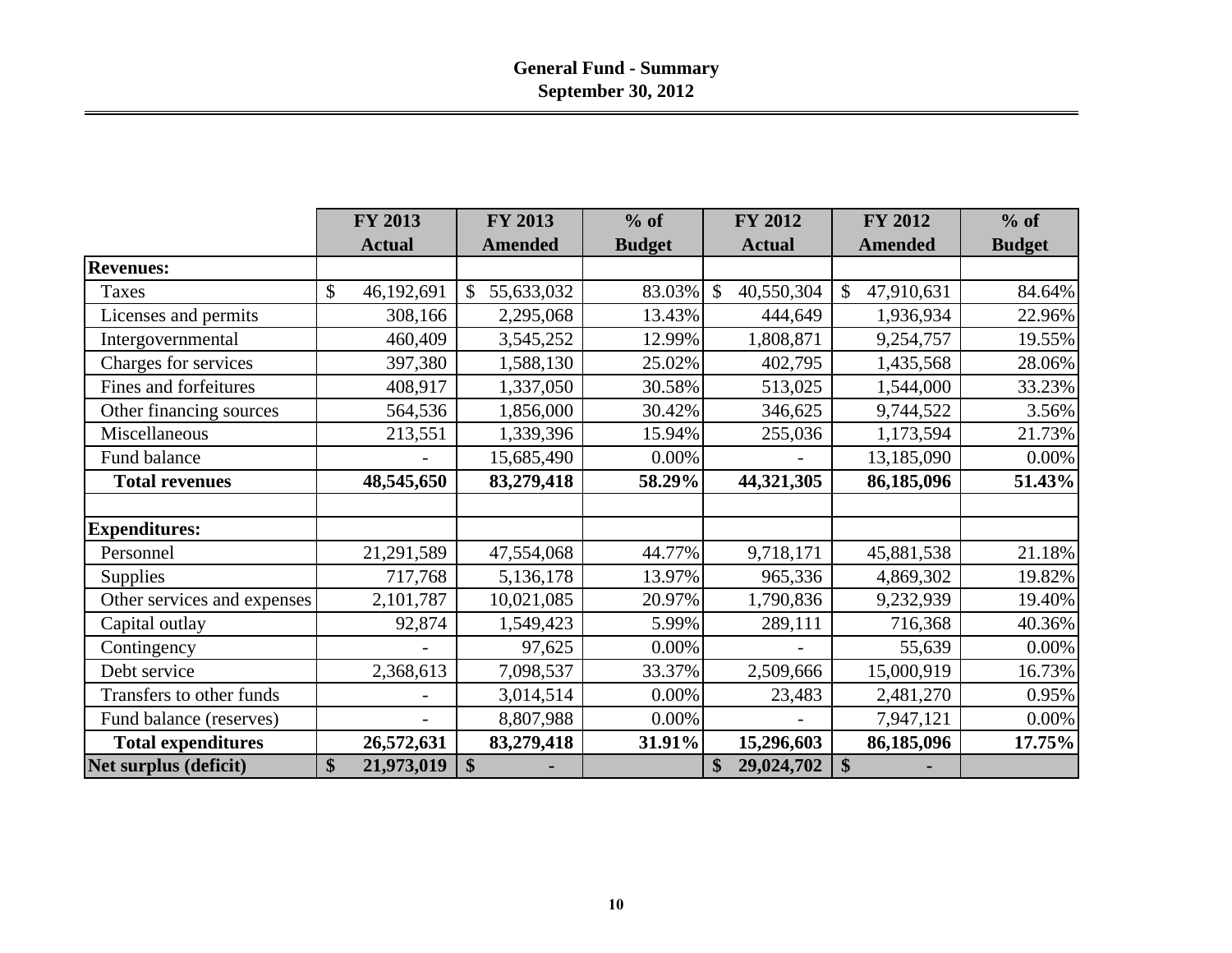# **General Fund - Revenues September 30, 2012**

|                                                                                | <b>Taxes</b>     |                  |               |
|--------------------------------------------------------------------------------|------------------|------------------|---------------|
|                                                                                | <b>FY 2013</b>   | <b>FY 2013</b>   | $\frac{0}{0}$ |
|                                                                                | <b>Actual</b>    | <b>Amended</b>   | of Budget     |
| <b>Real property:</b> Revenues from taxes on                                   |                  |                  |               |
| assessed value of real property                                                | \$<br>45,428,571 | \$<br>45,142,160 | 100.63%       |
| <b>Business property:</b> Revenues from<br>taxes on assessed values of certain |                  |                  |               |
| business property                                                              | 323,882          | 2,630,597        | 12.31%        |
| <b>Public utilities:</b> Revenues from taxes on                                |                  |                  |               |
| assessed value of certain property of<br>public utilities                      |                  | 1,109,000        | 0.00%         |
| <b>Personal income taxes:</b> City's share of                                  |                  |                  |               |
| income taxes received by the State for                                         |                  |                  |               |
| returns filed from Frederick.                                                  | 649,433          | 6,500,000        | 9.99%         |
| <b>Admissions and amusements: Taxes</b>                                        |                  |                  |               |
| on gross receipts from admissions, the                                         |                  |                  |               |
| use or rental of recreation or sports                                          |                  |                  |               |
| equipment, and the sales of merchandise,                                       |                  |                  |               |
| refreshments, or services where                                                |                  |                  |               |
| entertainment is provided.                                                     |                  | 300,000          | 0.00%         |
| <b>Other:</b> Interest, credits, additions,                                    |                  |                  |               |
| abatements, discounts and other                                                |                  |                  |               |
| miscellaneous tax adjustments                                                  | (209, 195)       | (48, 725)        | 429.34%       |
| <b>Total taxes</b>                                                             | \$<br>46,192,691 | \$<br>55,633,032 | 83.03%        |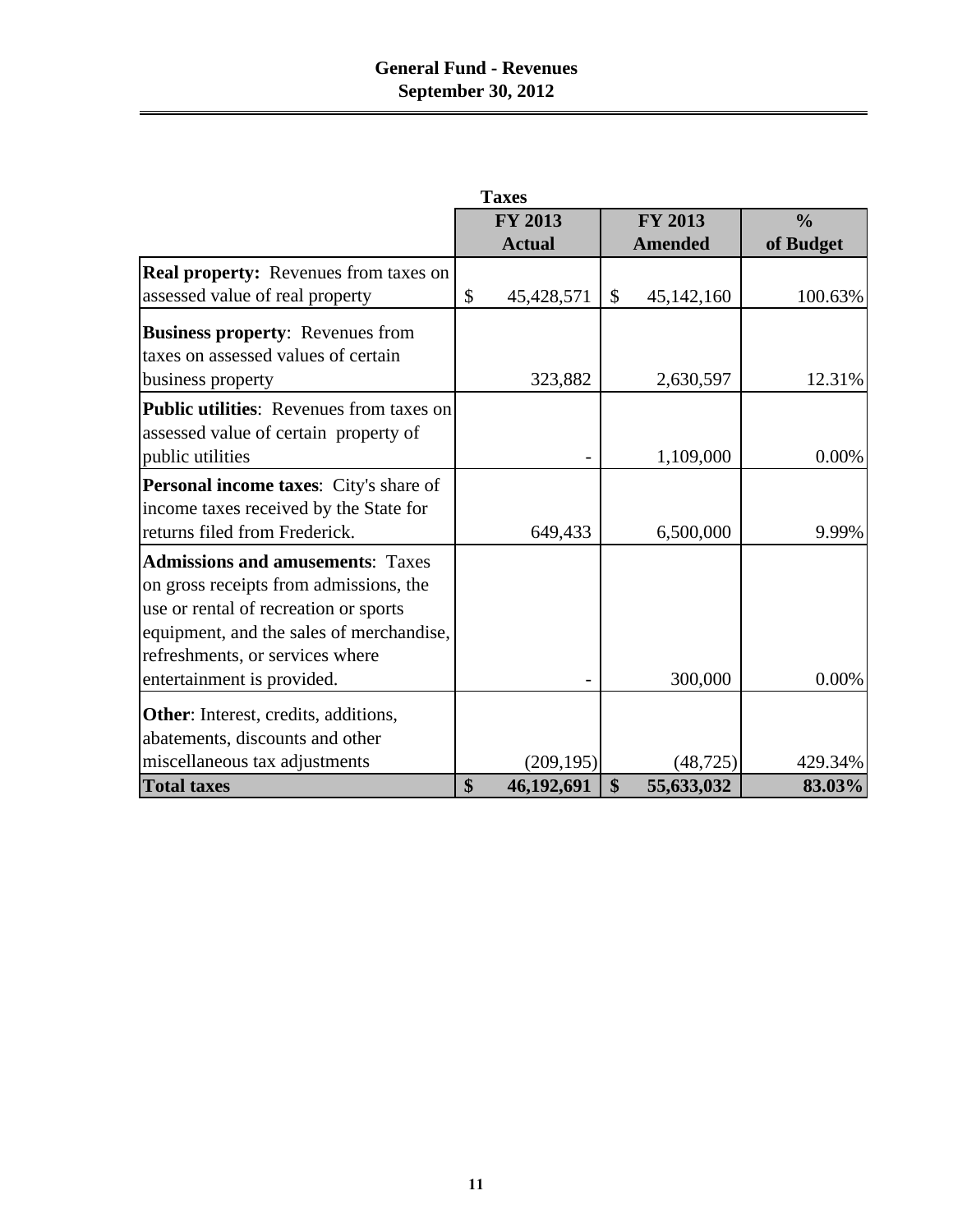|                                                | <b>FY 2013</b> | <b>FY 2013</b>  | $\frac{0}{0}$ |
|------------------------------------------------|----------------|-----------------|---------------|
|                                                | <b>Actual</b>  | <b>Amended</b>  | of Budget     |
| <b>Alcoholic beverage licenses:</b> City's     |                |                 |               |
| share of fees charged from licenses            |                |                 |               |
| issued to allow sale of beer, wine, and        |                |                 |               |
| liquor                                         | \$             | 55,000<br>\$    | 0.00%         |
| <b>Traders licenses:</b> Fees collected by the |                |                 |               |
| <b>State from City businesses</b>              | 3,485          | 150,000         | 2.32%         |
| <b>Building permits and inspections:</b>       |                |                 |               |
| Revenue from permits issued for                |                |                 |               |
| construction, electrical work, fire            |                |                 |               |
| protection and plan review                     | 294,999        | 1,172,600       | 25.16%        |
| <b>Cable television:</b> Franchise fees for    |                |                 |               |
| cable television in the City                   |                | 875,000         | 0.00%         |
| <b>Other:</b> Occupational licenses, road      |                |                 |               |
| closures, appeals, vending permits,            |                |                 |               |
| parade permits, and other miscellaneous        |                |                 |               |
| permits                                        | 9,682          | 42,468          | 22.80%        |
| <b>Total licenses and permits</b>              | \$<br>308,166  | \$<br>2,295,068 | 13.43%        |

**Licenses and Permits**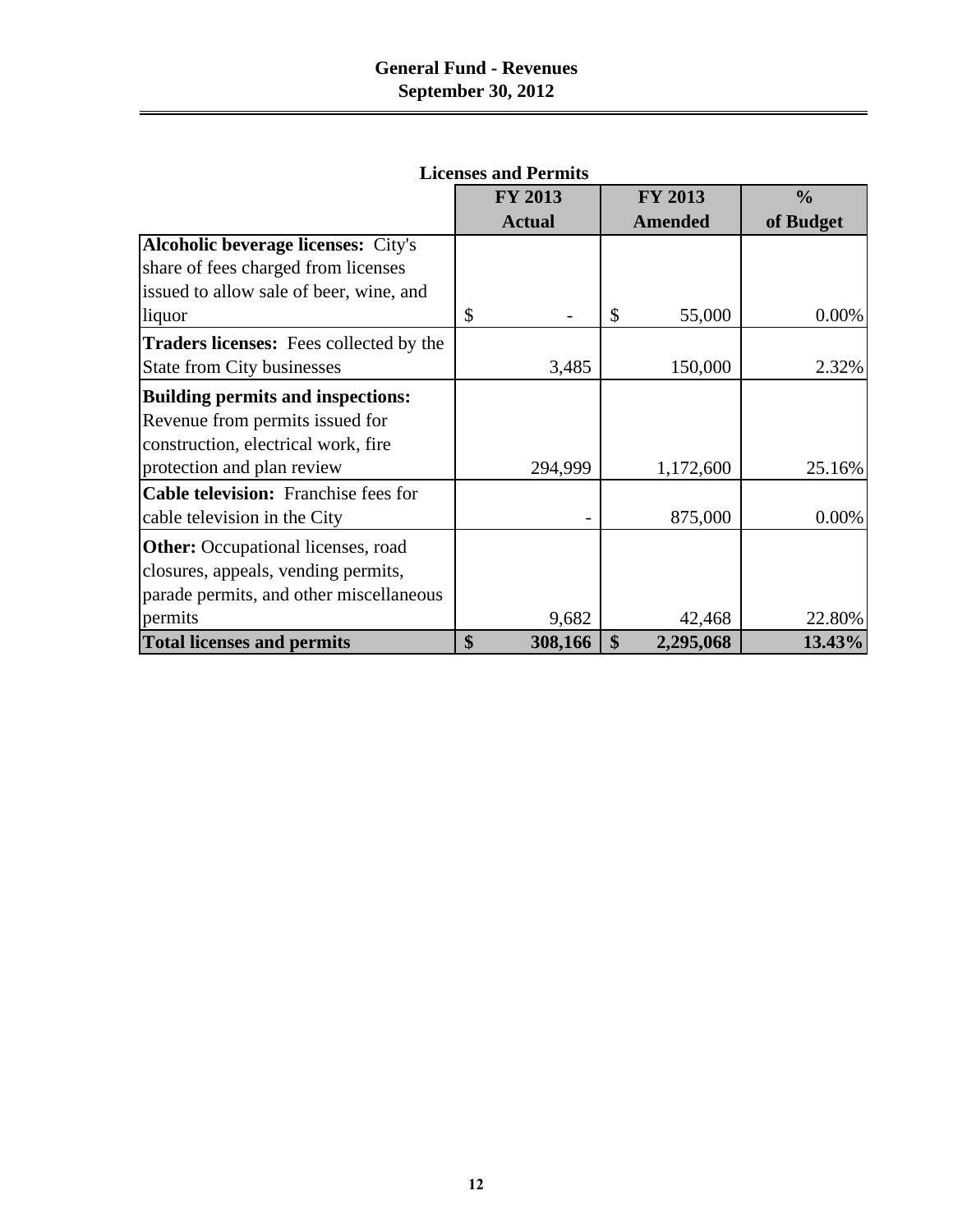|                                                  | <b>FY 2013</b> | <b>FY 2013</b>  | $\frac{0}{0}$ |
|--------------------------------------------------|----------------|-----------------|---------------|
|                                                  | <b>Actual</b>  | <b>Amended</b>  | of Budget     |
| Tax setoff *: Reimbursements to the              |                |                 |               |
| City by Frederick County for services the        |                |                 |               |
| City provides but for which the County           |                |                 |               |
| collects tax revenue                             | \$             | \$              | 0.00%         |
| <b>Frederick Community Action Agency:</b>        |                |                 |               |
| Various Federal, State, and local grants         |                |                 |               |
| to support the Frederick Community               |                |                 |               |
| <b>Action Agency</b>                             | 114,143        | 1,900,365       | 6.01%         |
|                                                  |                |                 |               |
| <b>Police:</b> Various Federal, State, and local |                |                 |               |
| grants to support the Frederick Police           |                |                 |               |
| Department                                       | 170,359        | 906,844         | 18.79%        |
| <b>Highway user revenue:</b> City's share of     |                |                 |               |
| gasoline tax and motor vehicle                   |                |                 |               |
| registrations collected by the State             |                | 430,266         | 0.00%         |
|                                                  |                |                 |               |
| <b>Other:</b> Costs assumed by Frederick         |                |                 |               |
| County and other miscellaneous                   |                |                 |               |
| intergovernmental revenues                       | 175,907        | 307,777         | 57.15%        |
| <b>Total intergovernmental</b>                   | \$<br>460,409  | \$<br>3,545,252 | 12.99%        |

**Intergovernmental**

\* In FY 13, this method of reimbursement was converted to a tax differential system and is included with real property tax revenue.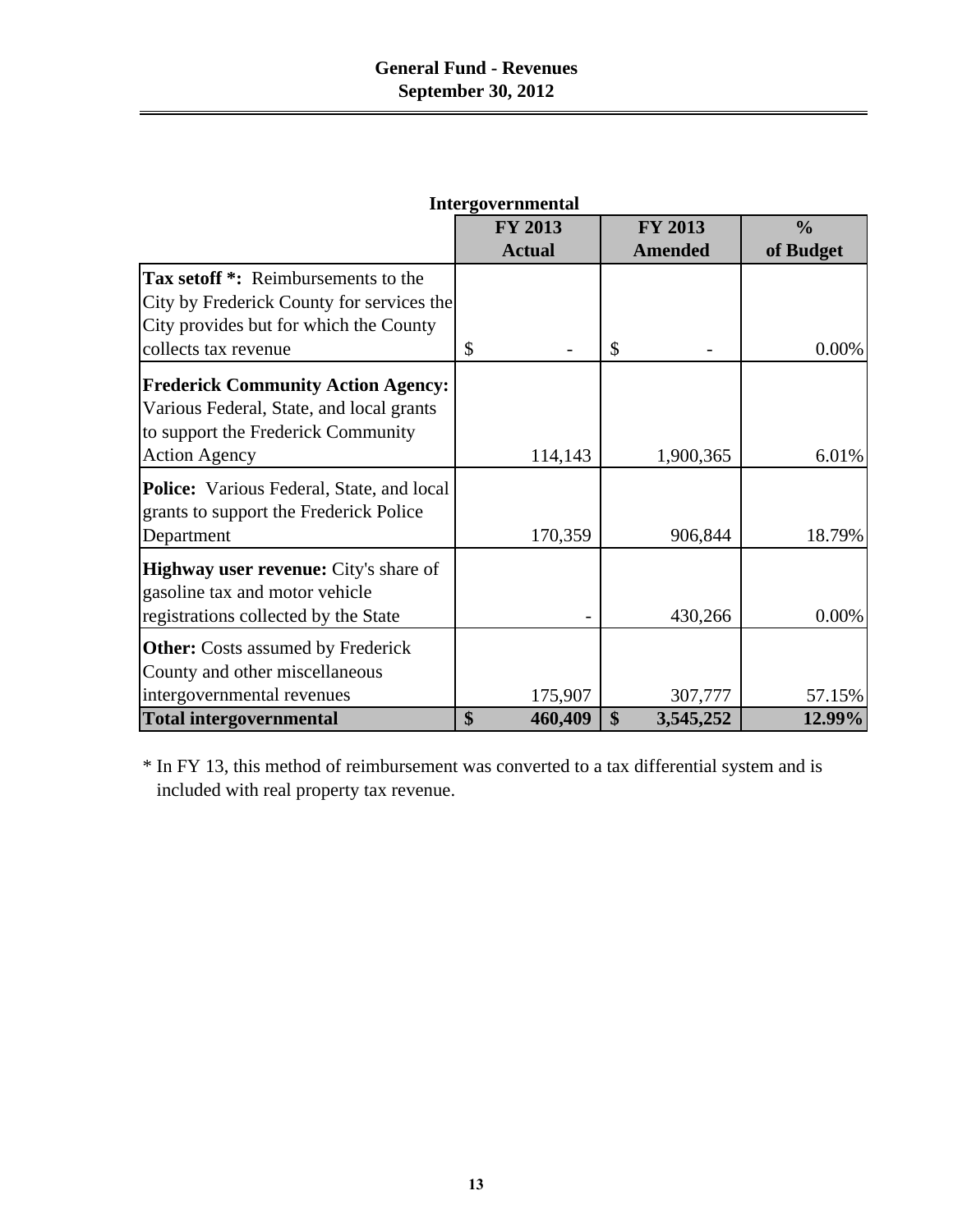# **General Fund - Revenues September 30, 2012**

|                                             | <b>FY 2013</b> | <b>FY 2013</b>  | $\frac{0}{0}$ |
|---------------------------------------------|----------------|-----------------|---------------|
|                                             | <b>Actual</b>  | <b>Amended</b>  | of Budget     |
| Filing fees: Charges relating to zoning     |                |                 |               |
| such as map enhancements, text              |                |                 |               |
| amendments, and use permits                 | \$<br>40,575   | \$<br>156,510   | 25.92%        |
| Development inspection and review           |                |                 |               |
| fees: Charges for plan review by the        |                |                 |               |
| Engineering department and inspection       |                |                 |               |
| of new development                          | 94,134         | 260,000         | 36.21%        |
| <b>Waste collection:</b> Commercial excess, |                |                 |               |
| supplemental, and bulk collections          | 23,330         | 170,550         | 13.68%        |
| <b>General services:</b> Reimbursement for  |                |                 |               |
| services provided by the City for non-      |                |                 |               |
| City events (Frederick Marathon,            |                |                 |               |
| Festival of the Arts, etc.)                 |                | 94,220          | 0.00%         |
| <b>Charges for repairs: Reimbursement</b>   |                |                 |               |
| from individuals for damages done to        |                |                 |               |
| City property                               | 4,745          | 14,300          | 33.18%        |
| <b>Recreation fees:</b> Revenues from gym   |                |                 |               |
| memberships, camps, various recreation      |                |                 |               |
| programs, classes, and use of City          |                |                 |               |
| swimming pools                              | 231,796        | 886,750         | 26.14%        |
| <b>Other:</b> Legal review fees, police     |                |                 |               |
| academy training, maintenance for           |                |                 |               |
| <b>Memorial Park</b>                        | 2,800          | 5,800           | 48.28%        |
| <b>Total charges for services</b>           | \$<br>397,380  | \$<br>1,588,130 | 25.02%        |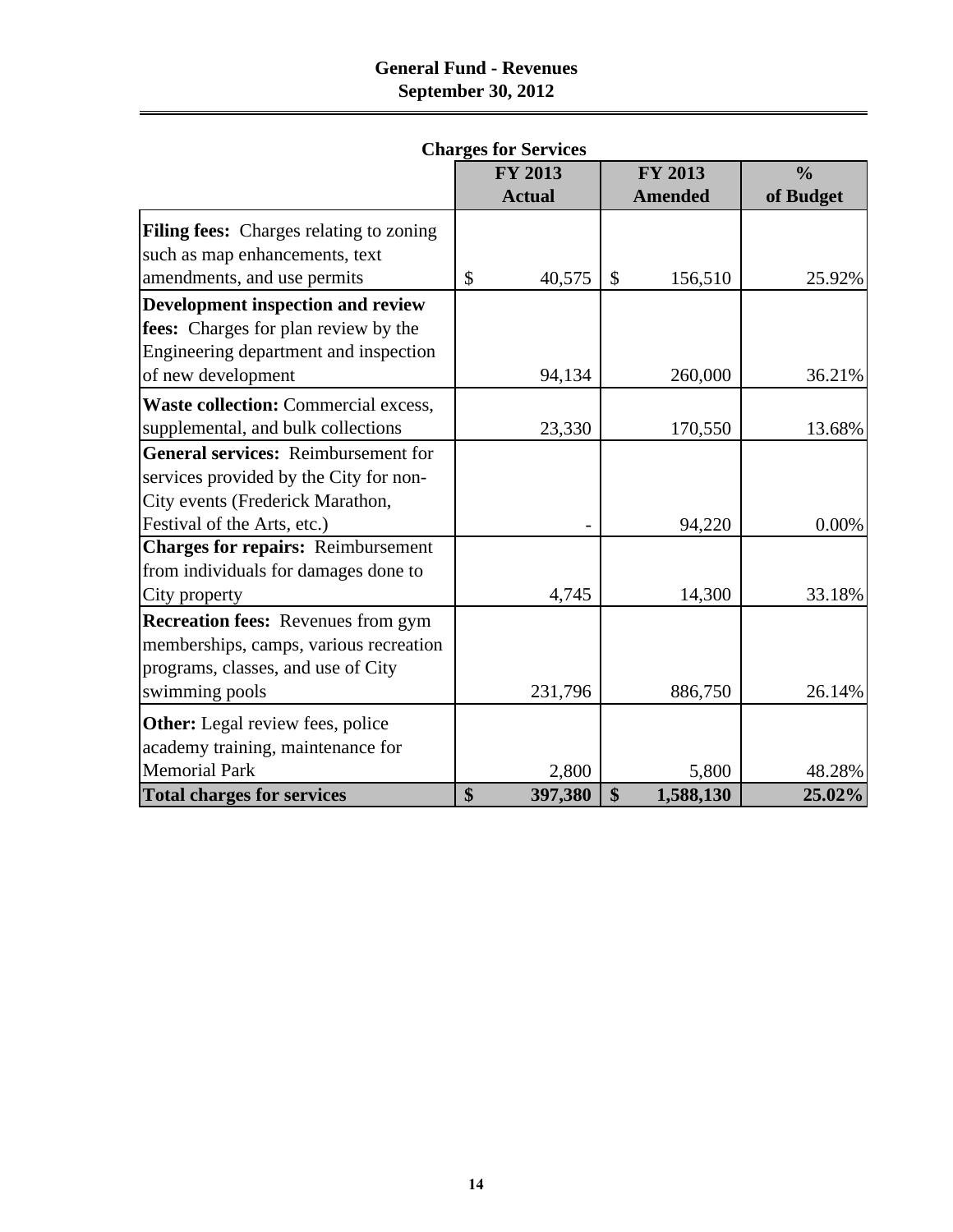|                                                                                         | <b>FY 2013</b> |               | <b>FY 2013</b> | $\frac{0}{0}$ |
|-----------------------------------------------------------------------------------------|----------------|---------------|----------------|---------------|
|                                                                                         | <b>Actual</b>  |               | <b>Amended</b> | of Budget     |
| <b>Municipal infractions:</b> Fines for City                                            |                |               |                |               |
| code violations                                                                         | \$<br>2,180    | \$            | 7,050          | 30.92%        |
| <b>Red light cameras:</b> Fines generated by<br>red light traffic violations at various |                |               |                |               |
| locations in the City                                                                   | 80,219         |               | 400,000        | 20.05%        |
| <b>False alarm fees:</b> Fines imposed for                                              |                |               |                |               |
| repeat false alarms                                                                     | 14,425         |               | 30,000         | 48.08%        |
| <b>Speed camera citations:</b> Fines                                                    |                |               |                |               |
| generated by speeding violations at                                                     |                |               |                |               |
| various locations in the City                                                           | 312,093        |               | 900,000        | 34.68%        |
| <b>Total Fines and forfeitures</b>                                                      | \$<br>408,917  | $\mathbf{\$}$ | 1,337,050      | 30.58%        |

#### **Fines and Forfeitures**

#### **Miscellaneous Revenues**

|                                              | <b>FY 2013</b><br><b>Actual</b> | <b>FY 2013</b><br>Amended | $\frac{0}{0}$<br>of Budget |
|----------------------------------------------|---------------------------------|---------------------------|----------------------------|
| <b>Investment interest:</b> Earnings on cash |                                 |                           |                            |
| in bank                                      | \$<br>17,586                    | 160,000                   | 10.99%                     |
| <b>Rents:</b> Revenues generated by the      |                                 |                           |                            |
| rental of City facilities.                   | 168,420                         | 684,450                   | 24.61%                     |
| <b>Donations:</b> Donations made to the City |                                 |                           |                            |
| by individuals or organizations              | 1,595                           | 1,500                     | 106.33%                    |
| <b>Other miscellaneous receipts: Return</b>  |                                 |                           |                            |
| check fees, discounts earned, and other      |                                 |                           |                            |
| various receipts                             | 25,950                          | 493,446                   | 5.26%                      |
| <b>Total miscellaneous revenues</b>          | \$<br>213,551                   | 1,339,396                 | 15.94%                     |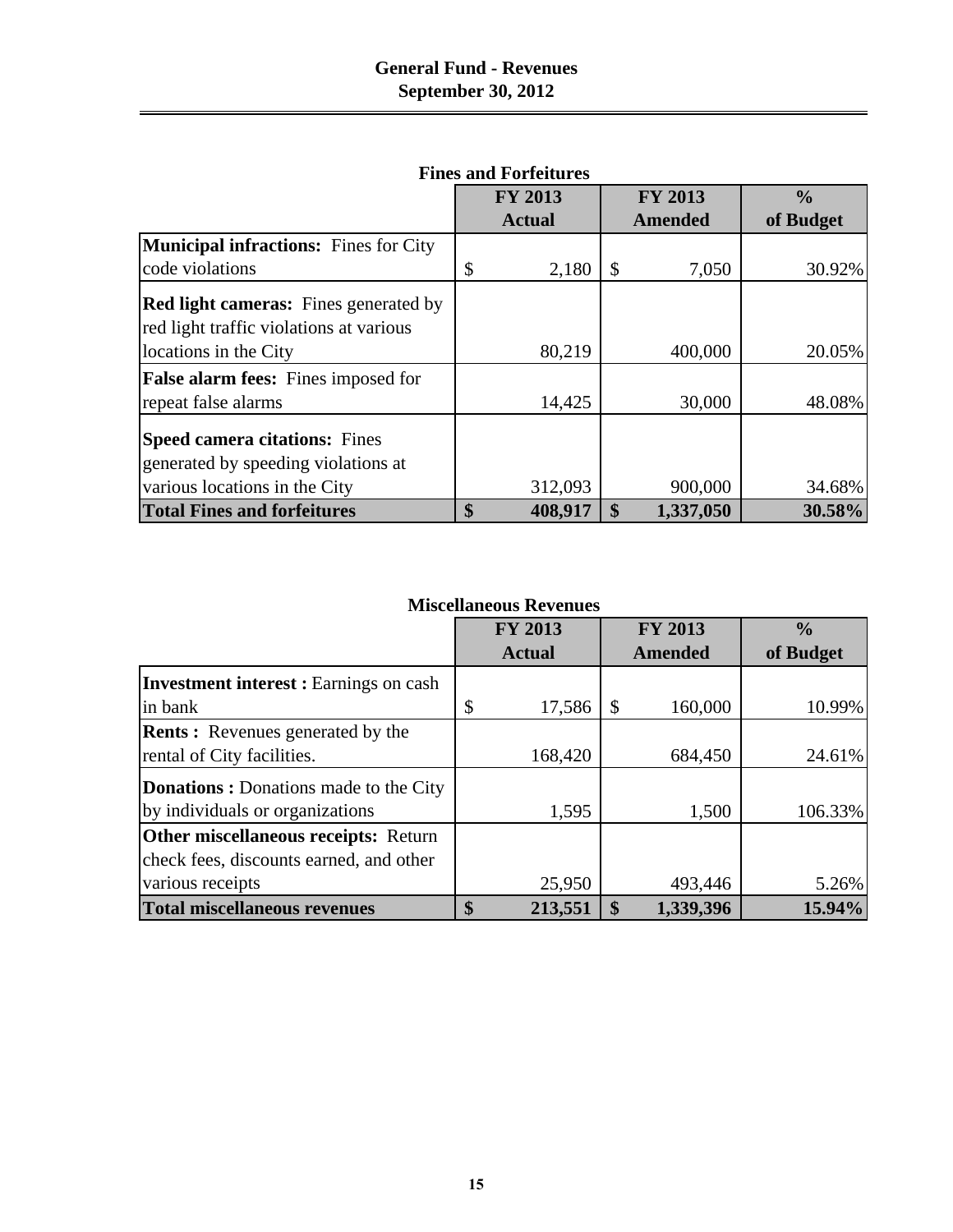|                                               | <b>FY 2013</b> | <b>FY 2013</b>           | $\frac{0}{0}$ |
|-----------------------------------------------|----------------|--------------------------|---------------|
|                                               | <b>Actual</b>  | <b>Amended</b>           | of Budget     |
| <b>Interfund transfers: Transfers from</b>    |                |                          |               |
| other funds to the general fund, typically    |                |                          |               |
| for overhead costs.                           | \$<br>562,836  | \$<br>1,847,500          | 30.46%        |
| <b>Insurance reimbursements: Proceeds</b>     |                |                          |               |
| from insurance for replacement or repair      |                |                          |               |
| of assets                                     | 1,700          | $\overline{\phantom{a}}$ | 100.00%       |
| Sale of capital assets: Proceeds from         |                |                          |               |
| sale of assets                                |                | 8,500                    | 0.00%         |
| <b>Fund balance:</b> Source of funding relied |                |                          |               |
| upon to balance the budget. This              |                |                          |               |
| funding is the accumulation of surplus        |                |                          |               |
| from prior years.                             |                | 15,685,490               | 0.00%         |
| <b>Total other financing sources</b>          | \$<br>564,536  | \$<br>17,541,490         | $3.22\%$      |

# **Other Financing Sources**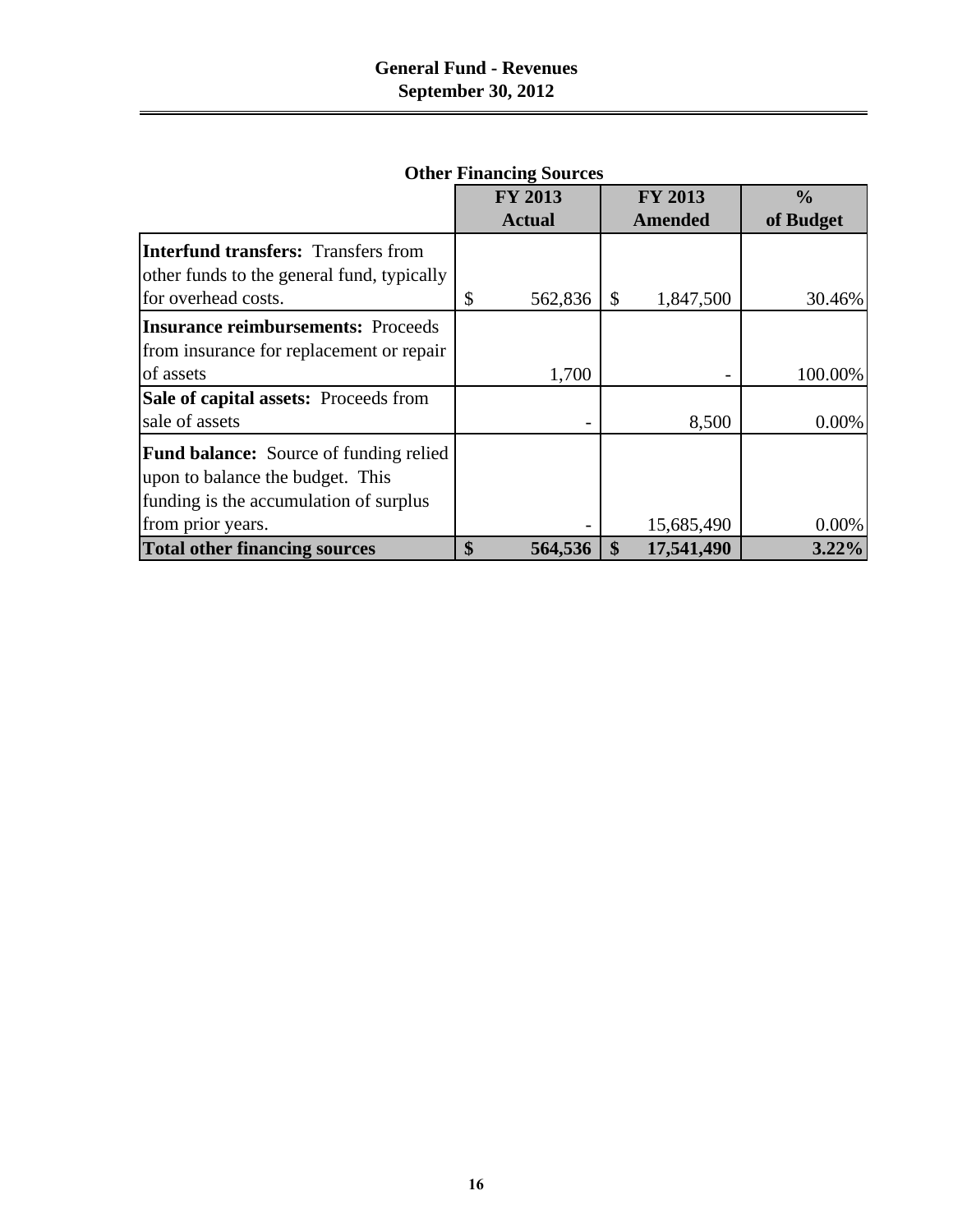|                                     | FY 2013<br>FY 2013 |                            | $\frac{0}{0}$ |
|-------------------------------------|--------------------|----------------------------|---------------|
|                                     | <b>Actual</b>      | <b>Amended</b>             | of Budget     |
| Mayor's Office                      | \$<br>504,220      | $\mathcal{S}$<br>1,080,935 | 46.65%        |
| Legal                               | 209,997            | 765,695                    | 27.43%        |
| <b>Election Board</b>               | 2,008              | 3,508                      | 57.24%        |
| Finance                             | 459,665            | 1,289,431                  | 35.65%        |
| Purchasing                          | 237,176            | 633,682                    | 37.43%        |
| <b>Information Technology</b>       | 343,496            | 886,743                    | 38.74%        |
| Geographic Information Systems      | 70,006             | 243,318                    | 28.77%        |
| <b>Audio Visual</b>                 | 36,082             | 190,566                    | 18.93%        |
| <b>Human Resources</b>              | 219,538            | 715,159                    | 30.70%        |
| Safety                              | 81,421             | 209,394                    | 38.88%        |
| Planning                            | 386,362            | 1,114,001                  | 34.68%        |
| Code Enforcement                    | 212,494            | 608,174                    | 34.94%        |
| <b>Facility Maintenance</b>         | 357,732            | 890,079                    | 40.19%        |
| <b>Asset Management</b>             | 113,993            | 503,346                    | 22.65%        |
| <b>Municipal Annex</b>              | 96,246             | 391,888                    | 24.56%        |
| <b>Community Promotion</b>          | 51,400             | 65,756                     | 78.17%        |
| <b>Special Events</b>               | 101,557            | 223,852                    | 45.37%        |
| Police                              | 12,294,013         | 28,144,144                 | 43.68%        |
| Fire                                | 324,439            | 335,143                    | 96.81%        |
| <b>Building Inspection</b>          | 400,024            | 1,043,721                  | 38.33%        |
| <b>Electrical Inspection</b>        | 112,999            | 303,350                    | 37.25%        |
| <b>DPW</b> Projects                 | 191,940            | 516,897                    | 37.13%        |
| <b>General Administration - DPW</b> | 424,096            | 1,407,970                  | 30.12%        |
| Maintenance - Equipment             |                    |                            |               |
| and Machinery                       | 450,594            | 1,101,668                  | 40.90%        |
| Engineering                         | 480,580            | 1,379,603                  | 34.83%        |
| <b>Waste Collection</b>             | 1,014,347          | 3,849,952                  | 26.35%        |
| <b>Street Maintenance</b>           | 973,563            | 3,994,168                  | 24.37%        |
| <b>Snow Removal</b>                 | 7,542              | 343,898                    | 2.19%         |
| <b>Street Lights and Signals</b>    | 593,991            | 2,343,100                  | 25.35%        |
| <b>Traffic Lines and Signs</b>      | 222,647            | 611,373                    | 36.42%        |
| <b>Bus Maintenance</b>              | 29,913             | 30,122                     | 99.31%        |
| <b>Grounds Maintenance</b>          | 1,205,377          | 3,253,793                  | 37.05%        |
| Harry Grove Stadium                 | 39,191             | 178,951                    | 21.90%        |
| <b>Recreation Centers</b>           | 452,070            | 1,337,310                  | 33.80%        |
| <b>Burck Street Center</b>          | 3,139              | 16,320                     | 19.23%        |
| <b>Summer Playground Program</b>    | 61,467             | 117,554                    | 52.29%        |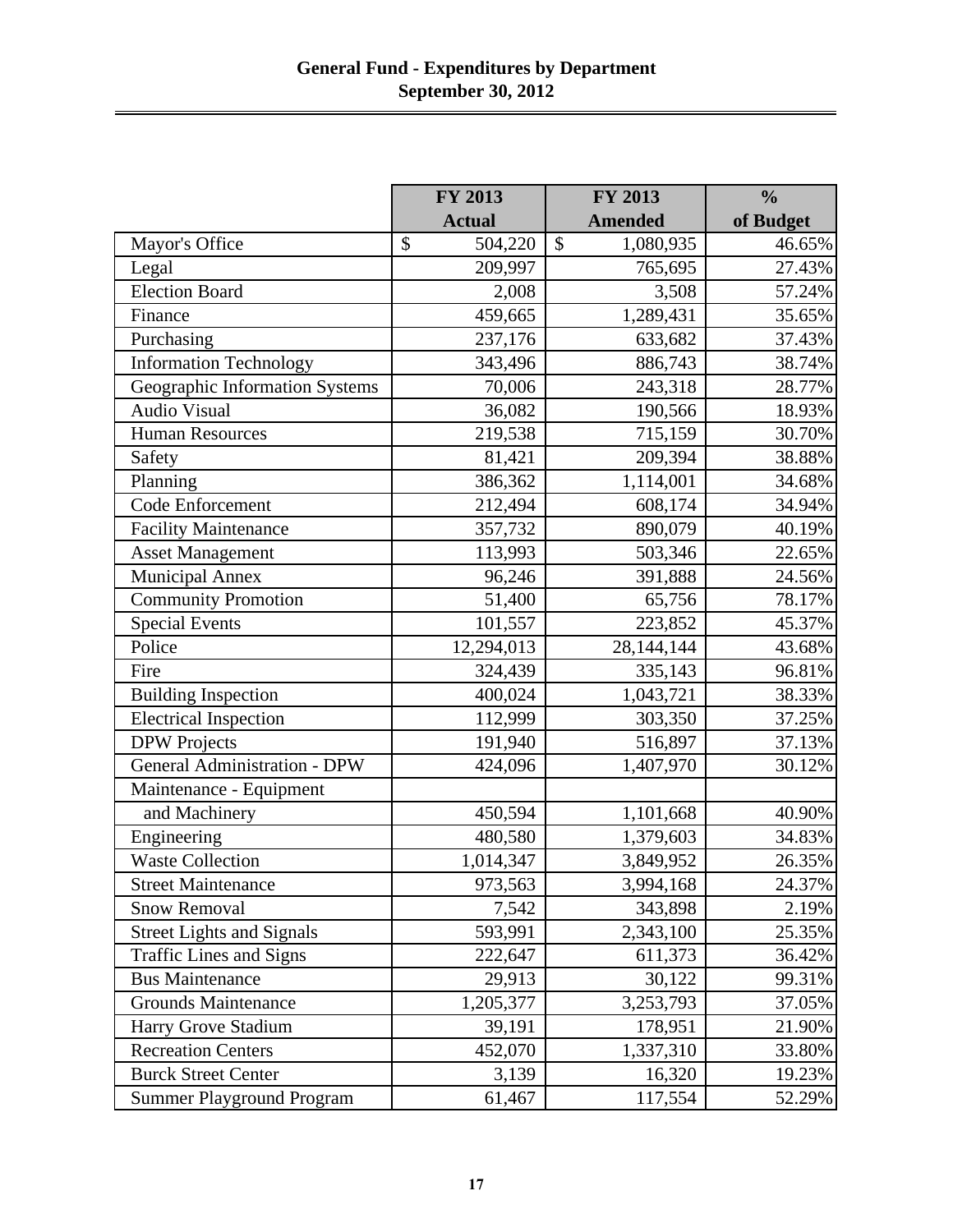|                              | <b>FY 2013</b>   | <b>FY 2013</b>   | $\frac{0}{0}$ |
|------------------------------|------------------|------------------|---------------|
|                              | <b>Actual</b>    | <b>Amended</b>   | of Budget     |
| <b>Swimming Pools</b>        | 129,133          | 263,388          | 49.03%        |
| <b>Community Development</b> | 45,614           | 60,437           | 75.47%        |
| <b>Economic Development</b>  | 179,735          | 604,920          | 29.71%        |
| <b>Frederick Community</b>   |                  |                  |               |
| <b>Action Agency</b>         | 1,084,211        | 3,207,445        | 33.80%        |
| Debt Service                 | 2,368,613        | 7,098,537        | 33.37%        |
| <b>Interfund Transfers</b>   |                  | 3,014,514        | 0.00%         |
| Contingency                  |                  | 97,625           | 0.00%         |
| Fund Balance (reserves)      | -                | 8,807,988        | $0.00\%$      |
| <b>Total expenditures</b>    | 26,572,631<br>\$ | 83,279,418<br>\$ | 31.91%        |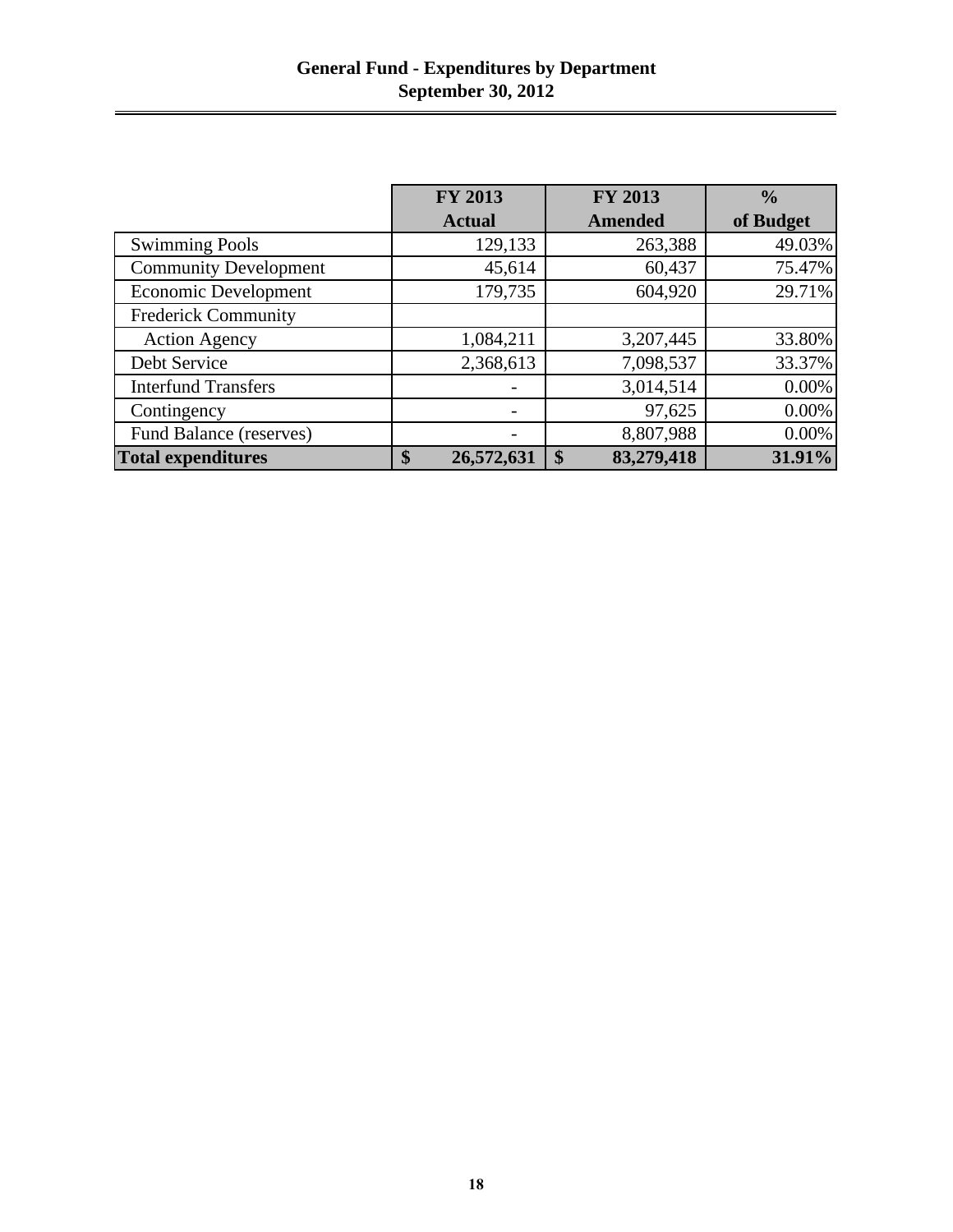# **General Fund - Personnel September 30, 2012**

|                               | <b>FY 2013</b>   | <b>FY 2013</b>   | $%$ of        |
|-------------------------------|------------------|------------------|---------------|
|                               | <b>Actual</b>    | <b>Amended</b>   | <b>Budget</b> |
| <b>Salaries:</b>              |                  |                  |               |
| Salaries - full time          | \$<br>5,201,682  | \$<br>23,808,476 | 21.85%        |
| Overtime                      | 239,509          | 1,091,866        | 21.94%        |
| Salaries - part time          | 190,208          | 1,014,606        | 18.75%        |
| Salaries - seasonal           | 98,950           | 187,228          | 52.85%        |
| Special allowance             | 164              | 46,212           | 0.35%         |
| <b>Total salaries</b>         | 5,730,513        | 26,148,388       | 21.92%        |
|                               |                  |                  |               |
| <b>Benefits:</b>              |                  |                  |               |
| Workman's compensation        | 413,715          | 681,075          | 60.74%        |
| <b>FICA</b>                   | 415,100          | 1,997,389        | 20.78%        |
| Insurance (health, life, dis) | 2,070,915        | 5,972,834        | 34.67%        |
| <b>OPEB</b>                   | 2,192,369        | 2,192,369        | 100.00%       |
| Retirement                    | 10,423,067       | 10,442,505       | 99.81%        |
| Misc benefits                 | 45,910           | 119,508          | 38.42%        |
| <b>Total benefits</b>         | 15,561,076       | 21,405,680       | 72.70%        |
| <b>Total personnel</b>        | \$<br>21,291,589 | 47,554,068<br>\$ | 44.77%        |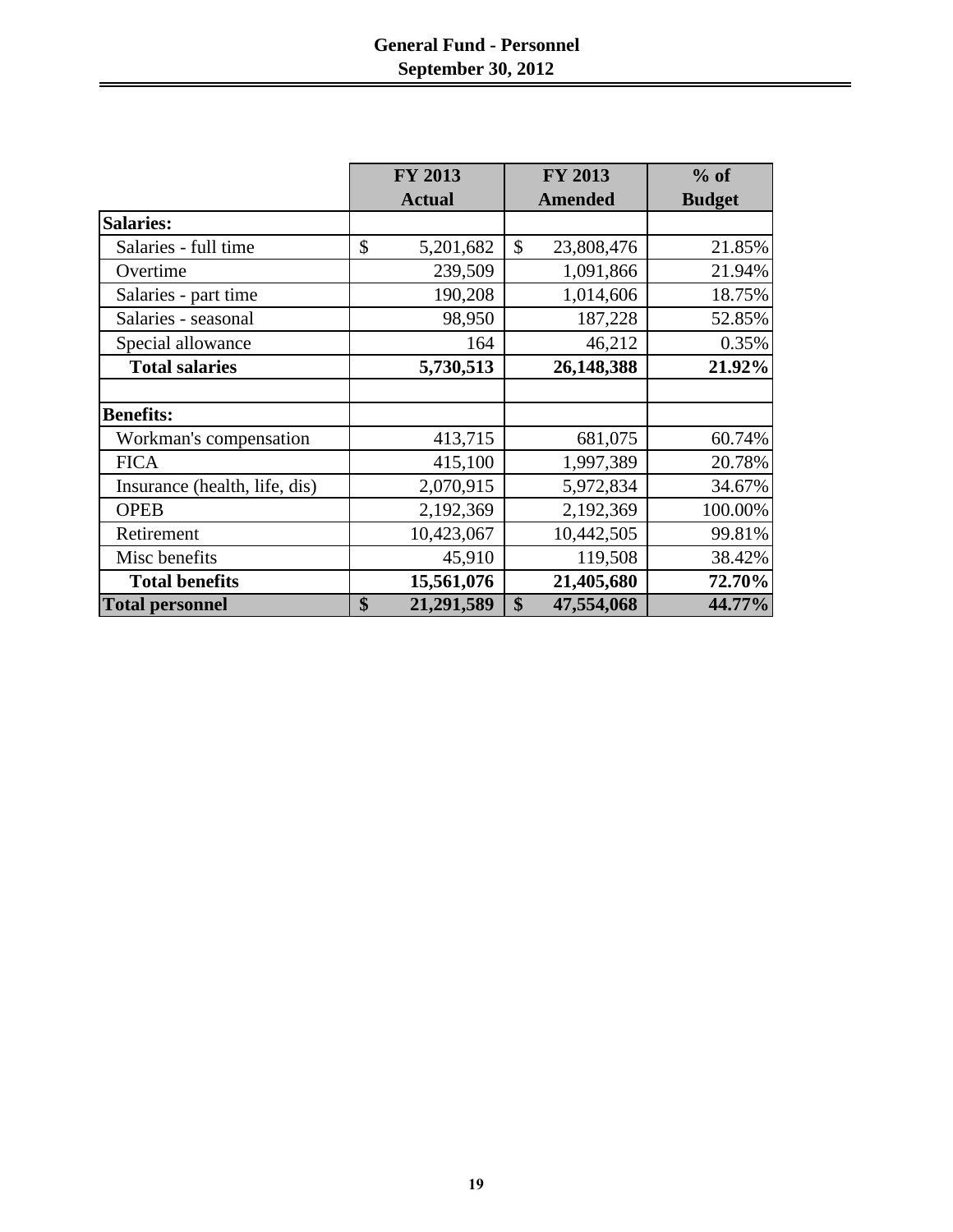# **General Fund - Supplies September 30, 2012**

|                          | <b>FY 2013</b> | FY 2013                    | $%$ of        |
|--------------------------|----------------|----------------------------|---------------|
|                          | <b>Actual</b>  | <b>Amended</b>             | <b>Budget</b> |
| General supplies         | \$<br>300,513  | 1,970,894<br>$\mathcal{S}$ | 15.25%        |
| Medical supplies         | 3,088          | 23,174                     | 13.33%        |
| Clothing/uniforms        | 16,336         | 190,657                    | 8.57%         |
| Photographic supplies    |                | 3,700                      | 0.00%         |
| Weapons/ammo             | 168            | 97,170                     | 0.17%         |
| Fuel and oil             | 160,657        | 801,466                    | 20.05%        |
| Electricity              | 197,973        | 1,571,638                  | 12.60%        |
| Natural gas              | 1,537          | 135,650                    | 1.13%         |
| Heating fuel             |                | 600                        | 0.00%         |
| Chemicals                | 4,940          | 165,894                    | 2.98%         |
| Items purchased - resale | 32,556         | 175,335                    | 18.57%        |
| <b>Total supplies</b>    | 717,768<br>\$  | 5,136,178<br>\$            | 13.97%        |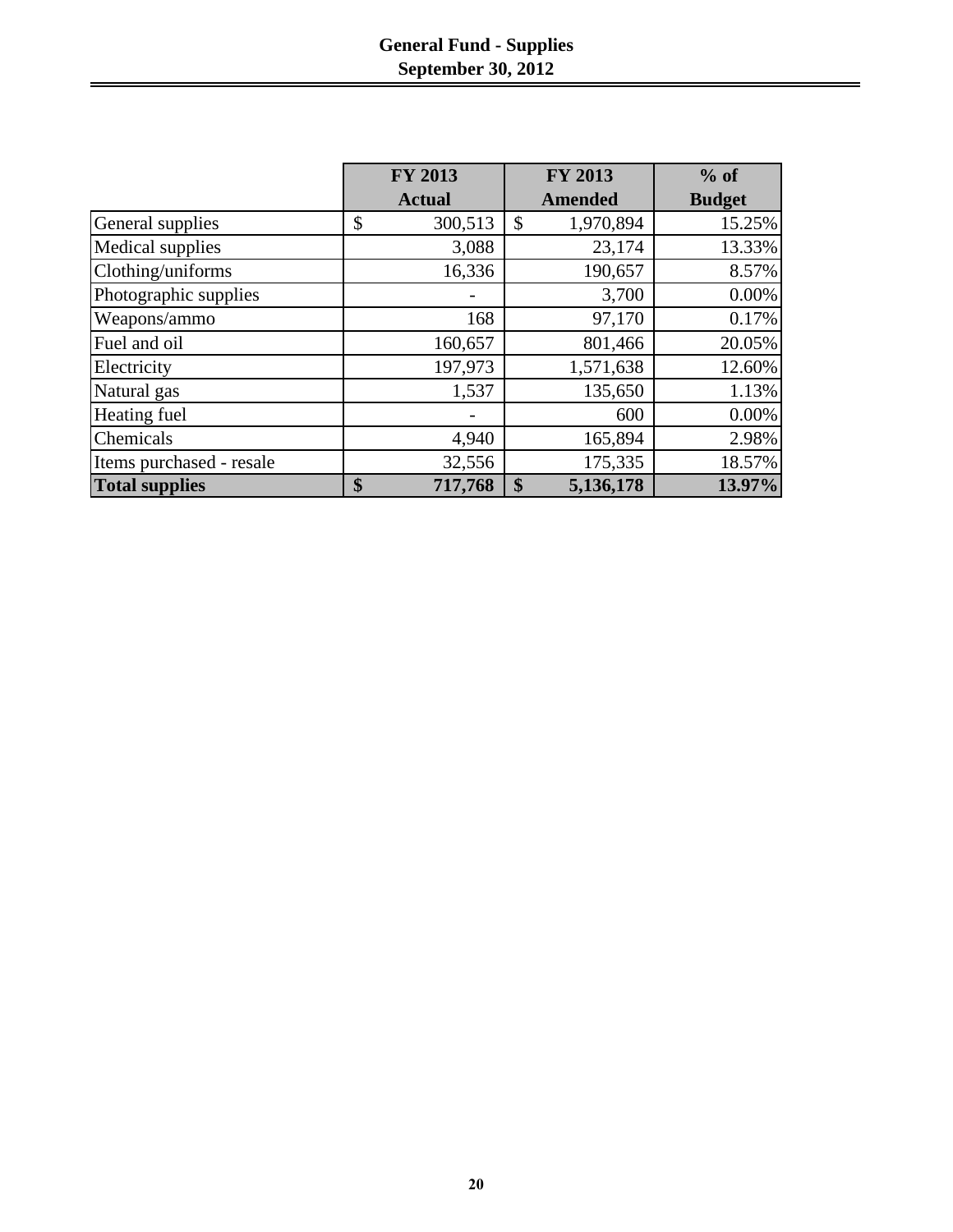|                              | <b>FY 2013</b>           | <b>FY 2013</b>                  | $%$ of        |
|------------------------------|--------------------------|---------------------------------|---------------|
|                              | <b>Actual</b>            | <b>Amended</b>                  | <b>Budget</b> |
| Professional services        | $\mathcal{S}$<br>256,096 | $\mathbf{\hat{S}}$<br>2,117,424 | 12.09%        |
| Legal service fees           | 9,290                    | 138,241                         | 6.72%         |
| Disposal fees                | 266,591                  | 1,524,777                       | 17.48%        |
| Custodial services           | 16,115                   | 108,228                         | 14.89%        |
| Lawn care                    | 2,440                    | 6,440                           | 37.89%        |
| General repair / maintenance | 415,957                  | 2,922,590                       | 14.23%        |
| Maintenance contracts        | 208,449                  | 623,004                         | 33.46%        |
| Land and buildings           | 94,380                   | 516,871                         | 18.26%        |
| Equipment and vehicles       | 15,376                   | 51,676                          | 29.75%        |
| Water/sewer service          | 5,767                    | 23,950                          | 24.08%        |
| Storm water mgmt             | 4,247                    | 17,355                          | 24.47%        |
| Solid waste benefit charge   | 11,205                   | 19,054                          | 58.81%        |
| Licenses and permits         | 61                       | 7,720                           | 0.79%         |
| <b>Taxes</b>                 | 4,630                    | 5,032                           | 92.01%        |
| Telephone                    | 39,304                   | 338,977                         | 11.59%        |
| Postage                      | 6,136                    | 43,443                          | 14.12%        |
| Transportation               | 1,899                    | 15,240                          | 12.46%        |
| Dues/registration fees       | 104,385                  | 200,920                         | 51.95%        |
| Lodging                      | 541                      | 19,420                          | 2.79%         |
| Meals/food                   | 289                      | 5,263                           | 5.49%         |
| Advertising                  | 16,736                   | 117,507                         | 14.24%        |
| Printing and binding         | 10,864                   | 55,009                          | 19.75%        |
| Insurance                    | 482,235                  | 720,675                         | 66.91%        |
| Donations                    | 128,794                  | 412,269                         | 31.24%        |
| Miscellaneous                |                          | 10,000                          | 0.00%         |
| <b>Total other services</b>  | \$<br>2,101,787          | \$<br>10,021,085                | 20.97%        |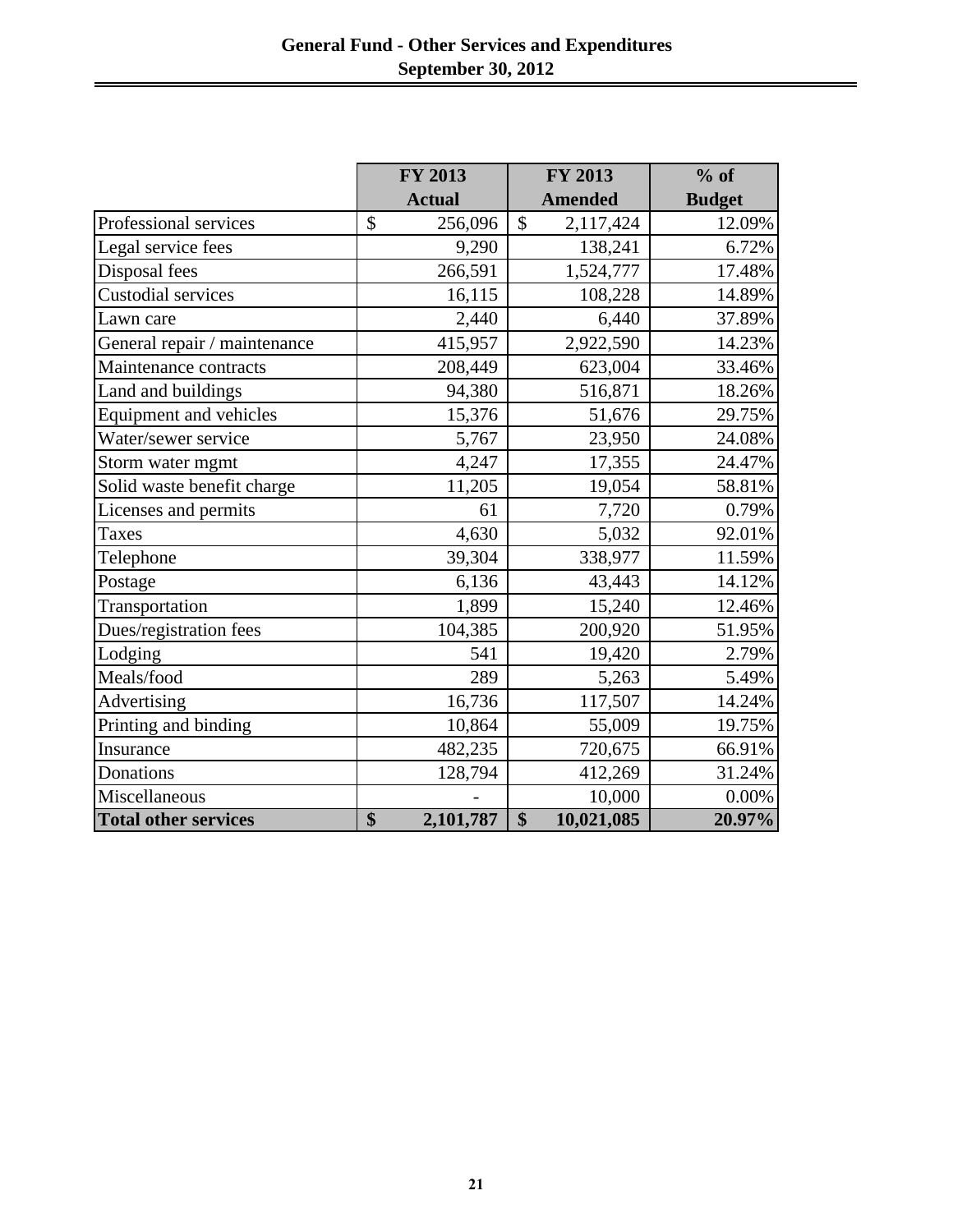|                             | <b>FY 2013</b>         | <b>FY 2013</b>           | $\frac{0}{0}$ | <b>FY 2012</b>          | <b>FY 2012</b> | $%$ of        |
|-----------------------------|------------------------|--------------------------|---------------|-------------------------|----------------|---------------|
|                             | <b>Actual</b>          | <b>Amended</b>           | of Budget     | <b>Actual</b>           | <b>Amended</b> | <b>Budget</b> |
| <b>Revenues:</b>            |                        |                          |               |                         |                |               |
| Licenses and permits        | \$<br>69,840           | $\mathcal{S}$<br>207,880 | 33.60%        | $\mathcal{S}$<br>48,740 | \$<br>162,600  | 29.98%        |
| Charges for services        | 3,725,257              | 22,996,320               | 16.20%        | 3,455,228               | 22,323,448     | 15.48%        |
| Fines and forfeitures       |                        | 25,500                   | 0.00%         | 250                     | 20,500         | 1.22%         |
| Other financing sources     | 44,851                 | 2,554,080                | 1.76%         | 49,185                  | 2,550,000      | 1.93%         |
| Miscellaneous               | 14,482                 | 7,200                    | 201.14%       | 13,292                  | 7,000          | 189.89%       |
| Fund balance                |                        | 3,875,623                | 0.00%         |                         | 742,425        | 0.00%         |
| <b>Total revenues</b>       | 3,854,430              | 29,666,603               | 12.99%        | 3,566,695               | 25,805,973     | 13.82%        |
|                             |                        |                          |               |                         |                |               |
| <b>Expenditures:</b>        |                        |                          |               |                         |                |               |
| Personnel                   | 2,871,705              | 7,013,971                | 40.94%        | 1,436,431               | 7,004,091      | 20.51%        |
| <b>Supplies</b>             | 765,409                | 5,771,543                | 13.26%        | 884,752                 | 5,908,305      | 14.97%        |
| Other services and expenses | 305,017                | 2,164,836                | 14.09%        | 426,387                 | 2,099,213      | 20.31%        |
| Capital outlay              | 243,081                | 517,218                  | 47.00%        |                         | 234,699        | 0.00%         |
| Contingency                 |                        | 200,000                  | 0.00%         |                         | 11,282         | 0.00%         |
| Debt service                | 1,214,087              | 8,941,944                | 13.58%        | 843,048                 | 8,898,383      | 9.47%         |
| Transfers to other funds    | 492,236                | 5,057,091                | 9.73%         | 274,194                 | 1,650,000      | 16.62%        |
| <b>Total expenditures</b>   | 5,891,535              | 29,666,603               | 19.86%        | 3,864,812               | 25,805,973     | 14.98%        |
| Net surplus (deficit)       | \$<br>$(2,037,105)$ \$ |                          |               | \$<br>(298, 117)        | \$             |               |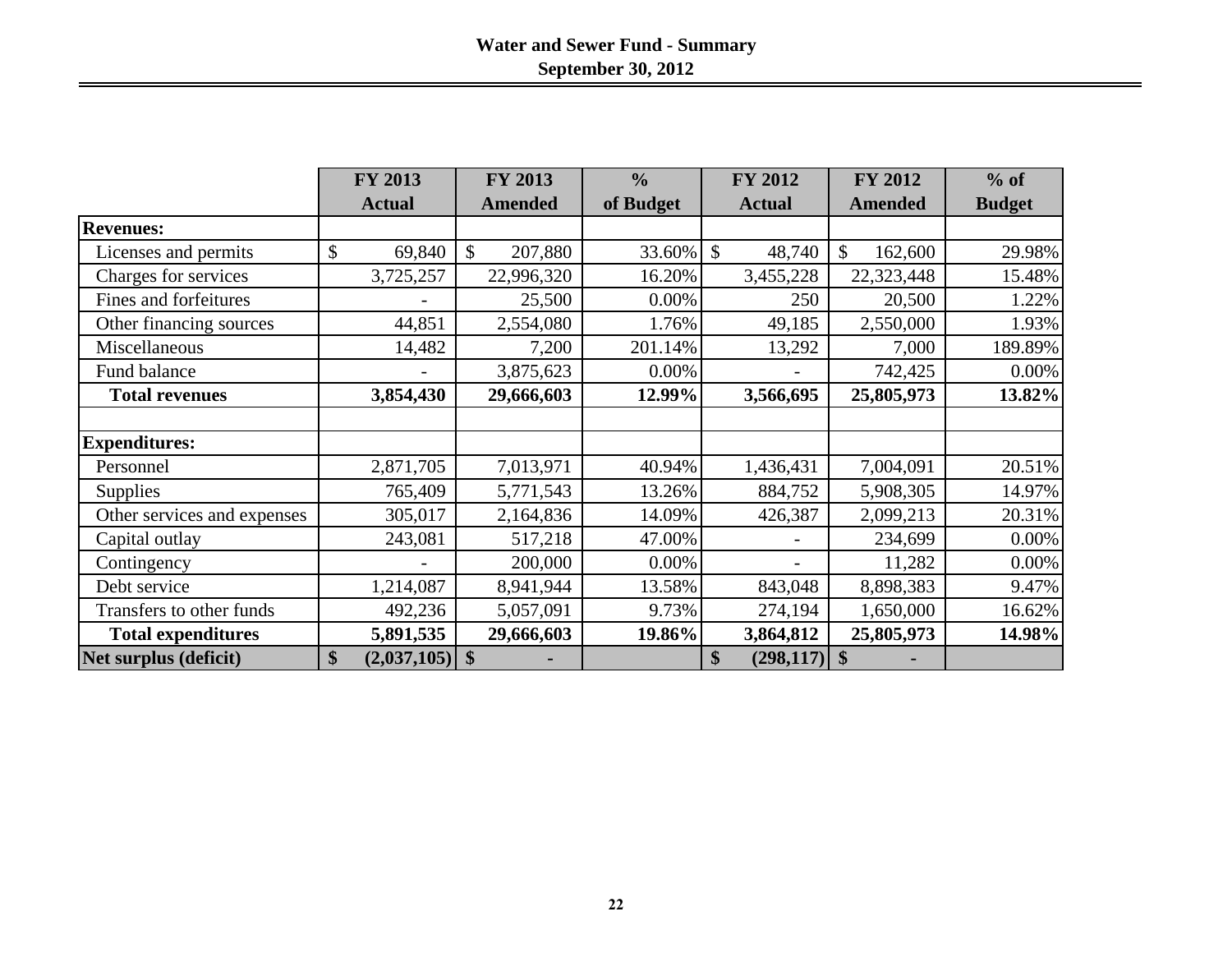|                                   | <b>FY 2013</b>  | <b>FY 2013</b>   | $\frac{0}{0}$ |
|-----------------------------------|-----------------|------------------|---------------|
|                                   | <b>Actual</b>   | <b>Amended</b>   | of Budget     |
| Finance                           | \$<br>91,553    | \$<br>271,679    | 33.70%        |
| Plumbing Inspection               | 136,914         | 321,977          | 42.52%        |
| <b>Water Services</b>             | 754,147         | 2,573,518        | 29.30%        |
| <b>Water Quality</b>              | 114,515         | 367,759          | 31.14%        |
| <b>Water Treatment</b>            | 1,220,807       | 5,815,863        | 20.99%        |
| <b>Wastewater Treatment Plant</b> | 1,040,117       | 3,770,481        | 27.59%        |
| <b>Sewer Maintenance</b>          | 267,001         | 914,995          | 29.18%        |
| Inflow and Infiltration           | 141,587         | 373,025          | 37.96%        |
| <b>Plant Maintenance</b>          | 418,571         | 1,058,271        | 39.55%        |
| Debt Service                      | 1,214,087       | 8,941,944        | 13.58%        |
| <b>Interfund Transfers</b>        | 492,236         | 5,057,091        | 9.73%         |
| Contingency                       |                 | 200,000          | 0.00%         |
| <b>Total expenditures</b>         | \$<br>5,891,535 | \$<br>29,666,603 | 19.86%        |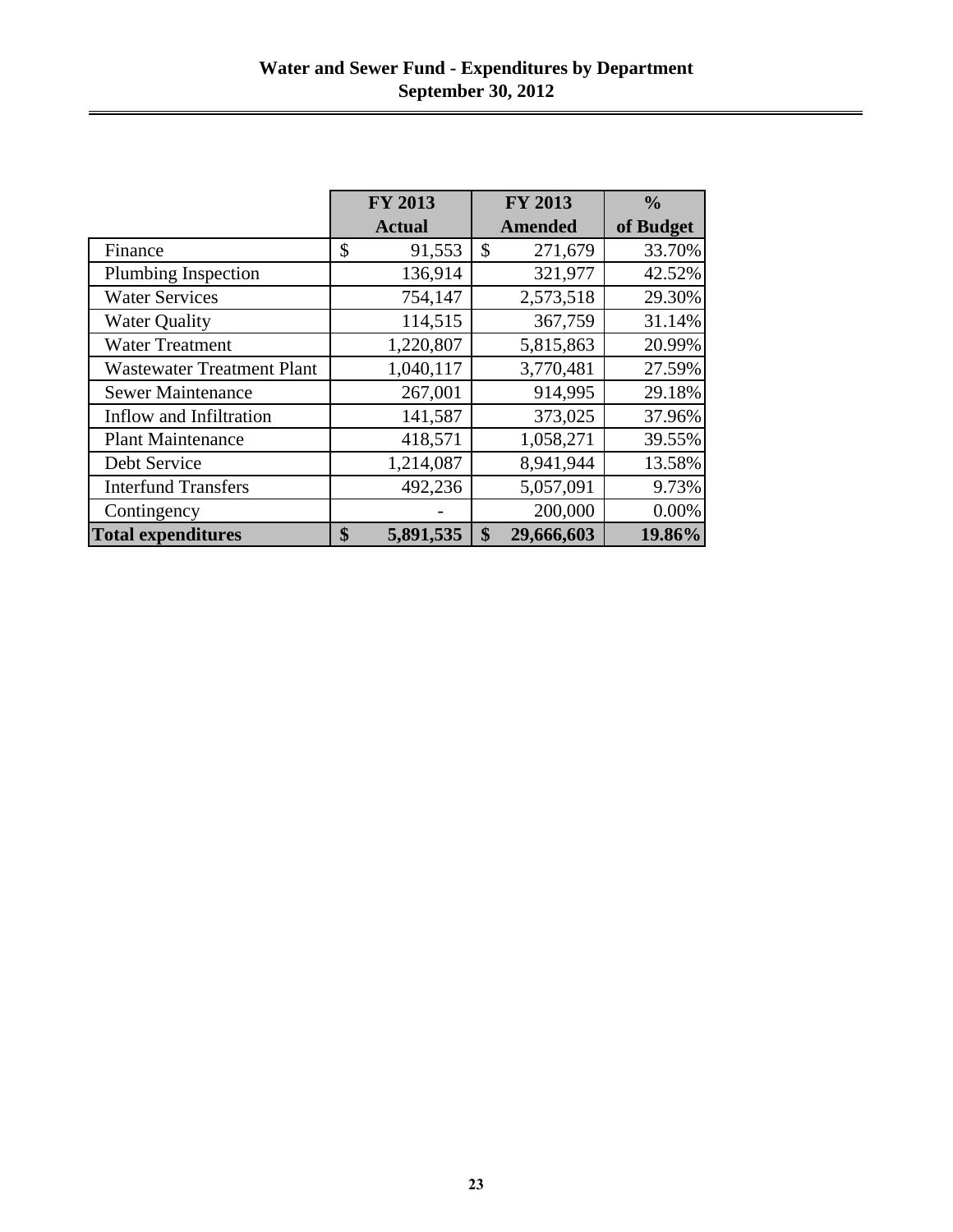|                               | FY 2013         | <b>FY 2013</b>                         | $%$ of        |
|-------------------------------|-----------------|----------------------------------------|---------------|
|                               | <b>Actual</b>   | <b>Amended</b>                         | <b>Budget</b> |
| <b>Salaries:</b>              |                 |                                        |               |
| Salaries - full time          | \$<br>828,212   | $\boldsymbol{\mathsf{S}}$<br>3,751,081 | 22.08%        |
| Overtime                      | 52,144          | 269,000                                | 19.38%        |
| <b>Total salaries</b>         | 880,356         | 4,020,081                              | 21.90%        |
|                               |                 |                                        |               |
| <b>Benefits:</b>              |                 |                                        |               |
| Workman's compensation        | 65,008          | 106,528                                | 61.02%        |
| <b>FICA</b>                   | 63,604          | 307,546                                | 20.68%        |
| Insurance (health, life, dis) | 373,043         | 1,081,910                              | 34.48%        |
| <b>OPEB</b>                   | 335,610         | 335,610                                | 100.00%       |
| Retirement                    | 1,152,010       | 1,154,002                              | 99.83%        |
| Misc benefits                 | 2,074           | 8,294                                  | 25.01%        |
| <b>Total benefits</b>         | 1,991,349       | 2,993,890                              | 66.51%        |
| <b>Total personnel</b>        | \$<br>2,871,705 | 7,013,971<br>$\boldsymbol{\$}$         | 40.94%        |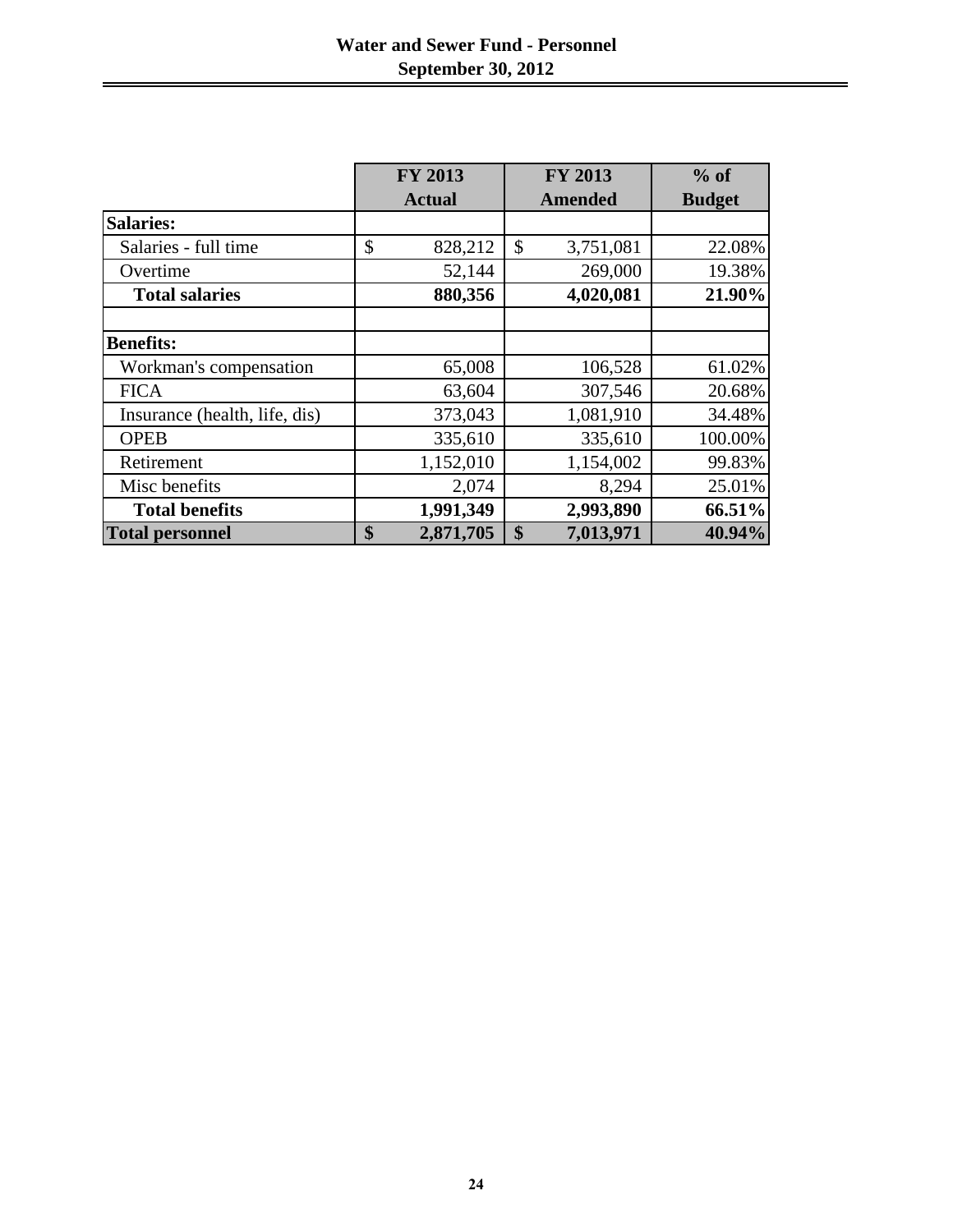|                          | <b>Supplies</b> |                 |               |
|--------------------------|-----------------|-----------------|---------------|
|                          | <b>FY 2013</b>  | <b>FY 2013</b>  | $%$ of        |
|                          | <b>Actual</b>   | <b>Amended</b>  | <b>Budget</b> |
| General supplies         | \$<br>181,322   | \$<br>813,526   | 22.29%        |
| Clothing/uniforms        | 1,701           | 18,108          | 9.39%         |
| Fuel and oil             | 38,368          | 151,952         | 25.25%        |
| Electricity              | 132,319         | 1,011,000       | 13.09%        |
| Natural gas              | 156             | 14,461          | 1.08%         |
| Heating fuel             |                 | 6,500           | 0.00%         |
| Chemicals                | 161,951         | 983,036         | 16.47%        |
| Items purchased - resale | 249,592         | 2,772,960       | 9.00%         |
| <b>Total supplies</b>    | \$<br>765,409   | \$<br>5,771,543 | 13.26%        |

**Other Services and Expenditures**

|                              | <b>FY 2013</b> | <b>FY 2013</b>  | $%$ of        |
|------------------------------|----------------|-----------------|---------------|
|                              | <b>Actual</b>  | <b>Amended</b>  | <b>Budget</b> |
| Professional services        | \$<br>42,976   | \$<br>303,801   | 14.15%        |
| Disposal fees                | 75,085         | 830,618         | 9.04%         |
| General repair / maintenance | 33,278         | 547,974         | 6.07%         |
| Maintenance contracts        | 6,332          | 107,379         | 5.90%         |
| Land and buildings           | 128            | 200             | 64.00%        |
| Equipment and vehicles       | 896            | 29,999          | 2.99%         |
| Solid waste benefit charge   | 1,546          | 1,574           | 98.22%        |
| Licenses and permits         | 250            | 6,769           | 3.69%         |
| <b>Taxes</b>                 | 5,257          | 5,478           | 95.97%        |
| Telephone                    | 11,751         | 71,204          | 16.50%        |
| Postage                      | 9,765          | 51,535          | 18.95%        |
| Transportation               |                | 100             | $0.00\%$      |
| Dues/registration fees       | 670            | 8,040           | 8.33%         |
| Lodging                      |                | 1,200           | 0.00%         |
| Meals/food                   |                | 275             | 0.00%         |
| Advertising                  |                | 4,500           | 0.00%         |
| Printing and binding         |                | 4,000           | 0.00%         |
| Insurance                    | 117,083        | 180,190         | 64.98%        |
| Miscellaneous                |                | 10,000          | 0.00%         |
| <b>Total other services</b>  | \$<br>305,017  | \$<br>2,164,836 | 14.09%        |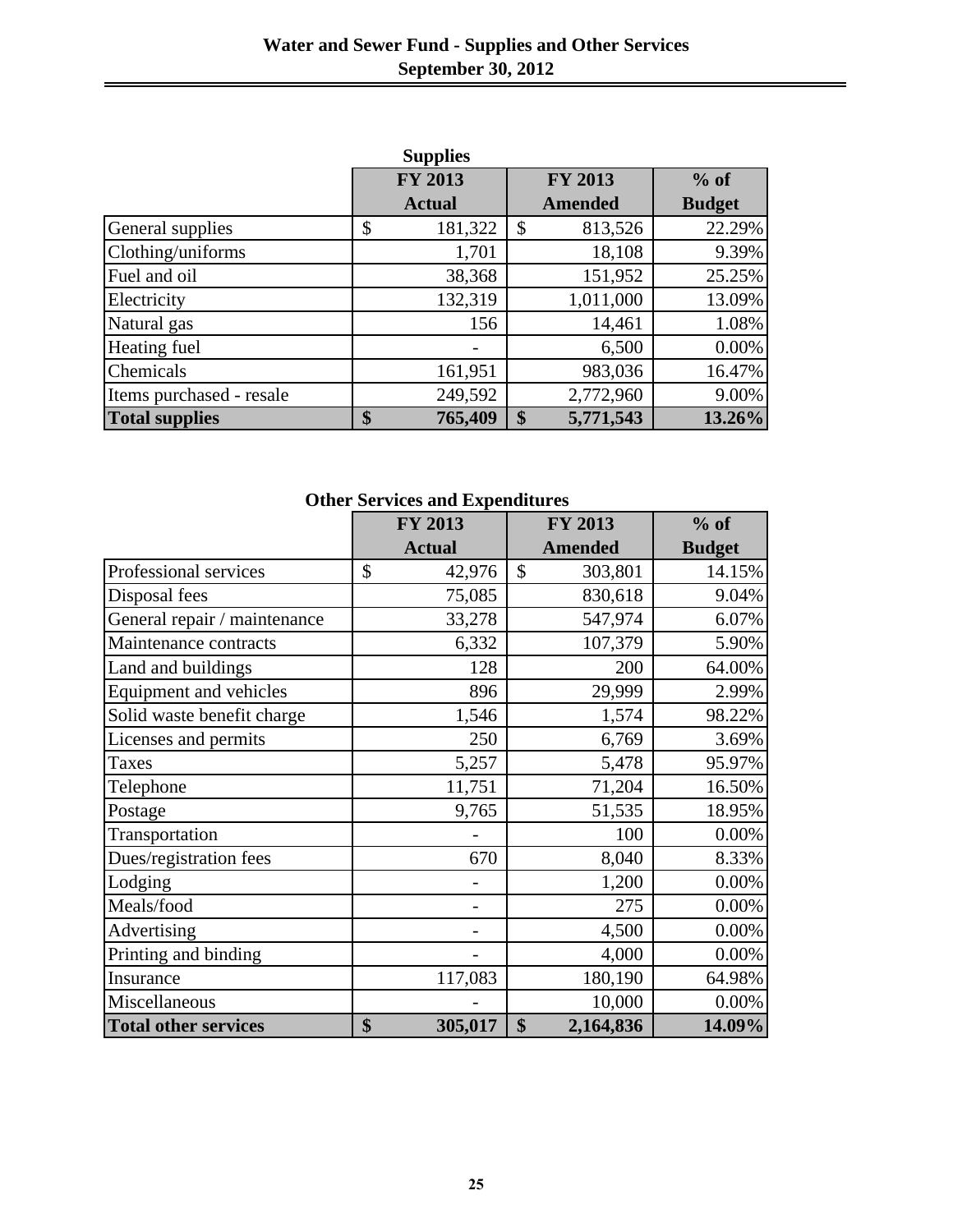|                              | FY 2013       |                           | <b>FY 2013</b> | $%$ of        | <b>FY 2012</b>                      | <b>FY 2012</b>           | $%$ of        |
|------------------------------|---------------|---------------------------|----------------|---------------|-------------------------------------|--------------------------|---------------|
|                              | <b>Actual</b> |                           | <b>Amended</b> | <b>Budget</b> | <b>Actual</b>                       | <b>Amended</b>           | <b>Budget</b> |
| <b>Revenues:</b>             |               |                           |                |               |                                     |                          |               |
| Licenses and permits         | \$<br>27,174  |                           | 155,740<br>\$  | 17.45%        | $\boldsymbol{\mathsf{S}}$<br>37,095 | $\mathcal{S}$<br>173,740 | 21.35%        |
| Intergovernmental            |               |                           | 146,192        | $0.00\%$      |                                     | 128,250                  | 0.00%         |
| Charges for services         | 863,472       |                           | 3,462,144      | 24.94%        | 893,351                             | 3,357,028                | 26.61%        |
| <b>Fines and forfeitures</b> | 173,373       |                           | 678,980        | 25.53%        | 161,666                             | 685,230                  | 23.59%        |
| Other financing sources      | 2,016         |                           |                | 100.00%       | 2,404                               |                          | 100.00%       |
| Miscellaneous                | 91,388        |                           | 347,471        | 26.30%        | 60,931                              | 347,471                  | 17.54%        |
| Fund balance                 |               |                           | 134,903        | $0.00\%$      |                                     | 1,154,609                | $0.00\%$      |
| <b>Total revenues</b>        | 1,157,423     |                           | 4,925,430      | 23.50%        | 1,155,447                           | 5,846,328                | 19.76%        |
|                              |               |                           |                |               |                                     |                          |               |
| <b>Expenditures:</b>         |               |                           |                |               |                                     |                          |               |
| Personnel                    | 431,385       |                           | 1,076,978      | 40.06%        | 176,242                             | 1,003,429                | 17.56%        |
| <b>Supplies</b>              | 168,312       |                           | 490,556        | 34.31%        | 50,623                              | 337,109                  | 15.02%        |
| Other services and expenses  | 80,146        |                           | 682,383        | 11.75%        | 89,350                              | 742,641                  | 12.03%        |
| Contingency                  |               |                           | 100,000        | $0.00\%$      |                                     | 42,000                   | 0.00%         |
| Debt service                 | 300,194       |                           | 2,425,513      | 12.38%        | 325,846                             | 2,571,149                | 12.67%        |
| Transfers to other funds     | 48,370        |                           | 150,000        | 32.25%        | 30,217                              | 1,150,000                | 2.63%         |
| <b>Total expenditures</b>    | 1,028,407     |                           | 4,925,430      | 20.88%        | 672,278                             | 5,846,328                | 11.50%        |
| Net surplus (deficit)        | \$<br>129,016 | $\boldsymbol{\mathsf{S}}$ |                |               | 483,169<br>\$                       | $\mathbf{\$}$            |               |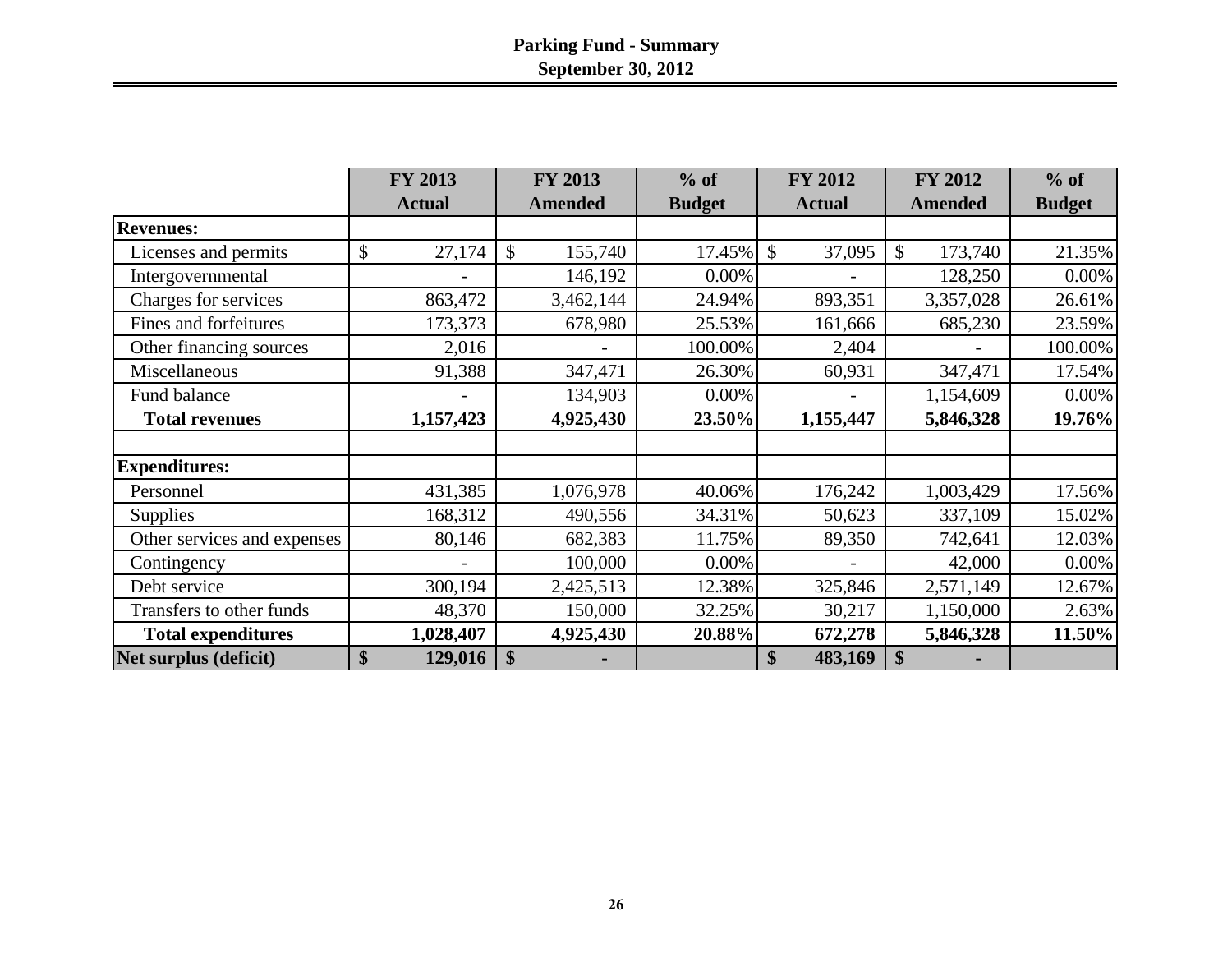|                                 | <b>FY 2013</b>  | <b>FY 2013</b>                       | $%$ of        |  |
|---------------------------------|-----------------|--------------------------------------|---------------|--|
|                                 | <b>Actual</b>   | <b>Amended</b>                       | <b>Budget</b> |  |
| <b>Public Parking</b>           | \$<br>271,602   | 857,068<br>$\boldsymbol{\mathsf{S}}$ | 31.69%        |  |
| <b>Church Street Deck</b>       | 71,769          | 360,040                              | 19.93%        |  |
| <b>Court Street Deck</b>        | 119,457         | 285,067                              | 41.90%        |  |
| <b>Carroll Creek Deck</b>       | 96,856          | 350,844                              | 27.61%        |  |
| <b>West Patrick Street Deck</b> | 71,003          | 229,185                              | 30.98%        |  |
| East All Saints Street Deck     | 49,156          | 167,713                              | 29.31%        |  |
| Debt Service                    | 300,194         | 2,425,513                            | 12.38%        |  |
| <b>Interfund Transfers</b>      | 48,370          | 150,000                              | 32.25%        |  |
| Contingency                     |                 | 100,000                              | 0.00%         |  |
| <b>Total expenditures</b>       | \$<br>1,028,407 | 4,925,430<br>\$                      | 20.88%        |  |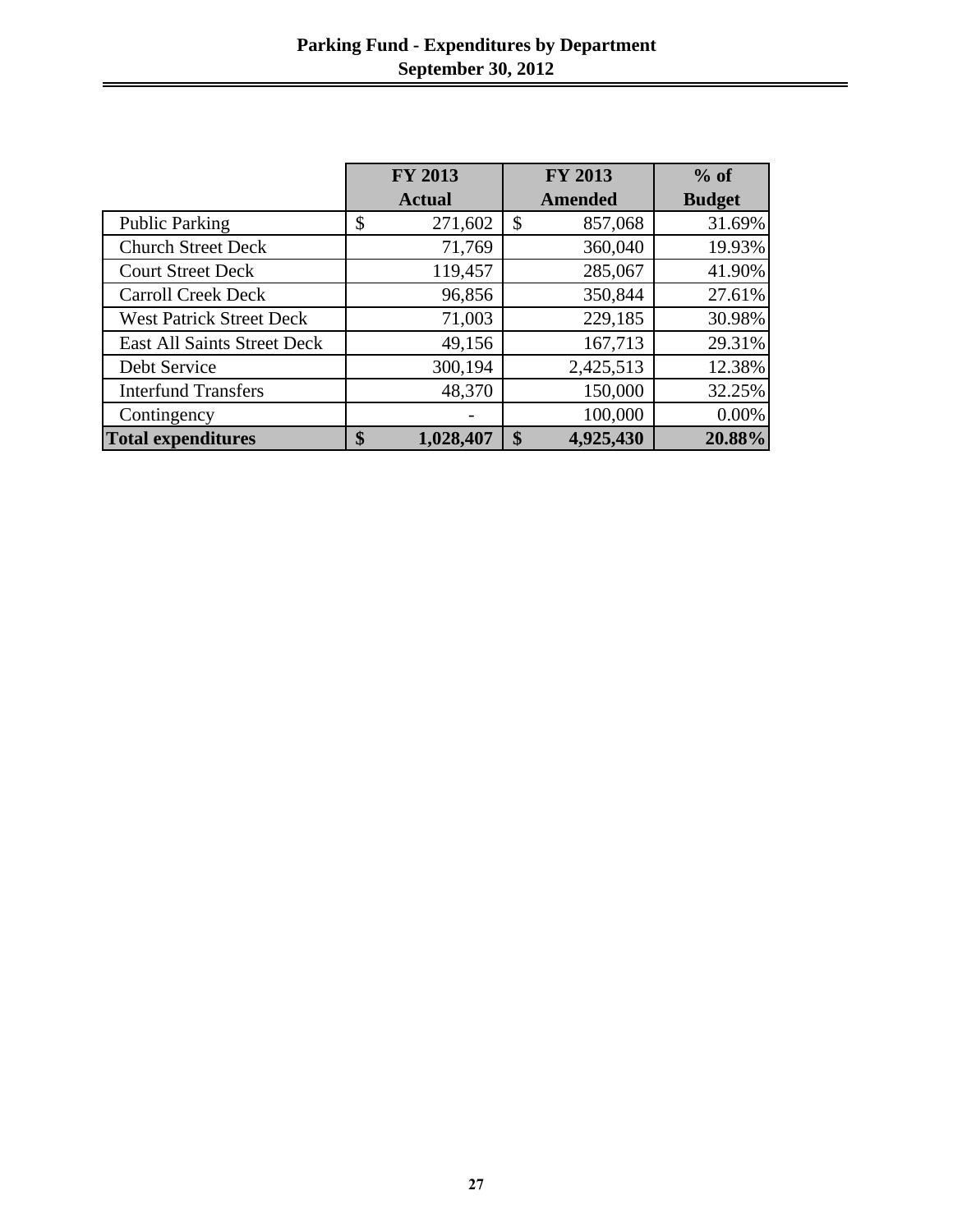|                               | <b>FY 2013</b> | <b>FY 2013</b>  | $%$ of        |
|-------------------------------|----------------|-----------------|---------------|
|                               | <b>Actual</b>  | <b>Amended</b>  | <b>Budget</b> |
| <b>Salaries:</b>              |                |                 |               |
| Salaries - full time          | \$<br>50,688   | \$<br>219,274   | 23.12%        |
| Overtime                      | 8,037          | 33,707          | 23.84%        |
| Salaries - part time          | 74,492         | 432,059         | 17.24%        |
| <b>Total salaries</b>         | 133,217        | 685,040         | 19.45%        |
|                               |                |                 |               |
| <b>Benefits:</b>              |                |                 |               |
| Workman's compensation        | 16,851         | 27,613          | 61.03%        |
| <b>FICA</b>                   | 9,972          | 52,395          | 19.03%        |
| Insurance (health, life, dis) | 21,310         | 61,895          | 34.43%        |
| <b>OPEB</b>                   | 25,663         | 25,663          | 100.00%       |
| Retirement                    | 224,372        | 224,372         | 100.00%       |
| <b>Total benefits</b>         | 298,168        | 391,938         | 76.08%        |
| <b>Total personnel</b>        | \$<br>431,385  | 1,076,978<br>\$ | 40.06%        |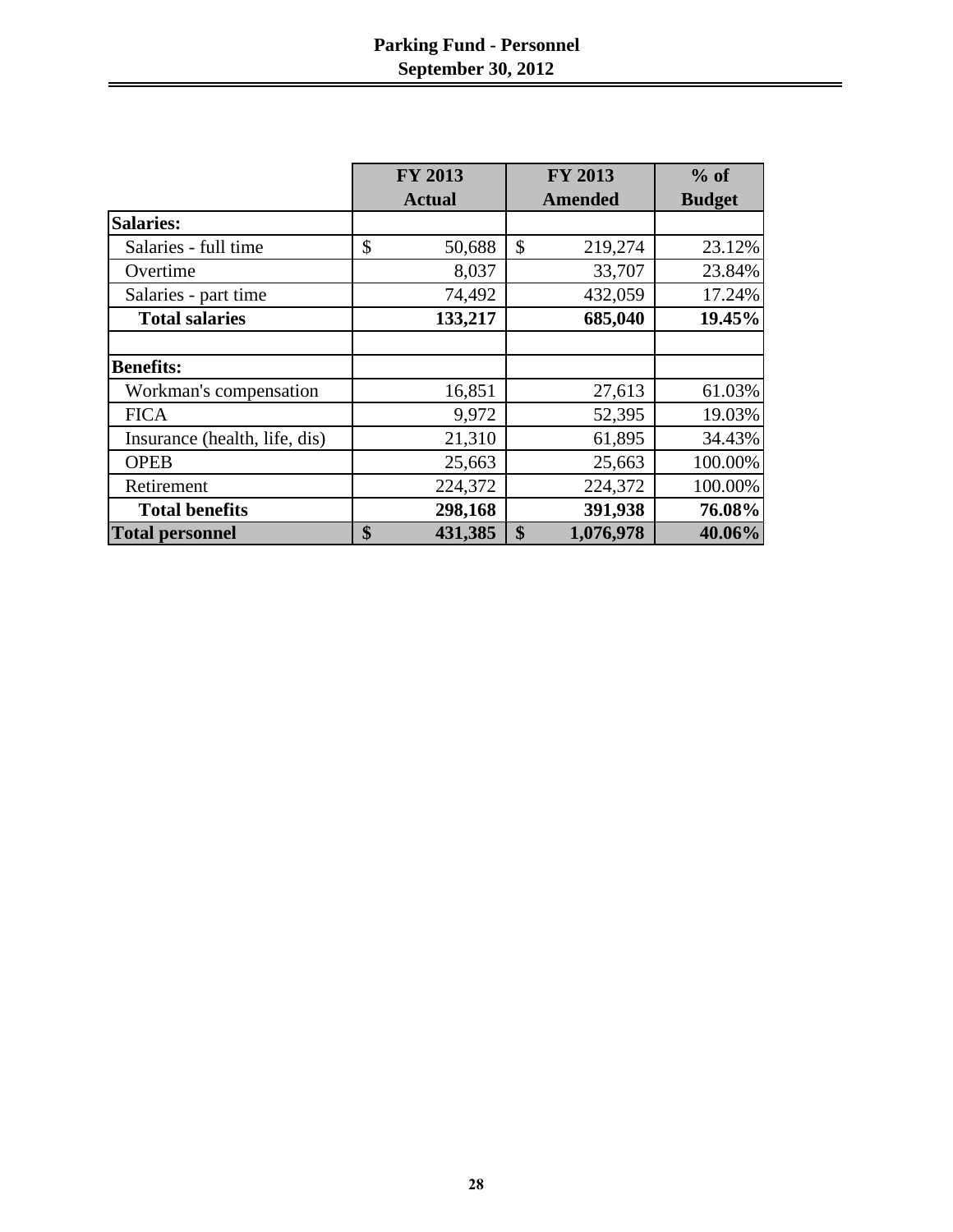|                       | <b>Supplies</b> |                |               |
|-----------------------|-----------------|----------------|---------------|
|                       | <b>FY 2013</b>  | <b>FY 2013</b> | $%$ of        |
|                       | <b>Actual</b>   | <b>Amended</b> | <b>Budget</b> |
| General supplies      | 140,952<br>\$   | 299,306<br>\$  | 47.09%        |
| Clothing/uniforms     |                 | 4,800          | 0.00%         |
| Fuel and oil          | 2,142           | 10,700         | 20.02%        |
| Electricity           | 25,194          | 171,500        | 14.69%        |
| Natural gas           | 24              | 500            | 4.80%         |
| Chemicals             |                 | 3,750          | 0.00%         |
| <b>Total supplies</b> | 168,312<br>\$   | 490,556<br>\$  | 34.31%        |

|                              | <b>FY 2013</b> | FY 2013        | $%$ of        |
|------------------------------|----------------|----------------|---------------|
|                              | <b>Actual</b>  | <b>Amended</b> | <b>Budget</b> |
| Professional services        | \$<br>29,095   | 219,713<br>\$  | 13.24%        |
| General repair / maintenance | 8,279          | 346,096        | 2.39%         |
| Maintenance contracts        | 7,394          | 40,744         | 18.15%        |
| Equipment and vehicles       |                | 1,427          | 0.00%         |
| Water/sewer service          | 1,138          | 4,810          | 23.66%        |
| Storm water mgmt             | 214            | 1,130          | 18.94%        |
| Solid waste benefit charge   | 12,348         | 12,348         | 100.00%       |
| Telephone                    | 1,098          | 14,200         | 7.73%         |
| Postage                      | 122            | 1,000          | 12.20%        |
| Transportation               |                | 900            | 0.00%         |
| Dues/registration fees       |                | 1,300          | 0.00%         |
| Lodging                      |                | 550            | 0.00%         |
| Insurance                    | 20,458         | 38,165         | 53.60%        |
| <b>Total other services</b>  | \$<br>80,146   | 682,383<br>\$  | 11.75%        |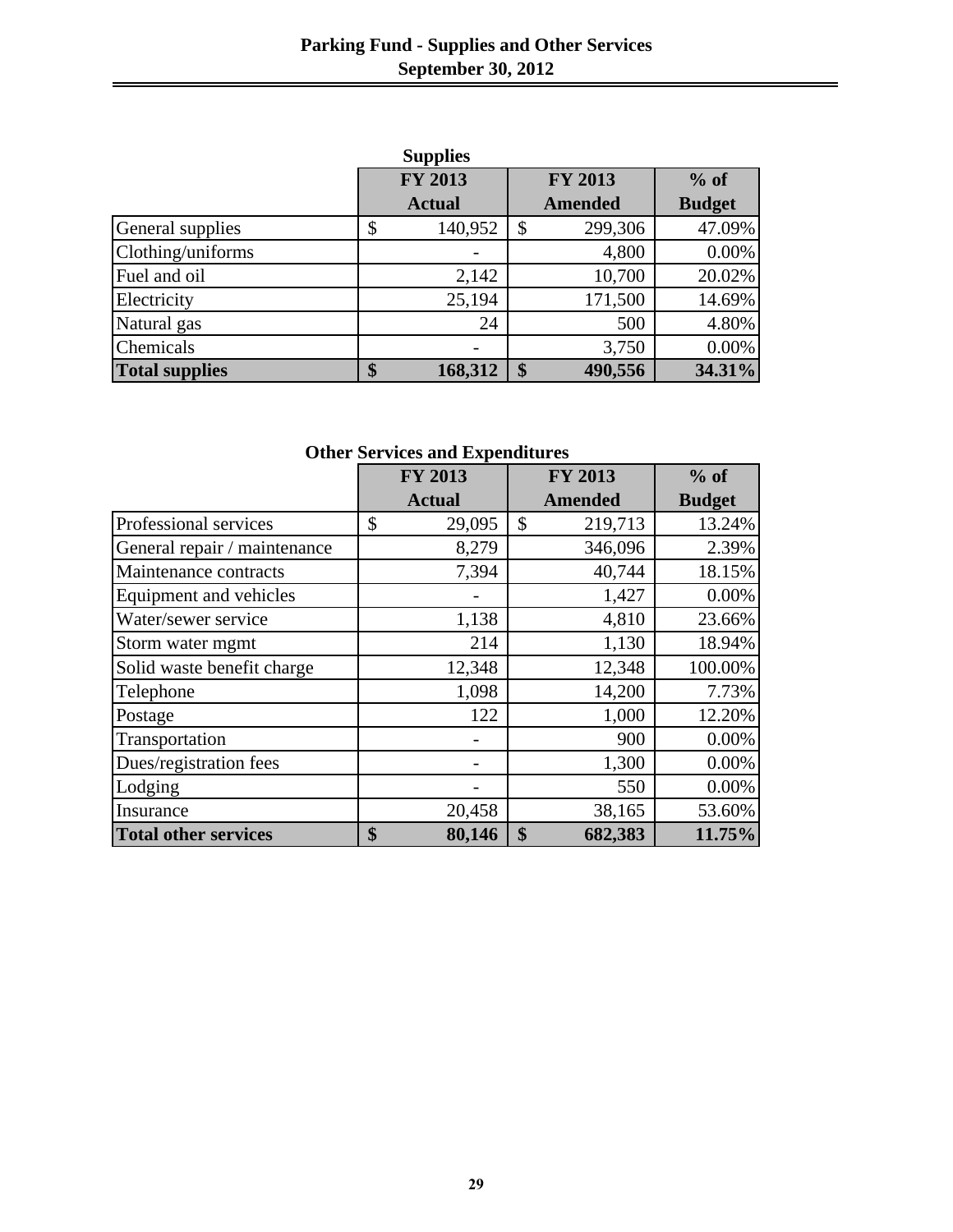|                             | <b>FY 2013</b>       | <b>FY 2013</b>             | $\frac{0}{0}$ | <b>FY 2012</b>           |                   | $%$ of        |
|-----------------------------|----------------------|----------------------------|---------------|--------------------------|-------------------|---------------|
|                             | <b>Actual</b>        | <b>Amended</b>             | of Budget     | <b>Actual</b>            | <b>Amended</b>    | <b>Budget</b> |
| <b>Revenues:</b>            |                      |                            |               |                          |                   |               |
| Charges for services        | \$<br>554,813        | 1,673,000<br>$\mathcal{S}$ | 33.16%        | $\mathcal{S}$<br>526,102 | 1,697,500<br>\$   | 30.99%        |
| Other financing sources     | 4                    | 290,596                    | 0.00%         | 3                        |                   | 100.00%       |
| Miscellaneous               | 67,998               |                            | 100.00%       | 1,555                    | 500               | 311.00%       |
| Fund balance                |                      | 99,043                     | 0.00%         |                          | 77,633            | 0.00%         |
| <b>Total revenues</b>       | 622,815              | 2,062,639                  | 30.20%        | 527,660                  | 1,775,633         | 29.72%        |
|                             |                      |                            |               |                          |                   |               |
| <b>Expenditures:</b>        |                      |                            |               |                          |                   |               |
| Personnel                   | 426,753              | 961,794                    | 44.37%        | 208,367                  | 975,742           | 21.35%        |
| <b>Supplies</b>             | 421,392              | 859,441                    | 49.03%        | 100,231                  | 567,807           | 17.65%        |
| Other services and expenses | 33,703               | 115,420                    | 29.20%        | 21,380                   | 97,432            | 21.94%        |
| Capital outlay              |                      | 45,756                     | 0.00%         |                          |                   | 0.00%         |
| Debt service                | 10,042               | 80,228                     | 12.52%        | 10,392                   | 76,569            | 13.57%        |
| Transfers to other funds    |                      | $\overline{\phantom{0}}$   | 0.00%         |                          | 58,083            | 0.00%         |
| <b>Total expenditures</b>   | 891,890              | 2,062,639                  | 43.24%        | 340,370                  | 1,775,633         | 19.17%        |
| Net surplus (deficit)       | \$<br>$(269,075)$ \$ |                            |               | $\mathbf{\$}$<br>187,290 | $\boldsymbol{\$}$ |               |

# **Expenditures by Department**

|                           | <b>FY 2013</b> |               | <b>FY 2013</b> |                | $\frac{0}{0}$ |
|---------------------------|----------------|---------------|----------------|----------------|---------------|
|                           |                | <b>Actual</b> |                | <b>Amended</b> | of Budget     |
| Maintenance               | \$             | 265,615       |                | 638,085        | 41.63%        |
| Clubhouse                 |                | 521,819       |                | 1,075,023      | 48.54%        |
| Restaurant                |                | 94,414        |                | 269,303        | 35.06%        |
| Debt Service              |                | 10,042        |                | 80,228         | 12.52%        |
| <b>Total expenditures</b> | \$             | 891,890       | \$             | 2,062,639      | 43.24%        |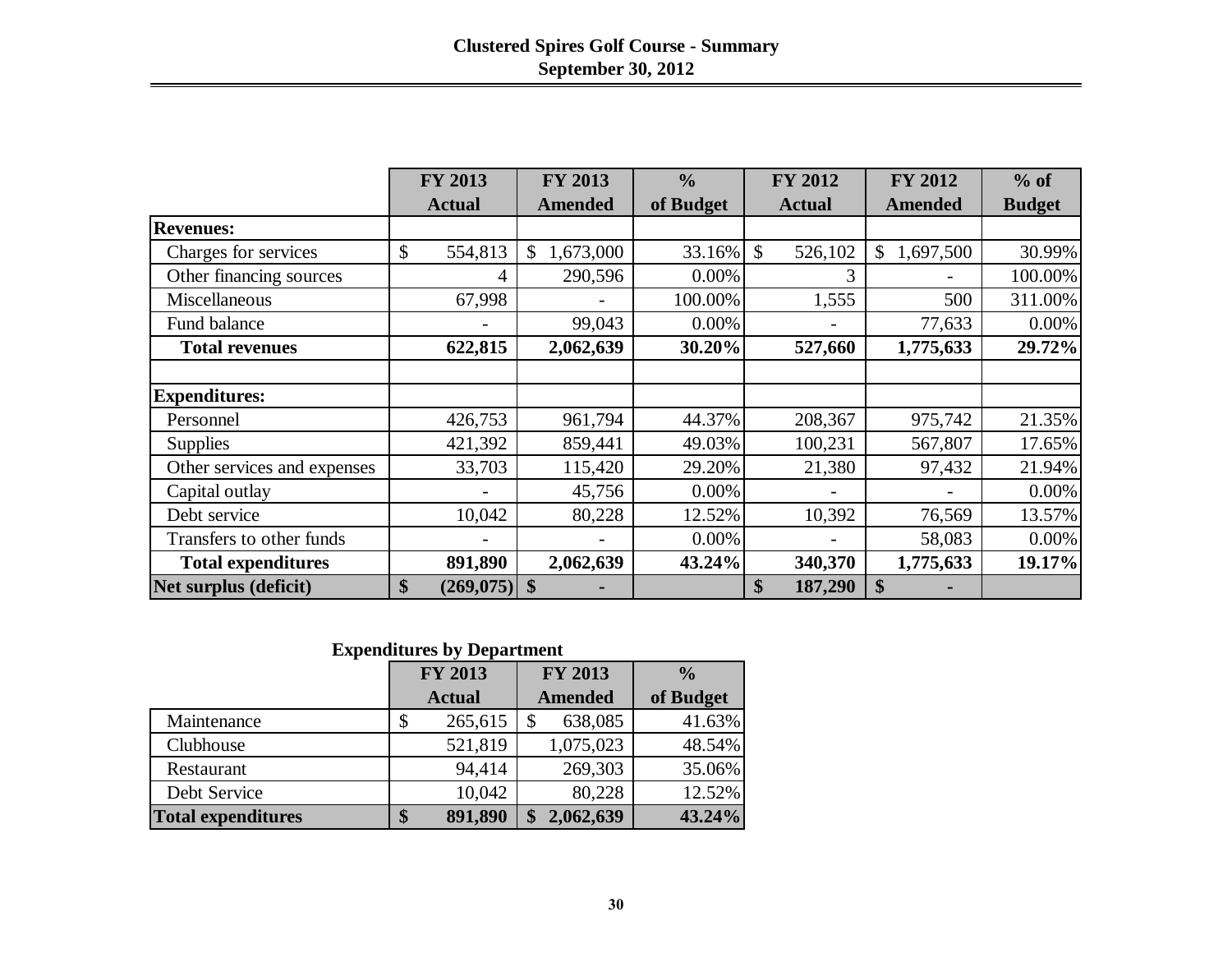|                               | <b>FY 2013</b> |    | <b>FY 2013</b> | $%$ of        |  |
|-------------------------------|----------------|----|----------------|---------------|--|
|                               | <b>Actual</b>  |    | <b>Amended</b> | <b>Budget</b> |  |
| <b>Salaries:</b>              |                |    |                |               |  |
| Salaries - full time          | \$<br>91,427   | \$ | 402,466        | 22.72%        |  |
| Salaries - seasonal           | 70,085         |    | 185,800        | 37.72%        |  |
| <b>Total salaries</b>         | 161,512        |    | 588,266        | 27.46%        |  |
|                               |                |    |                |               |  |
| <b>Benefits:</b>              |                |    |                |               |  |
| Workman's compensation        | 5,628          |    | 9,223          | 61.02%        |  |
| <b>FICA</b>                   | 11,797         |    | 45,003         | 26.21%        |  |
| Insurance (health, life, dis) | 34,458         |    | 91,444         | 37.68%        |  |
| <b>OPEB</b>                   | 32,995         |    | 32,995         | 100.00%       |  |
| Unemployment                  |                |    | 14,500         | 0.00%         |  |
| Retirement                    | 180,363        |    | 180,363        | 100.00%       |  |
| <b>Total benefits</b>         | 265,241        |    | 373,528        | 71.01%        |  |
| <b>Total personnel</b>        | \$<br>426,753  | \$ | 961,794        | 44.37%        |  |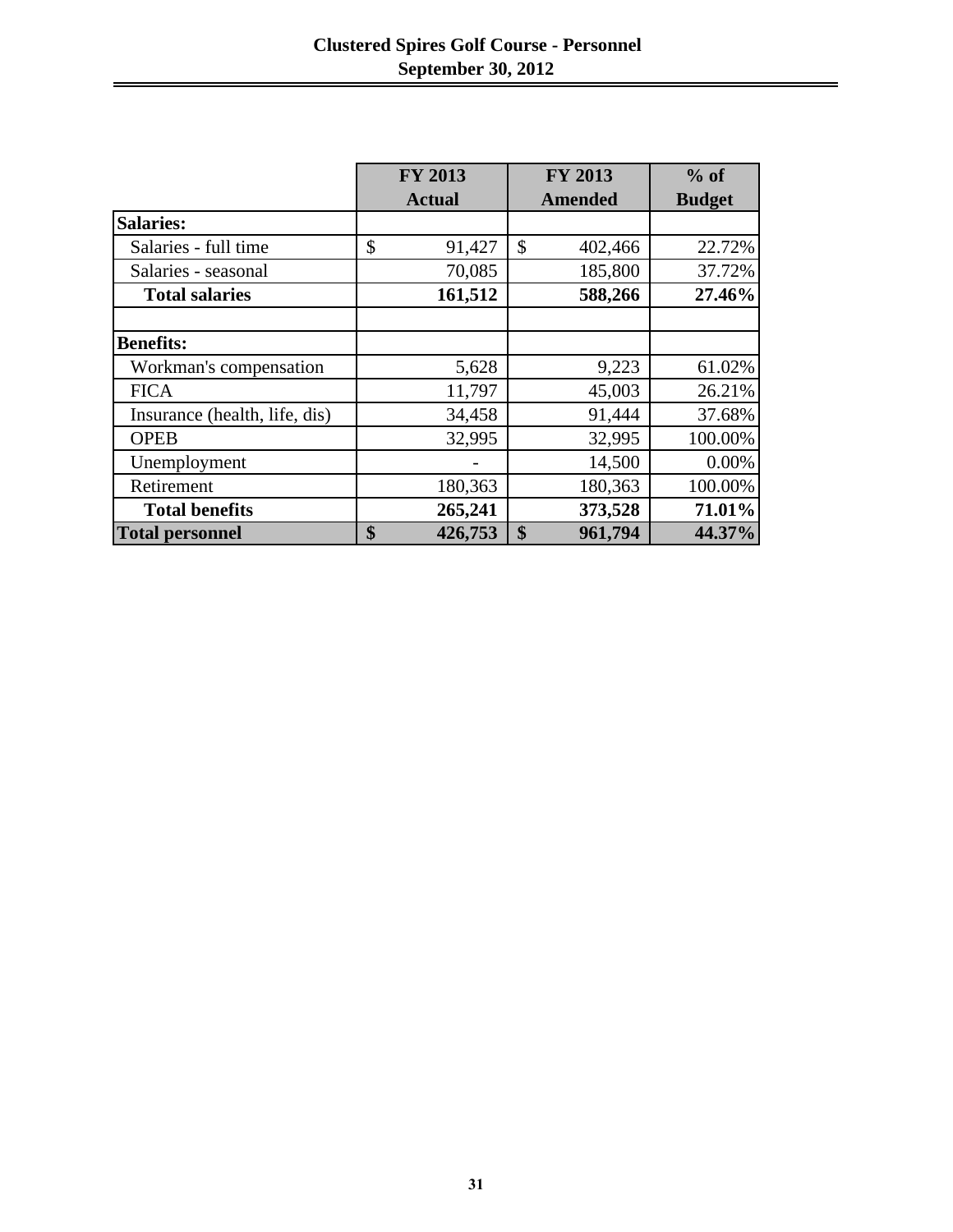|                          | <b>Supplies</b> |                           |                |               |
|--------------------------|-----------------|---------------------------|----------------|---------------|
|                          | <b>FY 2013</b>  |                           | <b>FY 2013</b> | $%$ of        |
|                          | <b>Actual</b>   |                           | <b>Amended</b> | <b>Budget</b> |
| General supplies         | 332,963         | $\boldsymbol{\mathsf{S}}$ | 400,505        | 83.14%        |
| Fuel and oil             | 12,448          |                           | 33,750         | 36.88%        |
| Electricity              | 7,392           |                           | 42,100         | 17.56%        |
| Natural gas              | 24              |                           | 4,500          | 0.53%         |
| Chemicals                | 18,965          |                           | 74,721         | 25.38%        |
| Items purchased - resale | 49,600          |                           | 303,865        | 16.32%        |
| <b>Total supplies</b>    | \$<br>421,392   | \$                        | 859,441        | 49.03%        |

|                              | <b>FY 2013</b> | <b>FY 2013</b>                       | $%$ of        |
|------------------------------|----------------|--------------------------------------|---------------|
|                              | <b>Actual</b>  | <b>Amended</b>                       | <b>Budget</b> |
| Professional services        | \$<br>7,752    | \$<br>48,944                         | 15.84%        |
| General repair / maintenance | 4,542          | 10,700                               | 42.45%        |
| Maintenance contracts        | 1,543          | 1,956                                | 78.89%        |
| Water/sewer service          | 741            | 2,350                                | 31.53%        |
| Storm water mgmt             | 1,489          | 6,600                                | 22.56%        |
| Solid waste benefit charge   | 168            | 175                                  | 96.00%        |
| Licenses and permits         |                | 2,000                                | 0.00%         |
| Telephone                    | 1,027          | 9,600                                | 10.70%        |
| Postage                      |                | 390                                  | 0.00%         |
| Transportation               |                | 100                                  | 0.00%         |
| Dues/registration fees       | 1,503          | 3,130                                | 48.02%        |
| Advertising                  | 6,373          | 18,106                               | 35.20%        |
| Insurance                    | 8,565          | 11,369                               | 75.34%        |
| <b>Total other services</b>  | \$<br>33,703   | $\boldsymbol{\mathsf{S}}$<br>115,420 | 29.20%        |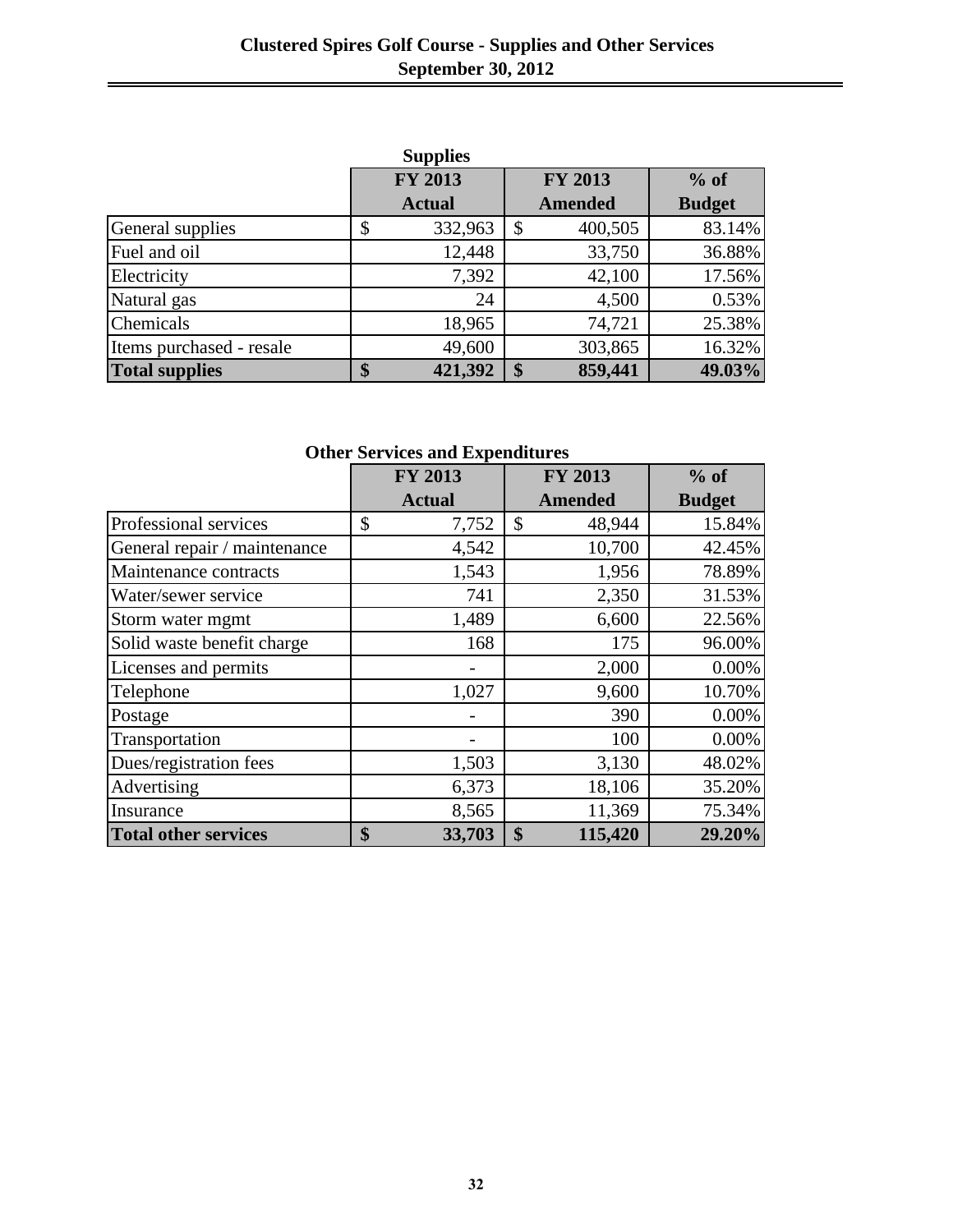# **Storm Water Fund - Summary September 30, 2012**

|                              | <b>FY 2013</b><br><b>FY 2013</b> |                 | $\frac{0}{0}$ | <b>FY 2012</b>              | <b>FY 2012</b>  | $%$ of        |
|------------------------------|----------------------------------|-----------------|---------------|-----------------------------|-----------------|---------------|
|                              | <b>Actual</b>                    | <b>Amended</b>  | of Budget     | <b>Actual</b>               | <b>Amended</b>  | <b>Budget</b> |
| <b>Revenues:</b>             |                                  |                 |               |                             |                 |               |
| Charges for services         | \$<br>200,738                    | 1,830,000<br>\$ | 10.97%        | $\mathcal{S}$<br>253,895    | 1,653,240<br>\$ | 15.36%        |
| Other financing sources      | 1,596                            | 7,500           | 21.28%        | 11,227                      | 9,536           | 117.73%       |
| Miscellaneous                | 7                                |                 | 100.00%       | 11                          |                 | 100.00%       |
| Fund balance                 |                                  | 532,627         | 0.00%         |                             | 38,920          | $0.00\%$      |
| <b>Total revenues</b>        | 202,341                          | 2,370,127       | 8.54%         | 265,133                     | 1,701,696       | 15.58%        |
|                              |                                  |                 |               |                             |                 |               |
| <b>Expenditures:</b>         |                                  |                 |               |                             |                 |               |
| Personnel                    | 243,026                          | 628,558         | 38.66%        | 131,123                     | 627,698         | 20.89%        |
| <b>Supplies</b>              | 13,383                           | 111,917         | 11.96%        | 28,590                      | 117,769         | 24.28%        |
| Other services and expenses  | 15,470                           | 222,060         | 6.97%         | 14,301                      | 192,161         | 7.44%         |
| Capital outlay               |                                  |                 | 0.00%         |                             | 19,895          | 0.00%         |
| Contingency                  |                                  | 10,000          | $0.00\%$      |                             | 10,000          | 0.00%         |
| Debt service                 | 12,505                           | 100,092         | 12.49%        | 12,955                      | 96,819          | 13.38%        |
| Transfers to other funds     | 17,667                           | 1,297,500       | 1.36%         | 7,879                       | 47,500          | 16.59%        |
| Fund balance (reserves)      |                                  |                 | 0.00%         |                             | 589,854         | $0.00\%$      |
| <b>Total expenditures</b>    | 302,051                          | 2,370,127       | 12.74%        | 194,848                     | 1,701,696       | 11.45%        |
| <b>Net surplus (deficit)</b> | \$<br>(99,710)                   | $\mathbf{\$}$   |               | $\boldsymbol{\$}$<br>70,285 | \$              |               |

#### **Expenditures by Department**

|                            | <b>FY 2013</b> |               | FY 2013        |           | $\frac{0}{0}$ |
|----------------------------|----------------|---------------|----------------|-----------|---------------|
|                            |                | <b>Actual</b> | <b>Amended</b> |           | of Budget     |
| <b>Street Sweeping</b>     |                | 113,432       | \$             | 319,021   | 35.56%        |
| <b>Storm Water</b>         |                | 158,447       |                | 643,514   | 24.62%        |
| Debt Service               |                | 12,505        |                | 100,092   | 12.49%        |
| <b>Interfund Transfers</b> |                | 17,667        |                | 1,297,500 | 1.36%         |
| Contingency                |                |               |                | 10,000    | $0.00\%$      |
| <b>Total expenditures</b>  |                | 302,051       |                | 2,370,127 | 12.74%        |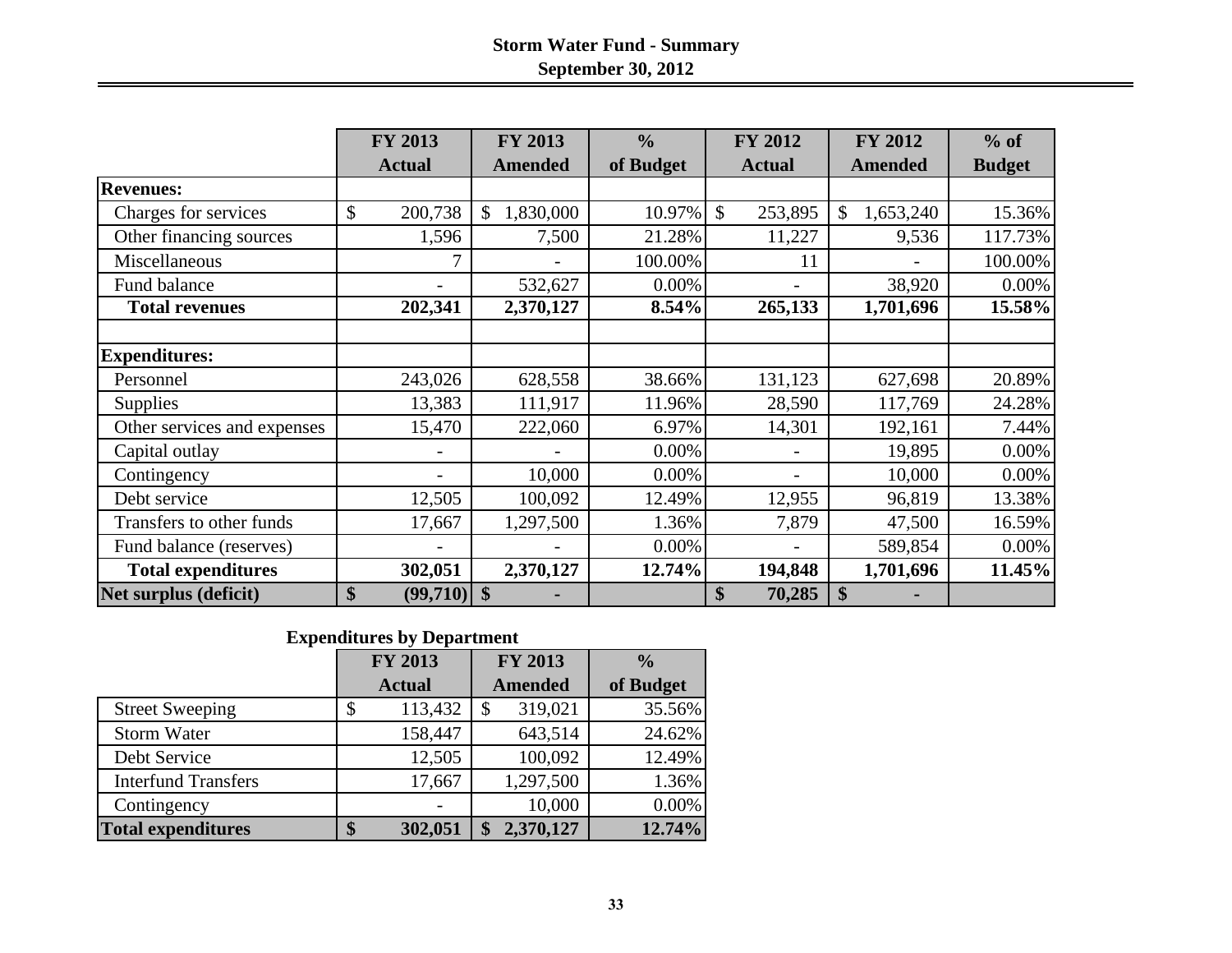# **Storm Water Fund - Personnel September 30, 2012**

|                               | <b>FY 2013</b> | <b>FY 2013</b> | $%$ of<br><b>Budget</b> |  |
|-------------------------------|----------------|----------------|-------------------------|--|
|                               | <b>Actual</b>  | <b>Amended</b> |                         |  |
| <b>Salaries:</b>              |                |                |                         |  |
| Salaries - full time          | \$<br>73,887   | \$<br>362,868  | 20.36%                  |  |
| Overtime                      | 1,160          | 10,000         | 11.60%                  |  |
| <b>Total salaries</b>         | 75,047         | 372,868        | 20.13%                  |  |
|                               |                |                |                         |  |
| <b>Benefits:</b>              |                |                |                         |  |
| Workman's compensation        | 10,334         | 16,934         | 61.03%                  |  |
| <b>FICA</b>                   | 5,264          | 28,526         | 18.45%                  |  |
| Insurance (health, life, dis) | 33,535         | 90,780         | 36.94%                  |  |
| <b>OPEB</b>                   | 29,534         | 29,534         | 100.00%                 |  |
| Retirement                    | 89,110         | 89,110         | 100.00%                 |  |
| Misc benefits                 | 202            | 806            | 25.06%                  |  |
| <b>Total benefits</b>         | 167,979        | 255,690        | 65.70%                  |  |
| <b>Total personnel</b>        | \$<br>243,026  | \$<br>628,558  | 38.66%                  |  |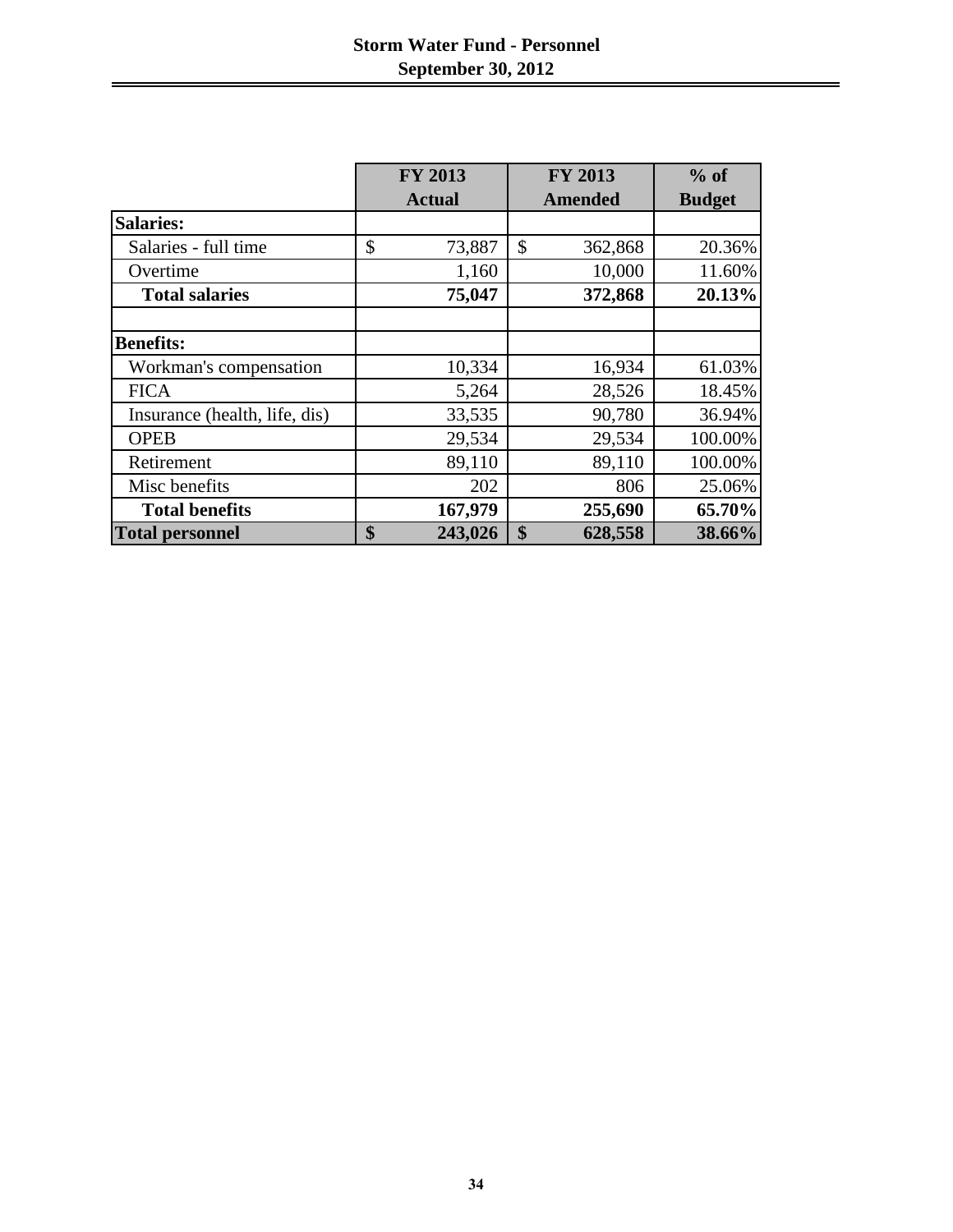|                       | <b>Supplies</b> |                |               |
|-----------------------|-----------------|----------------|---------------|
|                       | FY 2013         | <b>FY 2013</b> | $%$ of        |
|                       | <b>Actual</b>   | <b>Amended</b> | <b>Budget</b> |
| General supplies      | \$<br>6,157     | \$<br>58,840   | 10.46%        |
| Clothing/uniforms     | 120             | 1,650          | 7.27%         |
| Fuel and oil          | 6,332           | 41,561         | 15.24%        |
| Electricity           | 740             | 9,000          | 8.22%         |
| Natural gas           | 34              | 350            | 9.71%         |
| Chemicals             |                 | 516            | 0.00%         |
| <b>Total supplies</b> | \$<br>13,383    | \$<br>111,917  | 11.96%        |

|                              | <b>FY 2013</b> |                   | <b>FY 2013</b> | $%$ of        |
|------------------------------|----------------|-------------------|----------------|---------------|
|                              | <b>Actual</b>  |                   | <b>Amended</b> | <b>Budget</b> |
| Professional services        | \$<br>2,423    | \$                | 16,307         | 14.86%        |
| Disposal fees                | 4,401          |                   | 26,228         | 16.78%        |
| General repair / maintenance | 1,155          |                   | 156,093        | 0.74%         |
| Maintenance contracts        |                |                   | 12,000         | 0.00%         |
| Licenses and permits         |                |                   | 100            | 0.00%         |
| Telephone                    | 176            |                   | 1,000          | 17.60%        |
| Postage                      |                |                   | 75             | 0.00%         |
| Dues/registration fees       |                |                   | 500            | 0.00%         |
| Insurance                    | 7,315          |                   | 9,757          | 74.97%        |
| <b>Total other services</b>  | \$<br>15,470   | $\boldsymbol{\$}$ | 222,060        | $6.97\%$      |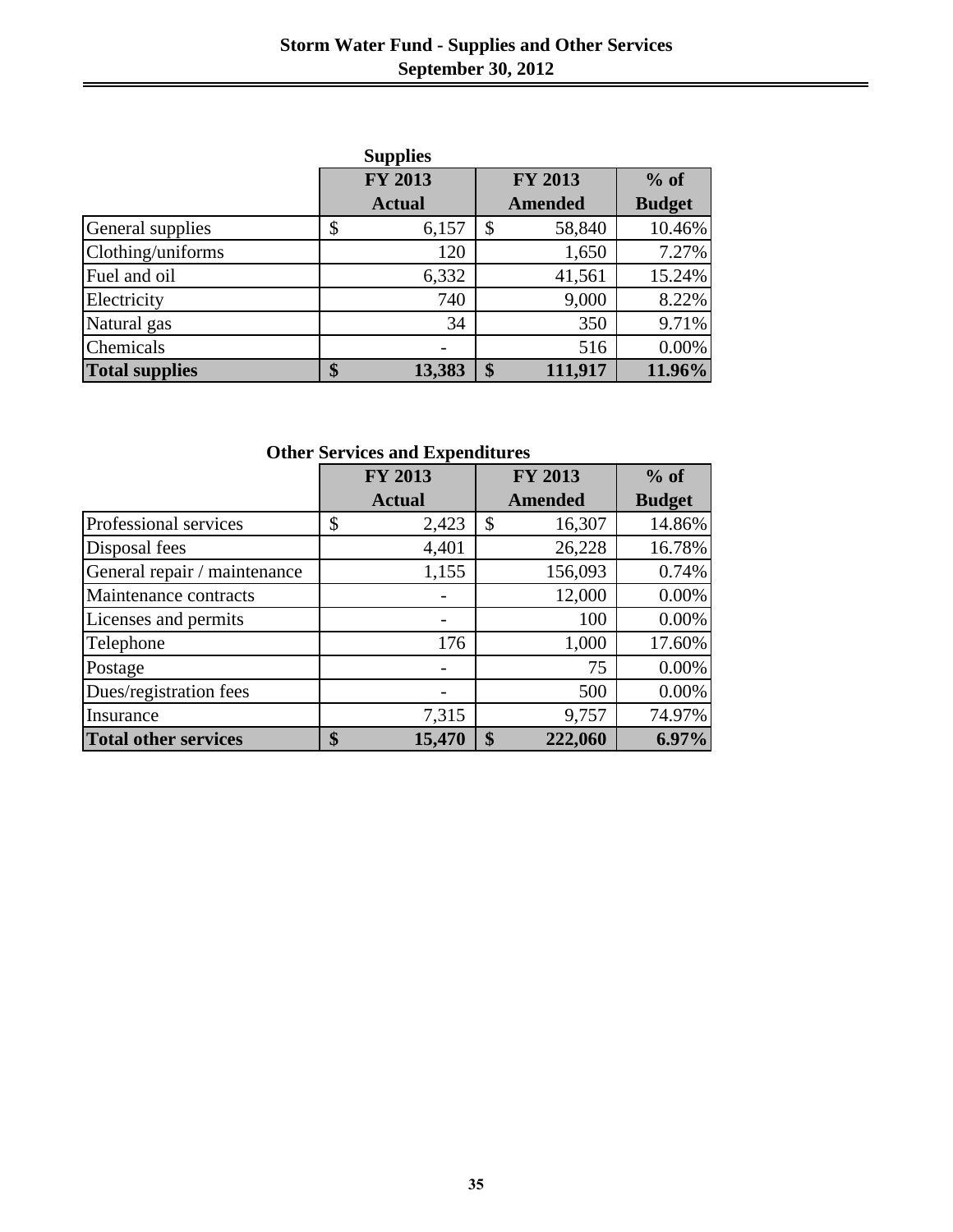|                             | <b>FY 2013</b>          | <b>FY 2013</b>           | $\frac{0}{0}$ | <b>FY 2012</b>          | <b>FY 2012</b>          | $%$ of        |
|-----------------------------|-------------------------|--------------------------|---------------|-------------------------|-------------------------|---------------|
|                             | <b>Actual</b>           | <b>Amended</b>           | of Budget     | <b>Actual</b>           | <b>Amended</b>          | <b>Budget</b> |
| <b>Revenues:</b>            |                         |                          |               |                         |                         |               |
| Charges for services        | $\mathbb{S}$<br>198,559 | $\mathcal{S}$<br>906,413 | 21.91%        | 201,718<br>$\mathbb{S}$ | 853,505<br>$\mathbb{S}$ | 23.63%        |
| Other financing sources     | 1,490                   | 14,283,326               | 0.01%         | 675,814                 | 710,774                 | 95.08%        |
| Miscellaneous               | 7,165                   | 7,200                    | 99.51%        | 1,800                   |                         | 100.00%       |
| Fund balance                |                         | 59,403                   | 0.00%         |                         | 45,579                  | 0.00%         |
| <b>Total revenues</b>       | 207,214                 | 15,256,342               | 1.36%         | 879,332                 | 1,609,858               | 54.62%        |
|                             |                         |                          |               |                         |                         |               |
| <b>Expenditures:</b>        |                         |                          |               |                         |                         |               |
| Personnel                   | 109,348                 | 292,587                  | 37.37%        | 63,474                  | 297,748                 | 21.32%        |
| <b>Supplies</b>             | 13,736                  | 102,625                  | 13.38%        | 15,509                  | 110,620                 | 14.02%        |
| Other services and expenses | 57,534                  | 303,098                  | 18.98%        | 56,424                  | 265,124                 | 21.28%        |
| Debt service                | 167,596                 | 14,558,032               | 1.15%         | 186,505                 | 931,266                 | 20.03%        |
| Transfers to other funds    |                         |                          | 0.00%         | 25,000                  | 5,100                   | 490.20%       |
| <b>Total expenditures</b>   | 348,214                 | 15,256,342               | 2.28%         | 346,912                 | 1,609,858               | 21.55%        |
| Net surplus (deficit)       | \$<br>(141,000)         | $\boldsymbol{\$}$        |               | 532,420<br>\$           |                         |               |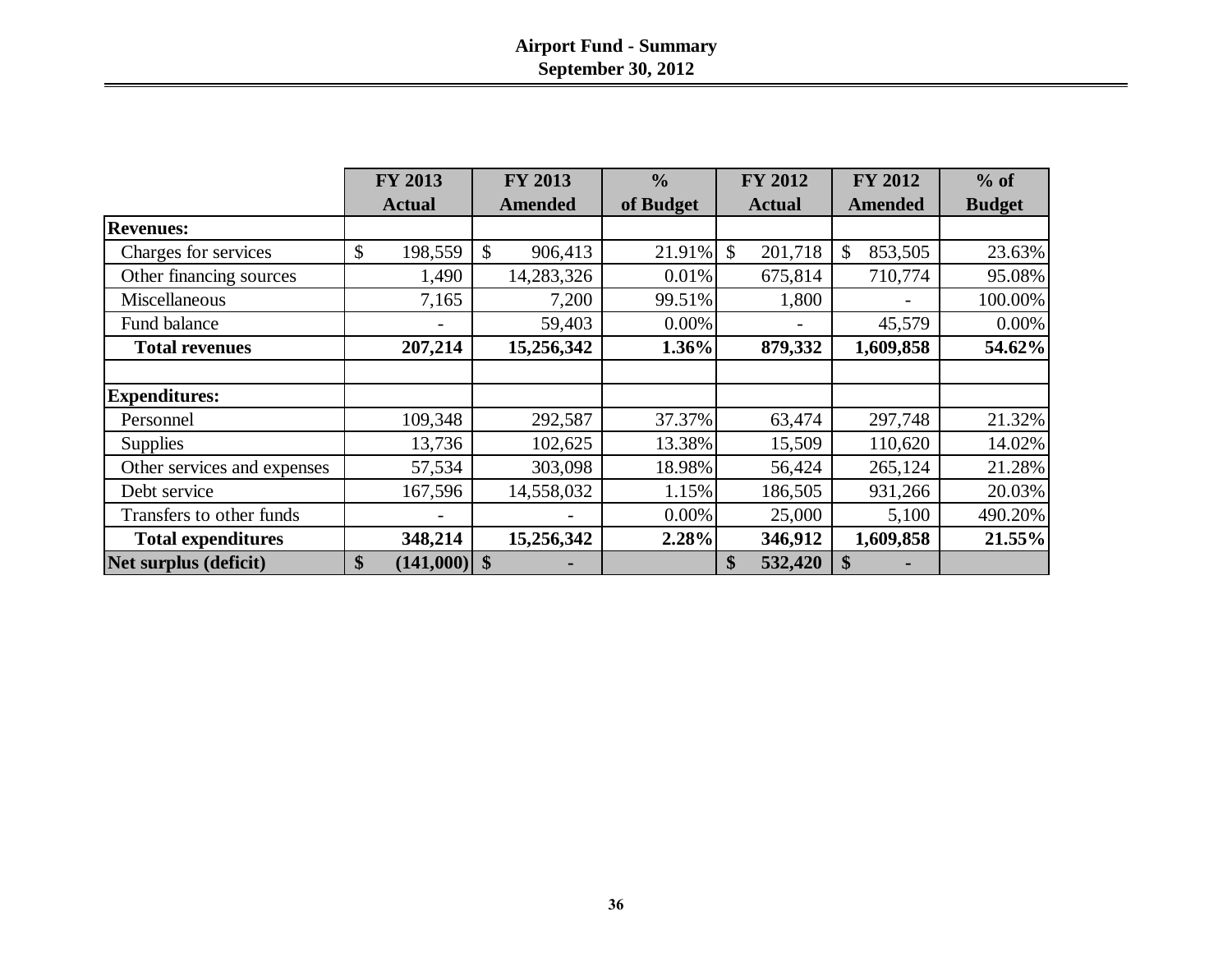# **Airport Fund - Personnel September 30, 2012**

|                               | <b>FY 2013</b> | <b>FY 2013</b> | $%$ of        |
|-------------------------------|----------------|----------------|---------------|
|                               | <b>Actual</b>  | Amended        | <b>Budget</b> |
| <b>Salaries:</b>              |                |                |               |
| Salaries - full time          | \$<br>50,529   | \$<br>197,905  | 25.53%        |
| Overtime                      |                | 5,100          | 0.00%         |
| <b>Total salaries</b>         | 50,529         | 203,005        | 24.89%        |
|                               |                |                |               |
| <b>Benefits:</b>              |                |                |               |
| Workman's compensation        | 6,644          | 10,888         | 61.02%        |
| <b>FICA</b>                   | 3,702          | 15,531         | 23.84%        |
| Insurance (health, life, dis) | 7,266          | 21,524         | 33.76%        |
| <b>OPEB</b>                   | 9,165          | 9,165          | 100.00%       |
| Retirement                    | 31,898         | 31,898         | 100.00%       |
| Misc benefits                 | 144            | 576            | 25.00%        |
| <b>Total benefits</b>         | 58,819         | 89,582         | 65.66%        |
| <b>Total personnel</b>        | \$<br>109,348  | \$<br>292,587  | 37.37%        |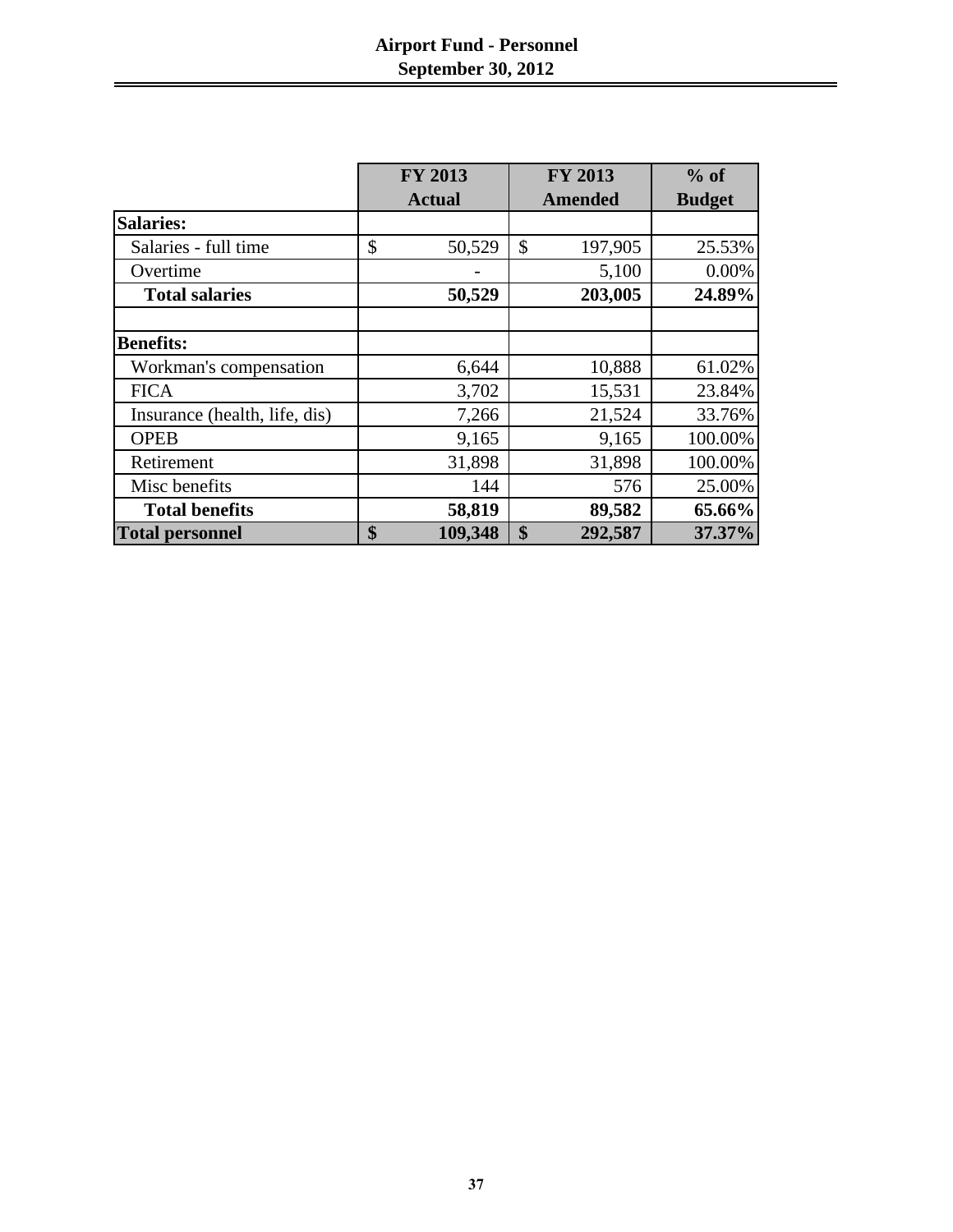# **Airport Fund - Supplies and Other Services September 30, 2012**

|                       |    | <b>Supplies</b> |                |               |
|-----------------------|----|-----------------|----------------|---------------|
|                       |    | <b>FY 2013</b>  | <b>FY 2013</b> | $%$ of        |
|                       |    | <b>Actual</b>   | <b>Amended</b> | <b>Budget</b> |
| General supplies      | Φ  | 6,801           | \$<br>40,000   | 17.00%        |
| Fuel and oil          |    | 715             | 4,000          | 17.88%        |
| Electricity           |    | 6,165           | 47,500         | 12.98%        |
| Natural gas           |    | 55              | 1,000          | 5.50%         |
| Chemicals             |    |                 | 10,125         | 0.00%         |
| <b>Total supplies</b> | \$ | 13,736          | \$<br>102,625  | 13.38%        |

|                               | FY 2013       | <b>FY 2013</b> | $%$ of        |
|-------------------------------|---------------|----------------|---------------|
|                               | <b>Actual</b> | <b>Amended</b> | <b>Budget</b> |
| Professional services         | \$<br>4,782   | \$<br>67,607   | 7.07%         |
| Disposal fees                 |               | 500            | 0.00%         |
| Custodial services            | 560           | 4,387          | 12.76%        |
| General repair / maintenance  | 10,995        | 76,812         | 14.31%        |
| Maintenance contracts         | 1,042         | 23,387         | 4.46%         |
| <b>Equipment and vehicles</b> | 555           | 60,385         | 0.92%         |
| Water/sewer service           | 470           | 2,000          | 23.50%        |
| Storm water mgmt              | 1,334         | 5,000          | 26.68%        |
| Solid waste benefit charge    | 7,404         | 7,404          | 100.00%       |
| <b>Taxes</b>                  | 7,264         | 7,331          | 99.09%        |
| Telephone                     | 1,025         | 11,000         | 9.32%         |
| Postage                       | 63            | 500            | 12.60%        |
| Transportation                |               | 250            | 0.00%         |
| Dues/registration fees        | 2,200         | 7,000          | 31.43%        |
| Lodging                       |               | 500            | 0.00%         |
| Advertising                   |               | 3,000          | 0.00%         |
| Printing and binding          |               | 3,000          | 0.00%         |
| Insurance                     | 19,840        | 23,035         | 86.13%        |
| <b>Total other services</b>   | \$<br>57,534  | \$<br>303,098  | 18.98%        |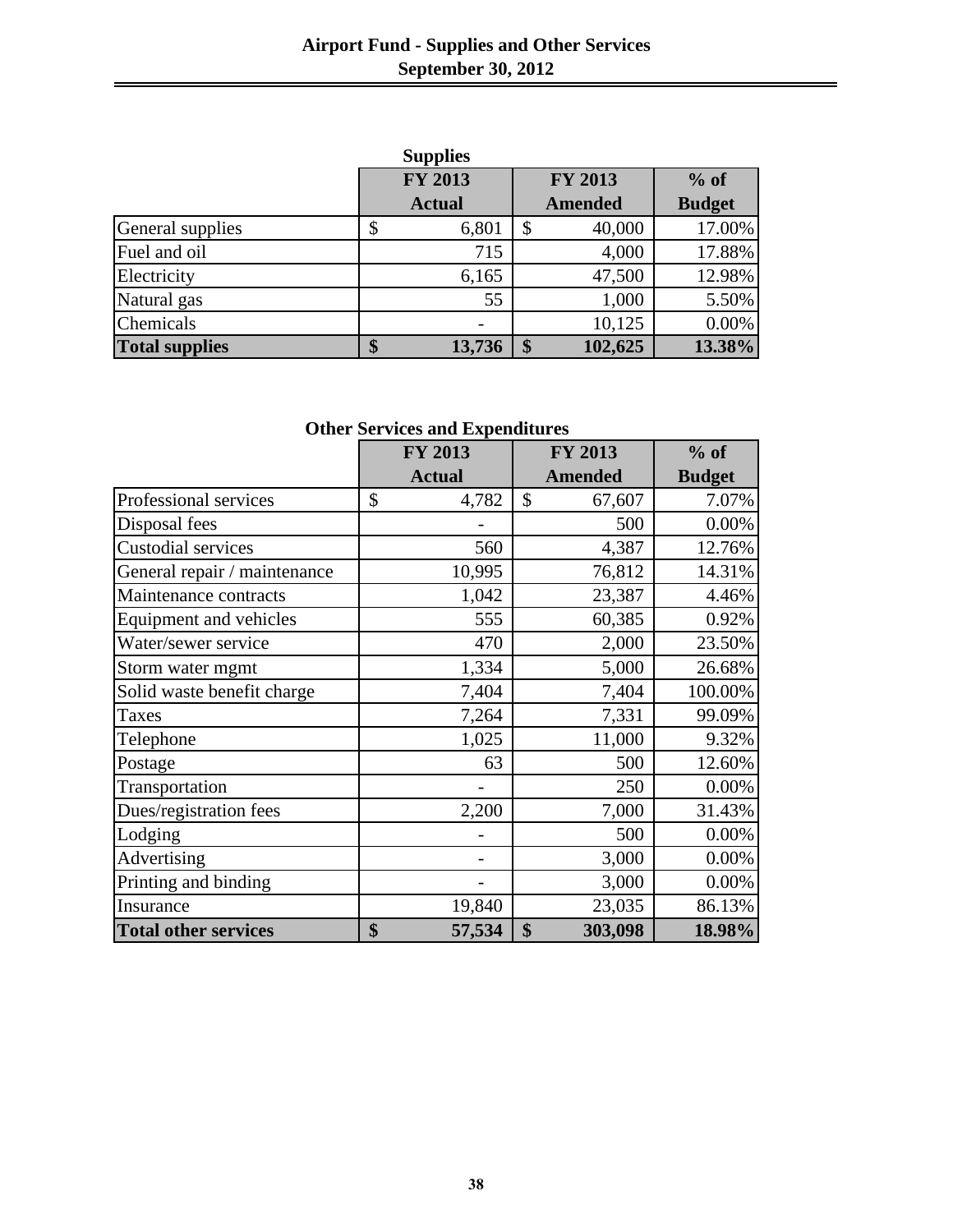|                             | <b>FY 2013</b>  | <b>FY 2013</b> | $\frac{0}{0}$ | <b>FY 2012</b>        | <b>FY 2012</b> | $%$ of        |
|-----------------------------|-----------------|----------------|---------------|-----------------------|----------------|---------------|
|                             | <b>Actual</b>   | <b>Amended</b> | of Budget     | <b>Actual</b>         | <b>Amended</b> | <b>Budget</b> |
| <b>Revenues:</b>            |                 |                |               |                       |                |               |
| Intergovernmental           | \$              | \$<br>40,000   | $0.00\%$      | \$                    | \$<br>41,121   | 0.00%         |
| Charges for services        | 61,014          | 801,089        | 7.62%         | 73,481                | 718,950        | 10.22%        |
| Other financing sources     |                 | 136,082        | 0.00%         | -                     | 147,745        | 0.00%         |
| Miscellaneous               | 12,008          | 476,250        | 2.52%         | 10,774                | 400,000        | 2.69%         |
| Fund balance                |                 | 3,672          | 0.00%         |                       | 21,666         | 0.00%         |
| <b>Total revenues</b>       | 73,022          | 1,457,093      | 5.01%         | 84,255                | 1,329,482      | 6.34%         |
|                             |                 |                |               |                       |                |               |
| <b>Expenditures:</b>        |                 |                |               |                       |                |               |
| Personnel                   | 154,528         | 461,876        | 33.46%        | 97,719                | 419,386        | 23.30%        |
| <b>Supplies</b>             | 16,867          | 93,644         | 18.01%        | 8,239                 | 84,816         | 9.71%         |
| Other services and expenses | 156,620         | 901,573        | 17.37%        | 107,482               | 825,280        | 13.02%        |
| <b>Total expenditures</b>   | 328,015         | 1,457,093      | 22.51%        | 213,440               | 1,329,482      | 16.05%        |
| Net surplus (deficit)       | \$<br>(254,993) | \$             |               | $(129, 185)$ \$<br>\$ |                |               |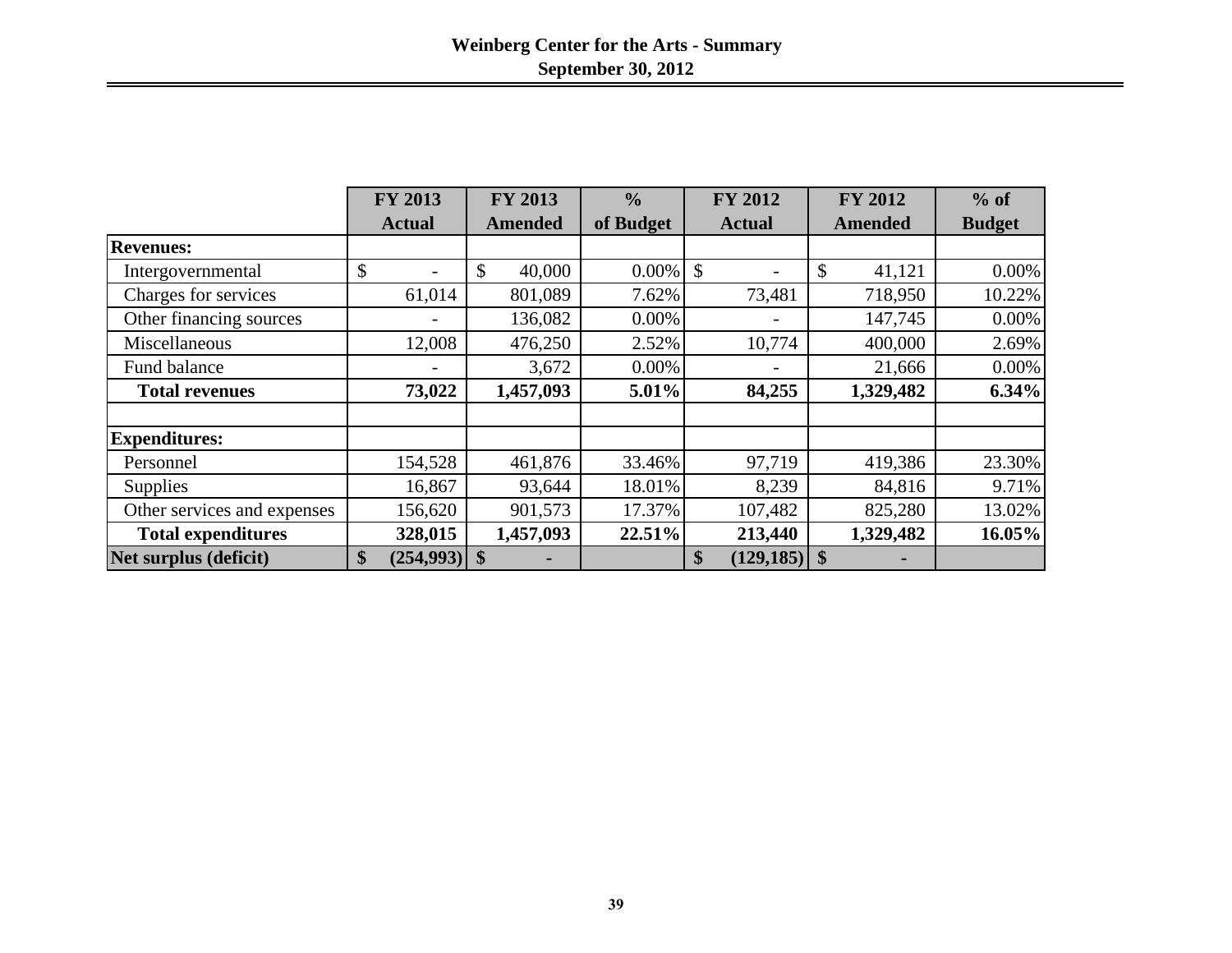|                               | <b>FY 2013</b> | <b>FY 2013</b> | $%$ of        |
|-------------------------------|----------------|----------------|---------------|
|                               | <b>Actual</b>  | <b>Amended</b> | <b>Budget</b> |
| <b>Salaries:</b>              |                |                |               |
| Salaries - full time          | \$<br>53,557   | \$<br>232,079  | 23.08%        |
| Salaries - part time          | 1,074          | 20,305         | 0.00%         |
| Salaries - seasonal           | 8,284          | 60,000         | 13.81%        |
| <b>Total salaries</b>         | 62,915         | 312,384        | 20.14%        |
|                               |                |                |               |
| <b>Benefits:</b>              |                |                |               |
| Workman's compensation        | 3,179          | 5,210          | 61.02%        |
| <b>FICA</b>                   | 4,411          | 23,897         | 18.46%        |
| Insurance (health, life, dis) | 20,088         | 53,876         | 37.29%        |
| <b>OPEB</b>                   | 14,664         | 14,664         | 100.00%       |
| Retirement                    | 48,389         | 48,389         | 100.00%       |
| Misc benefits                 | 882            | 3,456          | 25.52%        |
| <b>Total benefits</b>         | 91,613         | 149,492        | 61.28%        |
| <b>Total personnel</b>        | \$<br>154,528  | \$<br>461,876  | 33.46%        |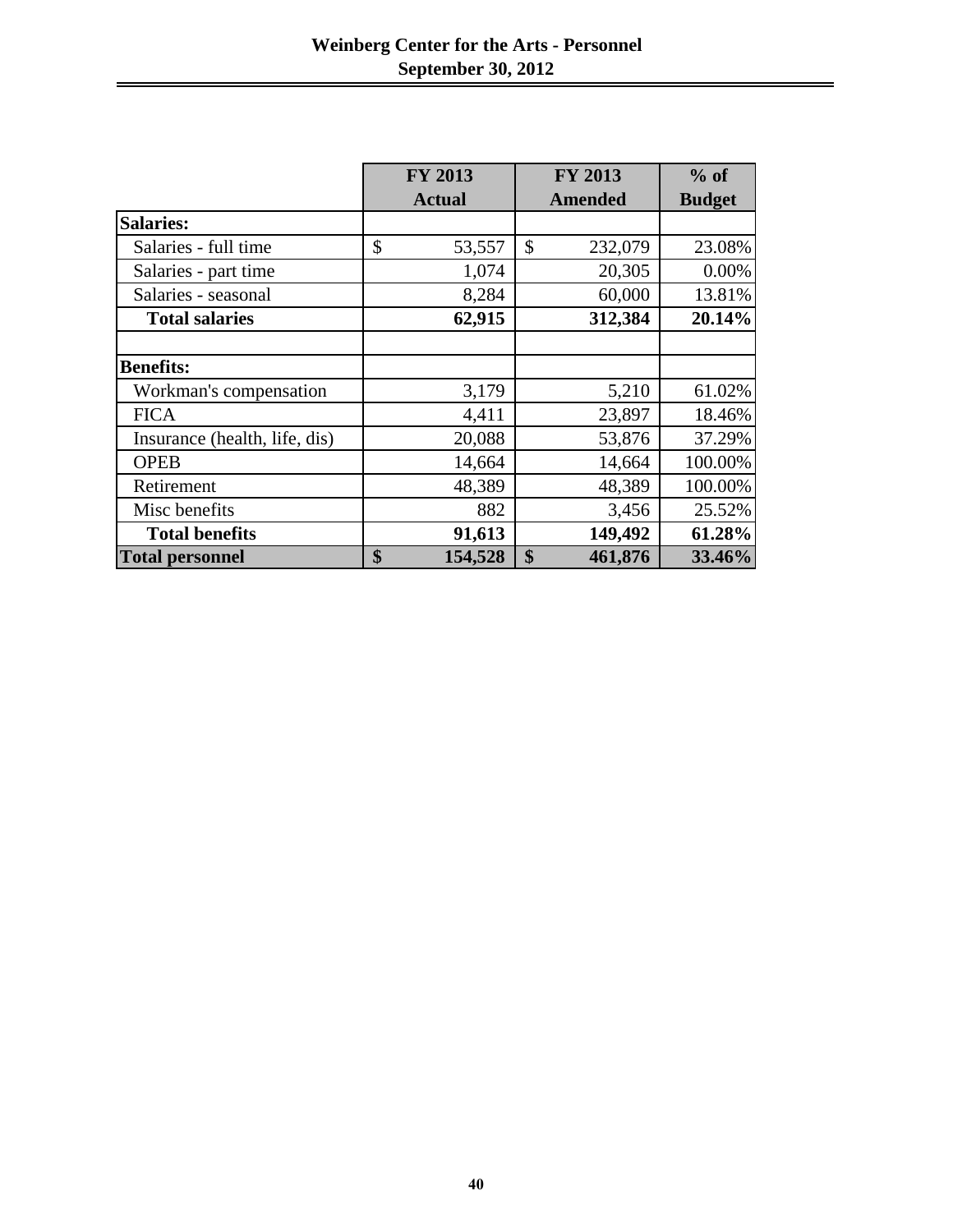| <b>Supplies</b>       |    |                |    |                |               |  |  |  |  |
|-----------------------|----|----------------|----|----------------|---------------|--|--|--|--|
|                       |    | <b>FY 2013</b> |    | <b>FY 2013</b> | $%$ of        |  |  |  |  |
|                       |    | <b>Actual</b>  |    | <b>Amended</b> | <b>Budget</b> |  |  |  |  |
| General supplies      | \$ | 4,728          | \$ | 30,644         | 15.43%        |  |  |  |  |
| Electricity           |    | 6,961          |    | 27,000         | 25.78%        |  |  |  |  |
| Natural gas           |    | 123            |    | 15,000         | 0.82%         |  |  |  |  |
| Bar supplies          |    | 5,055          |    | 12,000         | 42.13%        |  |  |  |  |
| Candy                 |    |                |    | 7,500          | 0.00%         |  |  |  |  |
| Souvenirs             |    |                |    | 1,500          | 0.00%         |  |  |  |  |
| <b>Total supplies</b> | \$ | 16,867         | \$ | 93,644         | 18.01%        |  |  |  |  |

|                              | FY 2013       | FY 2013        | $%$ of        |
|------------------------------|---------------|----------------|---------------|
|                              | <b>Actual</b> | <b>Amended</b> | <b>Budget</b> |
| Professional services        | \$<br>16,796  | \$<br>151,718  | 11.07%        |
| National acts                | 104,410       | 380,000        | 27.48%        |
| <b>Custodial services</b>    | 669           | 30,234         | 2.21%         |
| General repair / maintenance | 3,276         | 7,500          | 43.68%        |
| Maintenance contracts        | 4,062         | 7,500          | 54.16%        |
| Equipment and vehicles       | 3,325         | 7,000          | 47.50%        |
| Water/sewer service          | 865           | 2,250          | 38.44%        |
| Storm water mgmt             | 45            | 200            | 22.50%        |
| Solid waste benefit charge   | 1,125         | 1,125          | 100.00%       |
| Licenses and permits         |               | 1,550          | 0.00%         |
| <b>Taxes</b>                 | 1,253         | 1,260          | 99.44%        |
| Telephone                    | 527           | 5,100          | 10.33%        |
| Postage                      | 278           | 7,100          | 3.92%         |
| Transportation               |               | 350            | 0.00%         |
| Dues/registration fees       |               | 570            | 0.00%         |
| Lodging                      |               | 600            | $0.00\%$      |
| Meals/food                   |               | 200            | 0.00%         |
| Advertising                  | 7,353         | 266,006        | 2.76%         |
| Printing and binding         | 8,197         | 22,500         | 36.43%        |
| Insurance                    | 4,439         | 8,810          | 50.39%        |
| <b>Total other services</b>  | \$<br>156,620 | \$<br>901,573  | 17.37%        |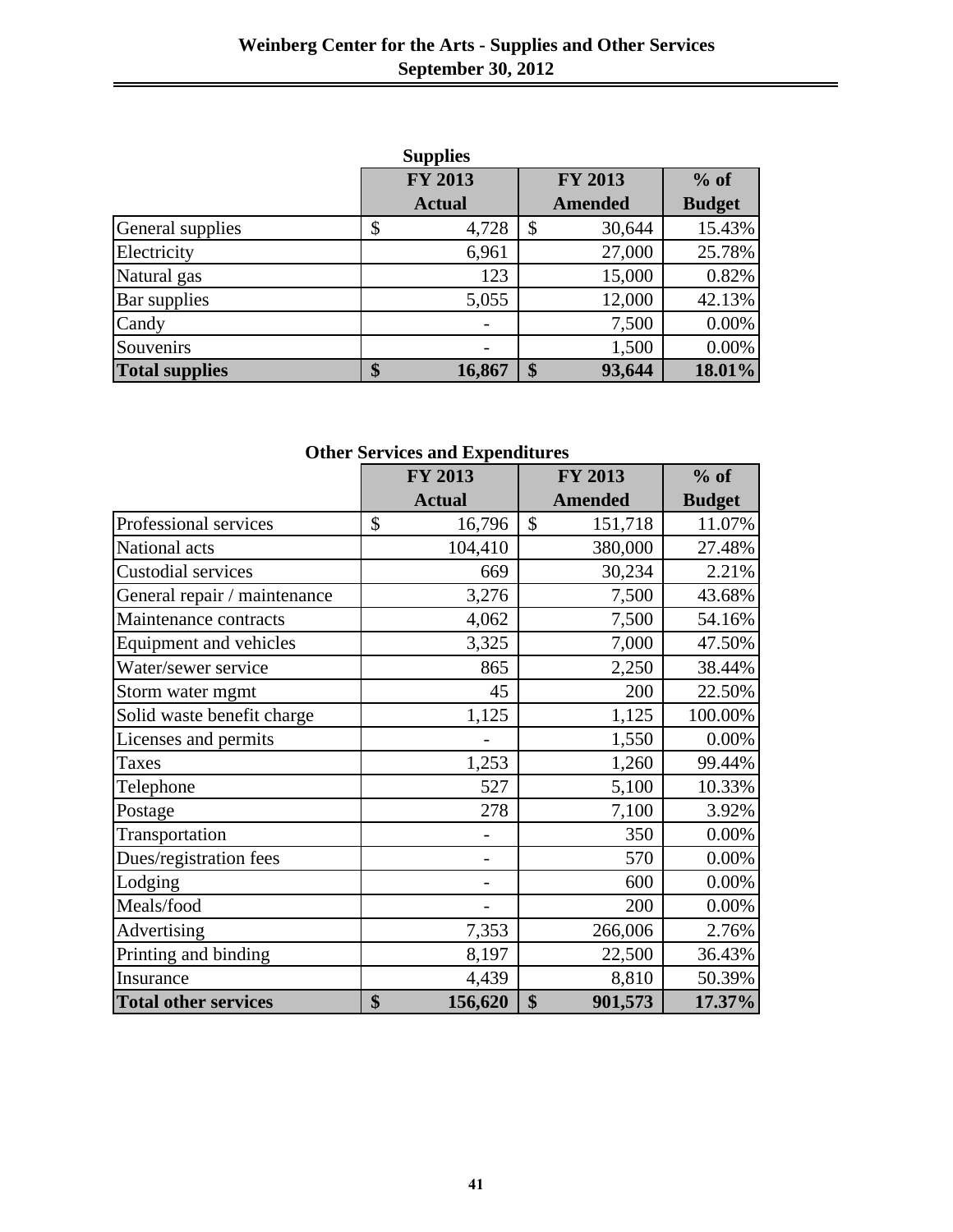|                             | <b>FY 2013</b>           | <b>FY 2013</b>         | $%$ of        | <b>FY 2012</b>           | <b>FY 2012</b>           | $%$ of        |
|-----------------------------|--------------------------|------------------------|---------------|--------------------------|--------------------------|---------------|
|                             | <b>Actual</b>            | <b>Amended</b>         | <b>Budget</b> | <b>Actual</b>            | Amended                  | <b>Budget</b> |
| <b>Revenues:</b>            |                          |                        |               |                          |                          |               |
| Intergovernmental           | \$<br>33,326             | \$<br>309,645          | 10.76%        | $\mathcal{S}$<br>12,491  | $\mathcal{S}$<br>464,000 | 2.69%         |
| Charges for services        | $\overline{\phantom{0}}$ |                        | 0.00%         |                          | 300                      | $0.00\%$      |
| <b>Miscellaneous</b>        | 86                       | -                      | 100.00%       | 115                      | 300                      | 38.33%        |
| Fund balance                | $\overline{\phantom{0}}$ | 534                    | 0.00%         | $\overline{\phantom{0}}$ | 762                      | $0.00\%$      |
| <b>Total revenues</b>       | 33,412                   | 310,179                | 10.77%        | 12,606                   | 465,362                  | 2.71%         |
|                             |                          |                        |               |                          |                          |               |
| <b>Expenditures:</b>        |                          |                        |               |                          |                          |               |
| Personnel                   | 19,642                   | 77,510                 | 25.34%        | 28,148                   | 117,432                  | 23.97%        |
| <b>Supplies</b>             | $\overline{\phantom{a}}$ | 508                    | 0.00%         | $\overline{\phantom{0}}$ | 3,000                    | $0.00\%$      |
| Other services and expenses | 2,061                    | 232,161                | 0.89%         | 1,630                    | 344,930                  | 0.47%         |
| Transfers to other funds    | 4,563                    |                        | 100.00%       |                          |                          | $0.00\%$      |
| <b>Total expenditures</b>   | 26,266                   | 310,179                | 8.47%         | 29,778                   | 465,362                  | 6.40%         |
| Net surplus (deficit)       | \$<br>7,146              | $\boldsymbol{\$}$<br>- |               | \$<br>$(17,172)$ \$      |                          |               |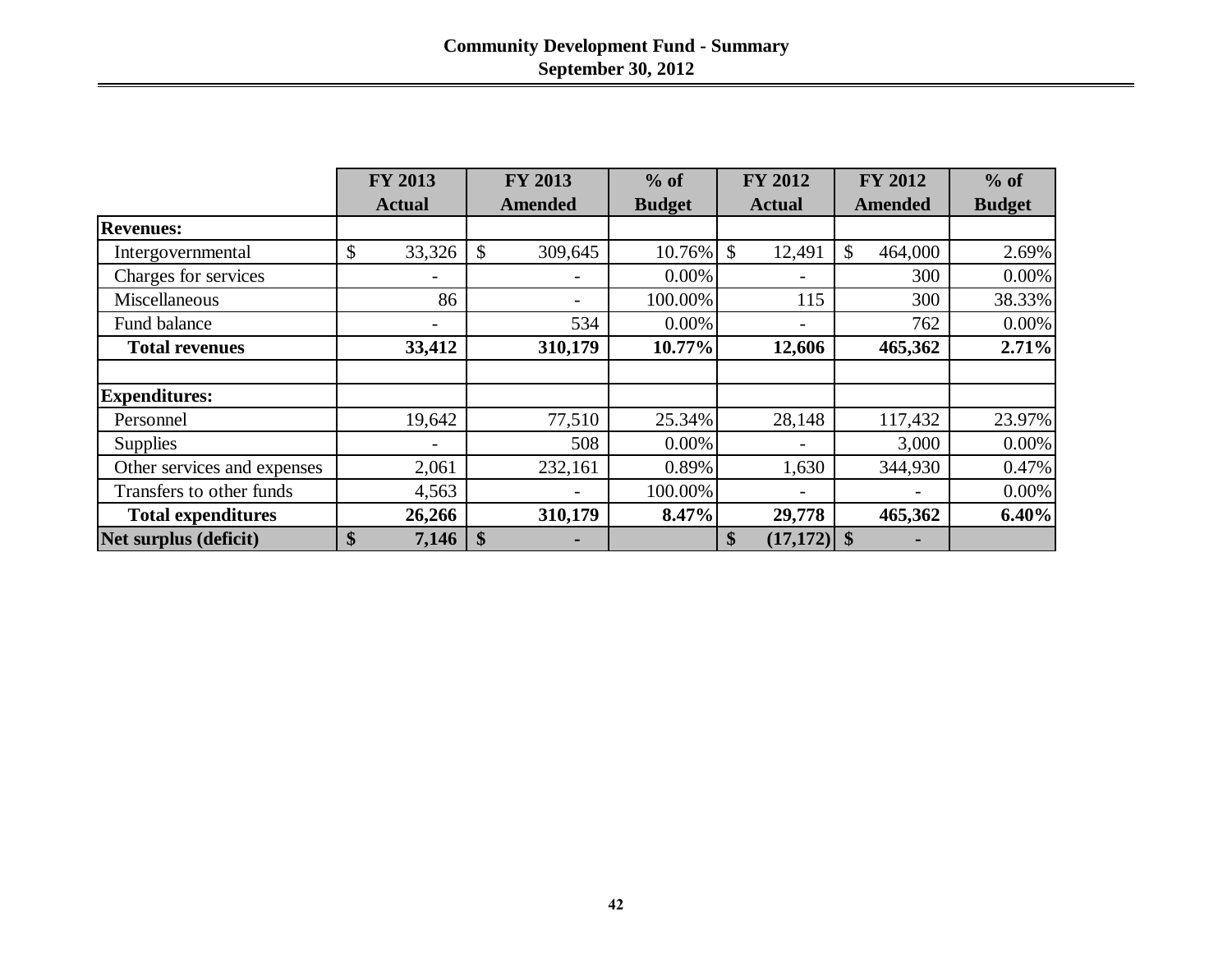|                               | <b>FY 2013</b> |                   | <b>FY 2013</b> | $%$ of        |
|-------------------------------|----------------|-------------------|----------------|---------------|
|                               | <b>Actual</b>  |                   | <b>Amended</b> | <b>Budget</b> |
| <b>Salaries:</b>              |                |                   |                |               |
| Salaries - full time          | \$<br>12,971   | $\mathcal{S}$     | 56,214         | 23.07%        |
| <b>Total salaries</b>         | 12,971         |                   | 56,214         | 23.07%        |
|                               |                |                   |                |               |
| <b>Benefits:</b>              |                |                   |                |               |
| Workman's compensation        | 128            |                   | 210            | 60.95%        |
| <b>FICA</b>                   | 869            |                   | 4,300          | 20.21%        |
| Insurance (health, life, dis) | 5,674          |                   | 16,786         | 33.80%        |
| <b>Total benefits</b>         | 6,671          |                   | 21,296         | 31.33%        |
| <b>Total personnel</b>        | \$<br>19,642   | $\boldsymbol{\$}$ | 77,510         | 25.34%        |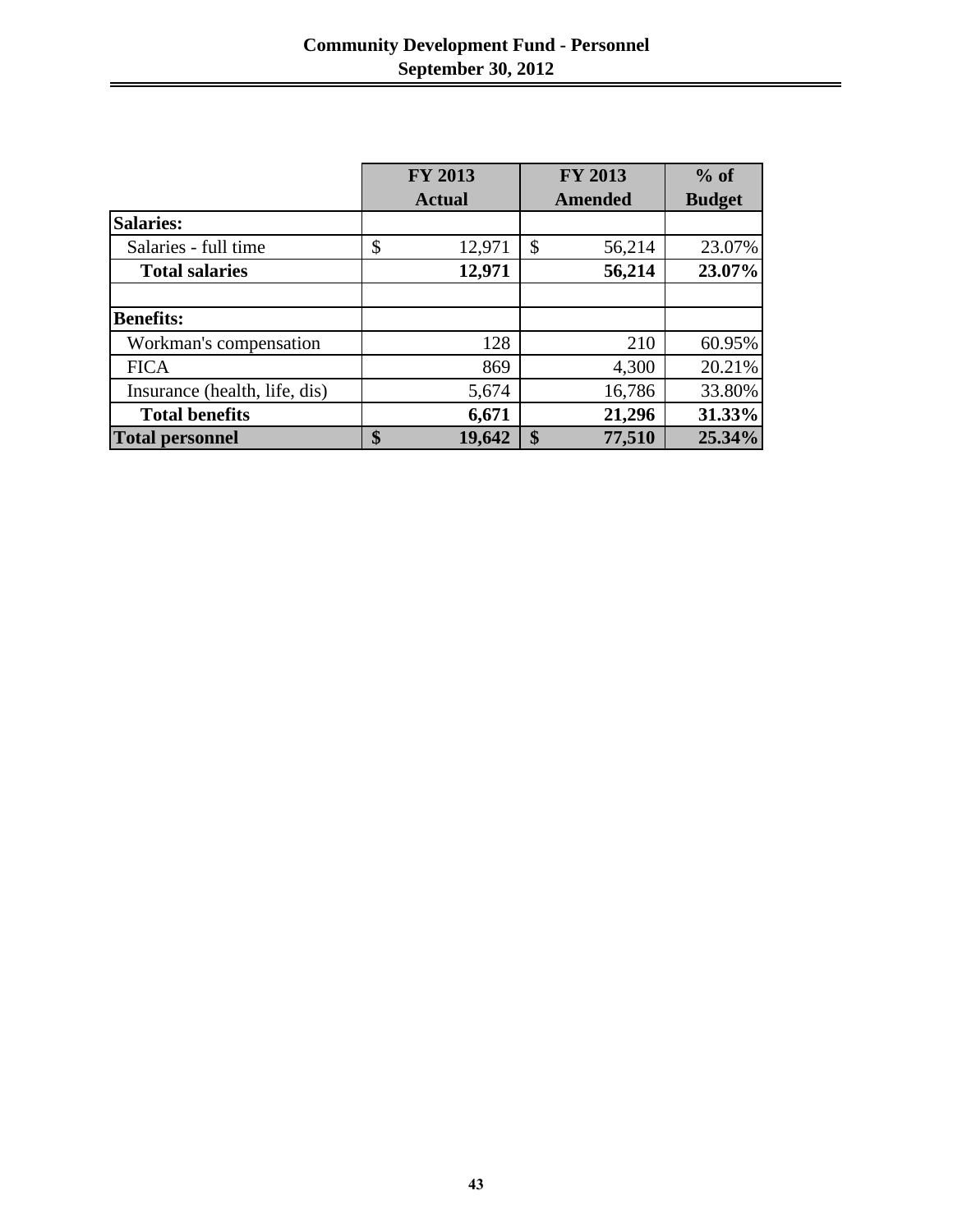| <b>Supplies</b>       |  |                          |   |                |               |  |
|-----------------------|--|--------------------------|---|----------------|---------------|--|
|                       |  | <b>FY 2013</b>           |   | <b>FY 2013</b> | $%$ of        |  |
|                       |  | <b>Actual</b>            |   | <b>Amended</b> | <b>Budget</b> |  |
| General supplies      |  | $\overline{\phantom{0}}$ |   | 508            | $0.00\%$      |  |
| <b>Total supplies</b> |  | $\blacksquare$           | w | 508            | $0.00\%$      |  |

**Other Services and Expenditures**

|                             | <b>FY 2013</b> | <b>FY 2013</b> | $%$ of        |
|-----------------------------|----------------|----------------|---------------|
|                             | <b>Actual</b>  | <b>Amended</b> | <b>Budget</b> |
| Professional services       | \$             | \$<br>3,000    | 0.00%         |
| Telephone                   | 93             |                | 100.00%       |
| Postage                     | 8              | 350            | 2.29%         |
| Transportation              |                | 1,250          | 0.00%         |
| Dues/registration fees      | 25             | 1,200          | 2.08%         |
| Lodging                     |                | 500            | 0.00%         |
| Meals/food                  |                | 200            | 0.00%         |
| Advertising                 | 580            | 2,676          | 21.67%        |
| Printing and binding        |                | 500            | 0.00%         |
| Insurance                   | 1,355          | 1,413          | 95.90%        |
| Donations                   |                | 221,072        | 0.00%         |
| <b>Total other services</b> | \$<br>2,061    | \$<br>232,161  | $0.89\%$      |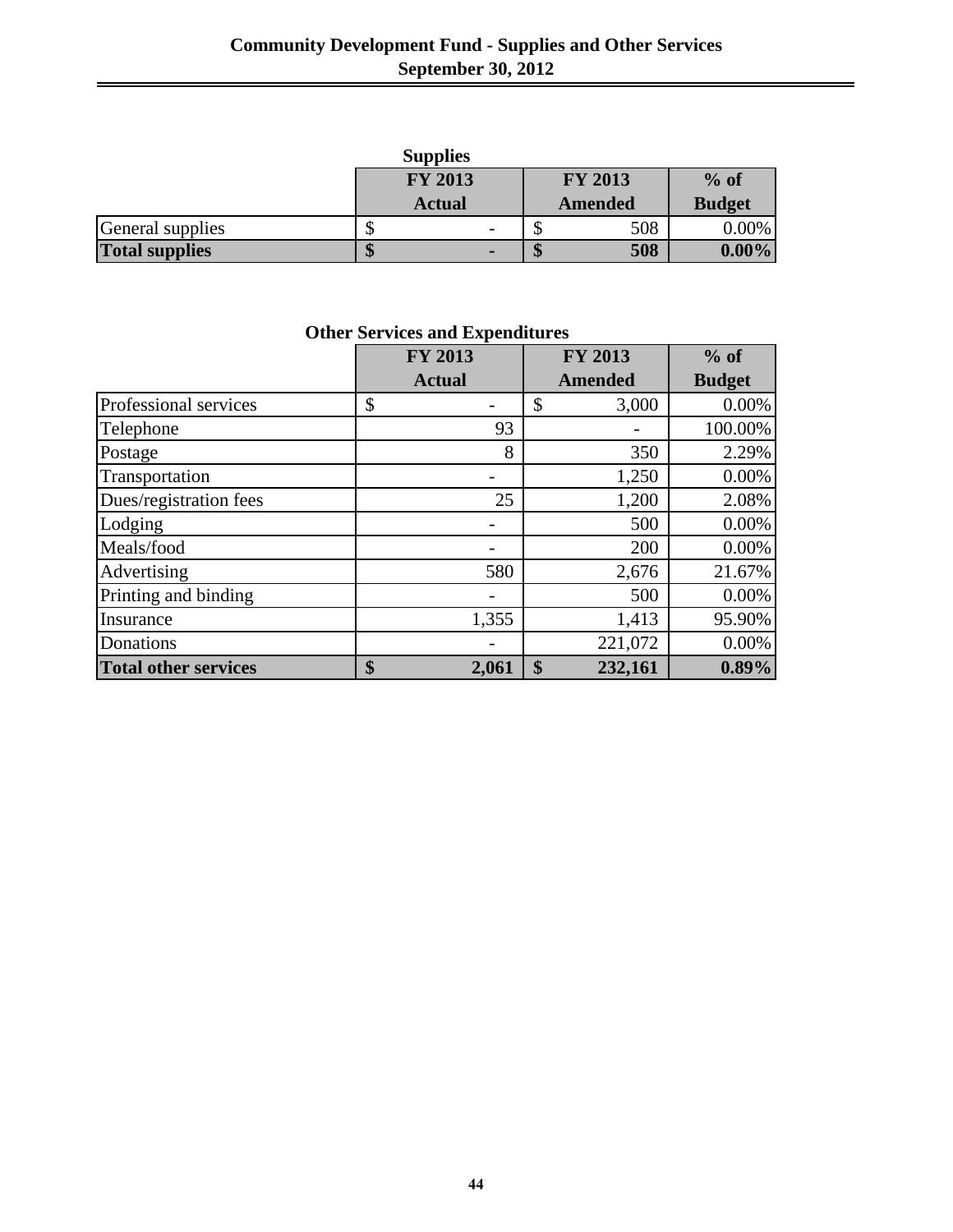|                             | <b>FY 2013</b> | <b>FY 2013</b><br>$\frac{0}{0}$ |           | <b>FY 2012</b>           | <b>FY 2012</b> | $%$ of        |
|-----------------------------|----------------|---------------------------------|-----------|--------------------------|----------------|---------------|
|                             | <b>Actual</b>  | <b>Amended</b>                  | of Budget | <b>Actual</b>            | <b>Amended</b> | <b>Budget</b> |
| <b>Revenues:</b>            |                |                                 |           |                          |                |               |
| Other financing sources     | \$<br>8,198    | $\mathcal{S}$<br>27,420         | 29.90%    | $\mathcal{S}$<br>5,802   | \$<br>26,304   | 22.06%        |
| Miscellaneous               | 2,046          | 9,024                           | 22.67%    | 2,478                    | 13,188         | 18.79%        |
| Fund balance                |                | 250                             | 0.00%     |                          | 23,029         | $0.00\%$      |
| <b>Total revenues</b>       | 10,244         | 36,694                          | 27.92%    | 8,280                    | 62,521         | 13.24%        |
| <b>Expenditures:</b>        |                |                                 |           |                          |                |               |
| Personnel                   | 8,543          | 27,029                          | 31.61%    | 8,099                    | 35,311         | 22.94%        |
| Supplies                    | 31             | 3,629                           | 0.85%     | 27                       | 1,500          | 1.80%         |
| Other services and expenses | 1,333          | 6,036                           | 22.08%    | 1,288                    | 5,710          | 22.56%        |
| Capital outlay              |                |                                 | $0.00\%$  | $\overline{\phantom{a}}$ | 20,000         | 0.00%         |
| <b>Total expenditures</b>   | 9,907          | 36,694                          | 27.00%    | 9,414                    | 62,521         | 15.06%        |
| Net surplus (deficit)       | \$<br>337      | $\mathbf{\$}$                   |           | \$<br>$(1,134)$ \$       |                |               |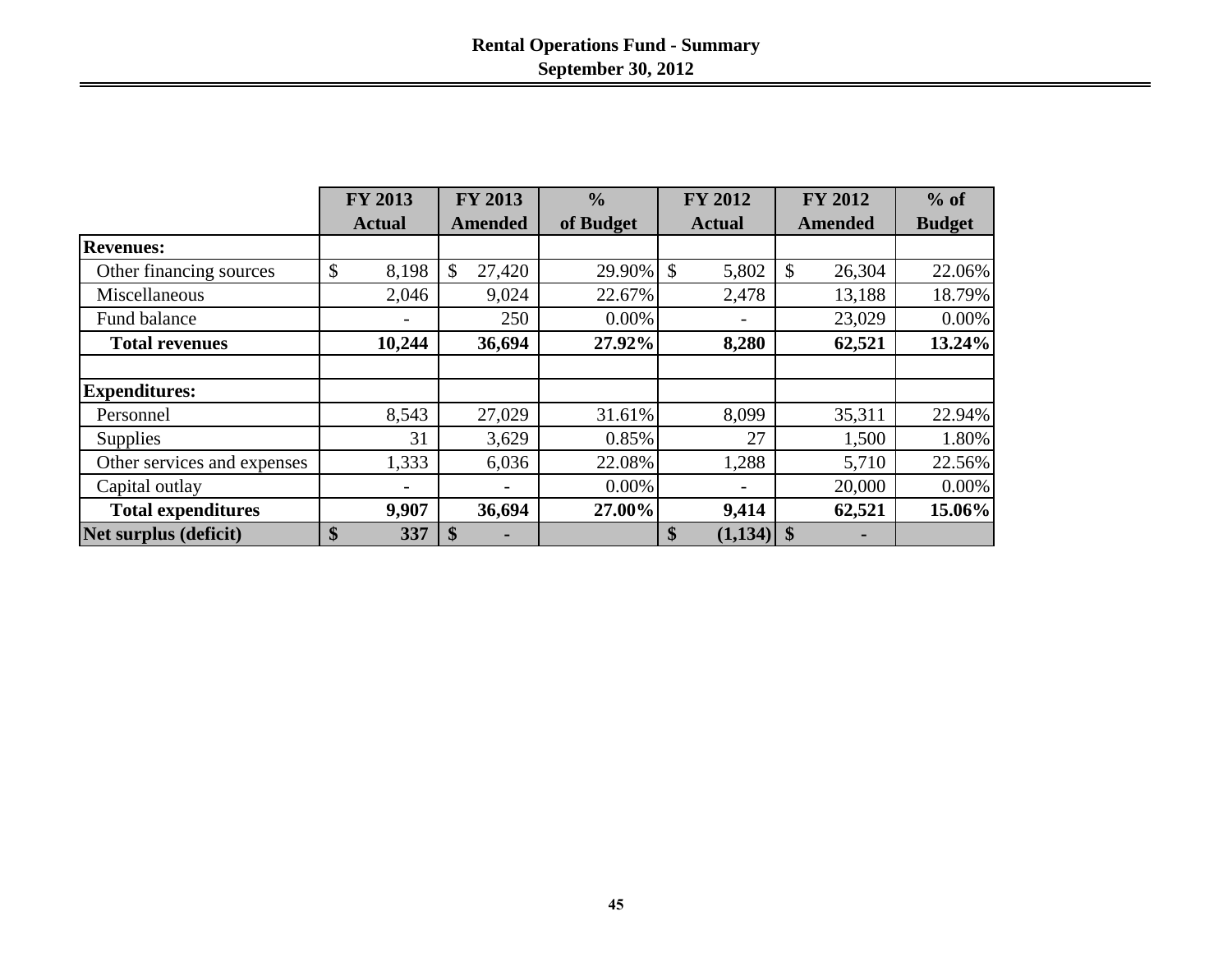|                               | <b>FY 2013</b> |    | <b>FY 2013</b> | $%$ of        |
|-------------------------------|----------------|----|----------------|---------------|
|                               | <b>Actual</b>  |    | <b>Amended</b> | <b>Budget</b> |
| <b>Salaries:</b>              |                |    |                |               |
| Salaries - full time          | \$<br>5,061    | \$ | 19,833         | 25.52%        |
| <b>Total salaries</b>         | 5,061          |    | 19,833         | 25.52%        |
| <b>Benefits:</b>              |                |    |                |               |
| Workman's compensation        | 48             |    | 79             | 60.76%        |
| <b>FICA</b>                   | 348            |    | 1,517          | 22.94%        |
| Insurance (health, life, dis) | 2,084          |    | 5,485          | 37.99%        |
| Retirement                    | 930            |    |                | 100.00%       |
| Misc benefits                 | 72             |    | 115            | 62.61%        |
| <b>Total benefits</b>         | 3,482          |    | 7,196          | 48.39%        |
| <b>Total personnel</b>        | \$<br>8,543    | S  | 27,029         | 31.61%        |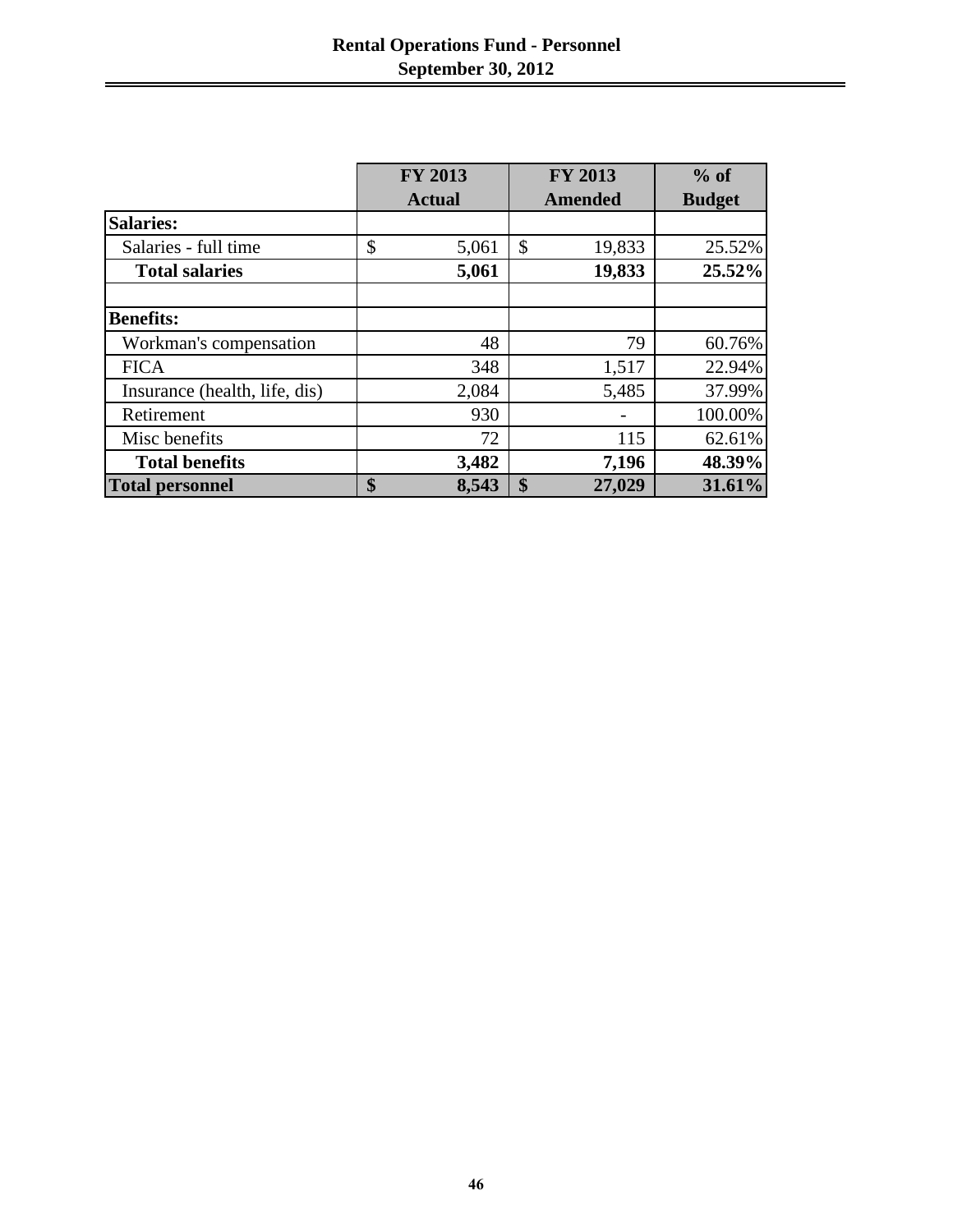| <b>Supplies</b>       |    |                          |   |                |               |  |
|-----------------------|----|--------------------------|---|----------------|---------------|--|
|                       |    | <b>FY 2013</b>           |   | <b>FY 2013</b> | $%$ of        |  |
|                       |    | <b>Actual</b>            |   | <b>Amended</b> | <b>Budget</b> |  |
| General supplies      | J٥ | $\overline{\phantom{0}}$ | Φ | 2,129          | $0.00\%$      |  |
| Electricity           |    | 31                       |   | 1,500          | 2.07%         |  |
| <b>Total supplies</b> | \$ |                          | 4 | 3,629          | $0.85\%$      |  |

**Other Services and Expenditures**

|                              | <b>FY 2013</b> | <b>FY 2013</b> | $%$ of        |
|------------------------------|----------------|----------------|---------------|
|                              | <b>Actual</b>  | <b>Amended</b> | <b>Budget</b> |
| Professional services        | 300<br>\$      | 1,450<br>\$    | 20.69%        |
| General repair / maintenance |                | 1,000          | 0.00%         |
| Maintenance contracts        |                | 500            | 0.00%         |
| Water/sewer service          | 300            | 1,800          | 16.67%        |
| Storm water mgmt             | 79             | 350            | 22.57%        |
| Insurance                    | 654            | 936            | 69.87%        |
| <b>Total other services</b>  | 1,333          | 6,036<br>S     | 22.08%        |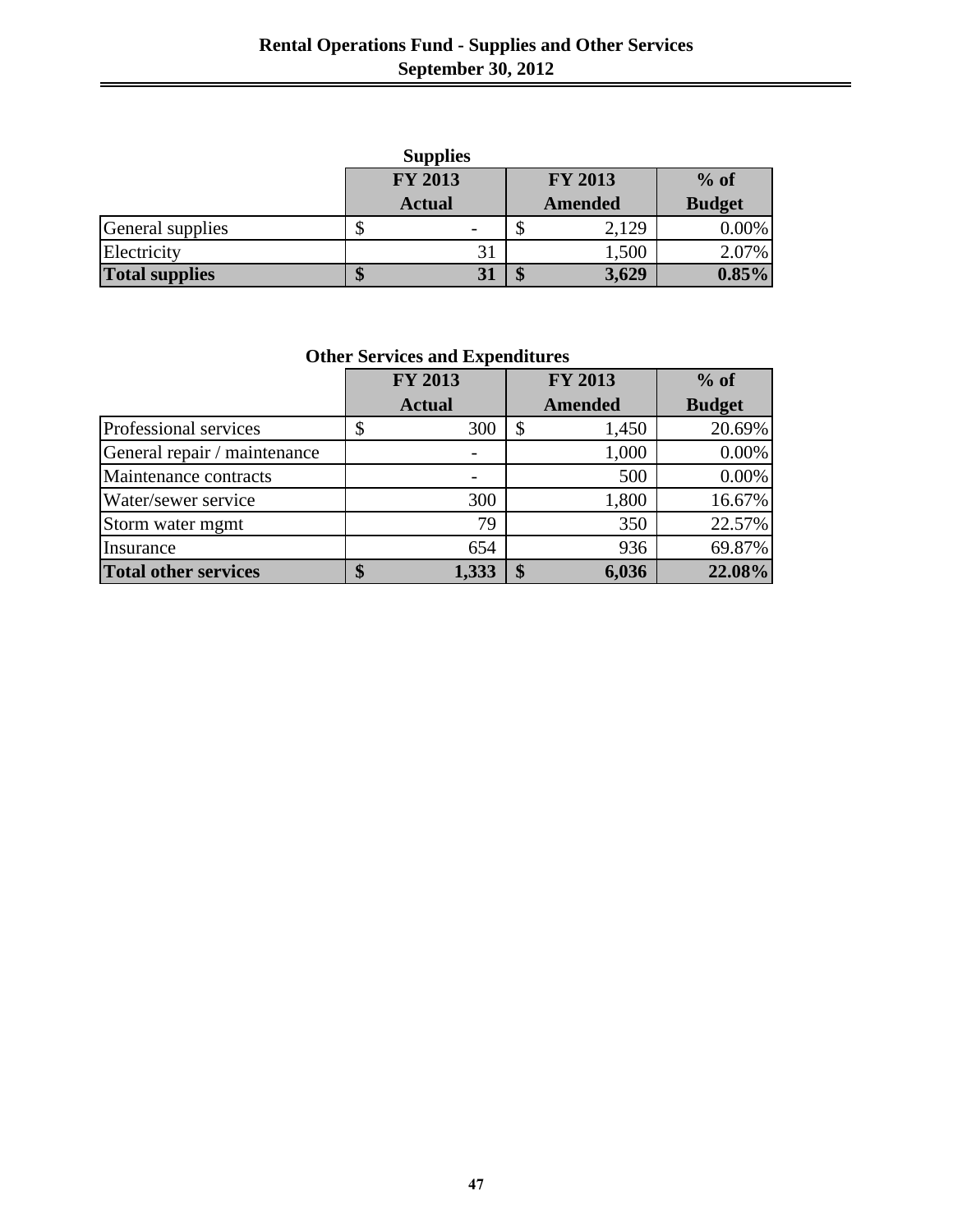|                              | <b>FY 2013</b>  | <b>FY 2013</b> | $%$ of        | <b>FY 2012</b>                    | <b>FY 2012</b>          | $%$ of        |
|------------------------------|-----------------|----------------|---------------|-----------------------------------|-------------------------|---------------|
|                              | <b>Actual</b>   | <b>Amended</b> | <b>Budget</b> | <b>Actual</b>                     | <b>Amended</b>          | <b>Budget</b> |
| <b>Revenues:</b>             |                 |                |               |                                   |                         |               |
| Fines and forfeitures        | \$              | 25,000<br>\$   | $0.00\%$      | \$<br>11,693                      | 25,000<br>$\mathcal{S}$ | 46.77%        |
| Miscellaneous                | 90              |                | 100.00%       | 151                               |                         | 100.00%       |
| Fund balance                 |                 | 70,970         | $0.00\%$      |                                   | 75,653                  | $0.00\%$      |
| <b>Total revenues</b>        | 90              | 95,970         | $0.09\%$      | 11,844                            | 100,653                 | 11.77%        |
|                              |                 |                |               |                                   |                         |               |
| <b>Expenditures:</b>         |                 |                |               |                                   |                         |               |
| <b>Supplies</b>              | 1,391           | 19,948         | 6.97%         | 3,173                             | 21,483                  | 14.77%        |
| Other services and expenses  | 19,343          | 51,422         | 37.62%        | 13,017                            | 52,420                  | 24.83%        |
| Capital outlay               | 12,300          | 24,600         | 50.00%        |                                   | 26,750                  | $0.00\%$      |
| <b>Total expenditures</b>    | 33,034          | 95,970         | 34.42%        | 16,190                            | 100,653                 | 16.08%        |
| <b>Net surplus (deficit)</b> | \$<br>(32, 944) | \$             |               | $\boldsymbol{\$}$<br>$(4,346)$ \$ |                         |               |